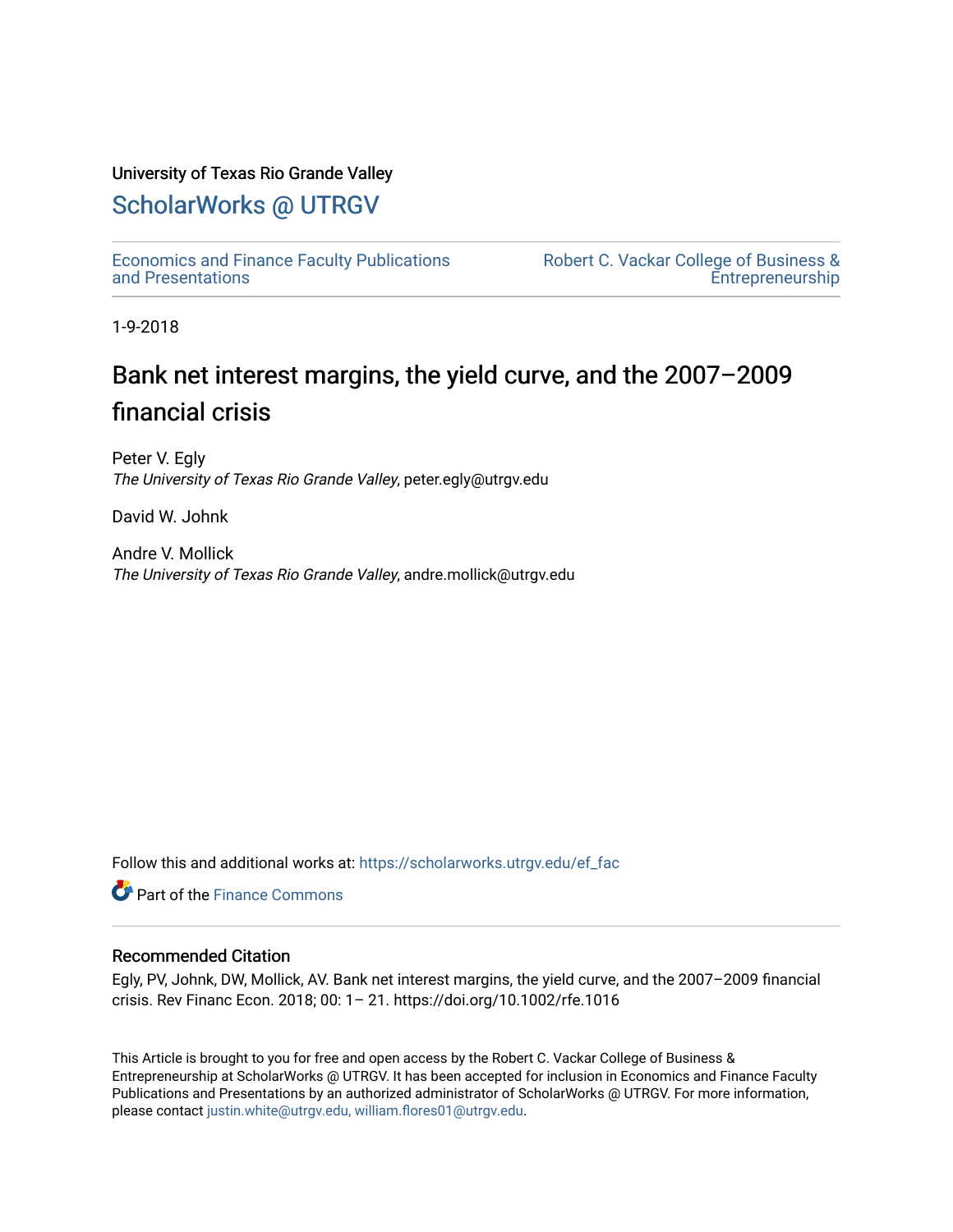## **Bank net interest margins, the yield curve, and the 2007-2009 financial crisis**

Peter V. Egly Department of Economics and Finance University of Texas Rio Grande Valley One West University Blvd Brownsville, TX 78526, USA E-mail: peter.egly@utrgv.edu Tel: +1-956-882-5812 and fax: +1-956-882-5808

David W. Johnk\* Department of Business Rogers State University 1701 W. Will Rogers Blvd Claremore, OK 74017-3252, USA E-mail: djohnk@rsu.edu Tel: +1-918-343-8352 and fax: +1-918-343-7998

André Varella Mollick Department of Economics and Finance University of Texas Rio Grande Valley 1201 W. University Dr. Edinburg, TX 78539-2999, USA E-mail: andre.mollick@utrgv.edu Tel:  $+1-956-665-7136$  and fax:  $+1-956-665-5020$ 

**Abstract:** Using quarterly call report data from 2000 to 2016, we reexamine the relationship between net interest margins (NIM) and the yield curve for more than 5,500 U.S. commercial banks. In the full sample, yield curve and RGDP growth have positive effects on NIM, while inflation and deposit-to-loan ratios (D/L) have negative effects. Splitting the sample around the 2007-2009 crisis, we show the impact of yield curve and RGDP growth on NIM increasing during the "recovery" (2009Q3 to 2016Q4), and inflation and D/L changing signs. Positive effects of yield curve on profits vary with bank size and change over time.

**Keywords**: Bank profitability, financial crisis, macroeconomics, panel data, yield curve. **JEL Classification Numbers**: E44, G21.

\*Corresponding Author: Tel +1-956-457-2453; fax +1-918-343-7998; e-mail address: [djohnk@rsu.edu](mailto:djohnk@rsu.edu)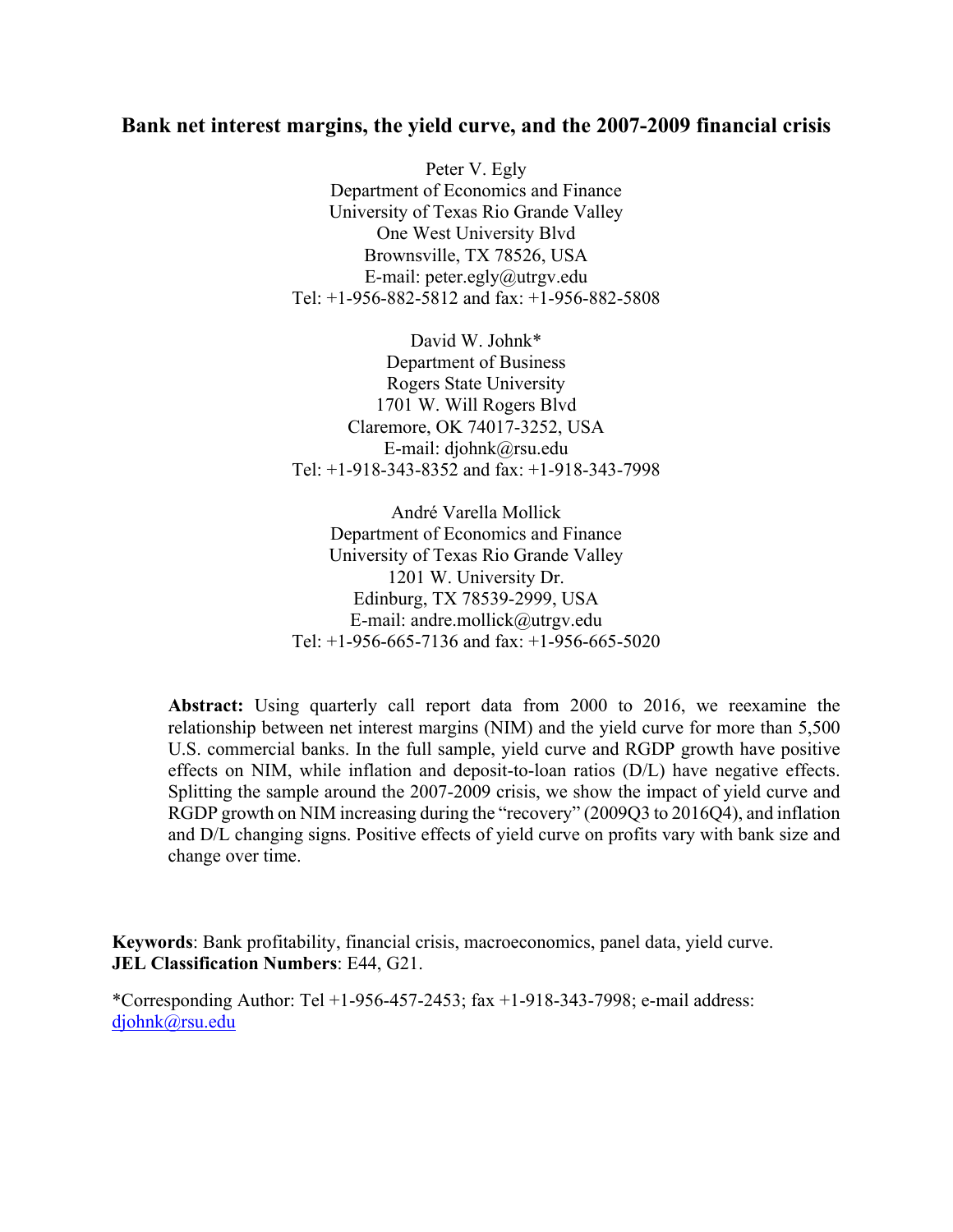#### **1. Introduction**

By the summer of 2007, the fallout of the U.S. housing market led banks to report considerable losses and substantial write downs of their real estate portfolios due to rising delinquencies and reductions in home values. Factors that contributed to the softening of the housing market included increasing interest rates between 2003 and 2006 and a greatly reduced pool of qualified homeowners.<sup>1</sup> Furthermore, during this time period, market capitalization of the major banks became significantly depleted, contributing to the banking turmoil. The ensuing U.S. financial crisis led to unprecedented government intervention by the U.S. Federal Reserve and the U.S. Treasury in an attempt to revive the financial system. During the financial crisis period, bank lending was modest as banks focused on rebuilding liquidity on their balance sheets. Bank lending to some degree was curtailed by their exposure in real estate portfolios. The effects of the 2007-2009 financial crisis have subsided and bank profitability, for the most part, has been restored.

There are, of course, many factors that influence bank profitability. Not only business cycles but also institutional guidelines regarding lending and competition in the industry could be particularly important. The academic literature reviewed below has evidence on bank profits responding to interest rates (and other macroeconomic factors), as well as to bank-related measures, such as: assets, deposits to loan ratios, mortgage portfolios, etc. Perhaps one of the most relevant terms behind bank profitability is the yield curve. The mechanism is well-known in the financial press, such as during the recent U.S. presidential election of November 2016, which led to a substantial market upward response in bond yields: U.S. 10-year benchmark, for

<sup>&</sup>lt;sup>1</sup> The rate rise, however, may have been less than would have been required had the U.S. Federal Reserve followed interest rate rules more closely: "To understand why reform is needed, recall that the Fed moved away from a rulesbased policy in 2003-05 when it held the federal funds rate well below what was indicated by the favorable experience of the previous two decades. The results were not good…" Taylor (2016).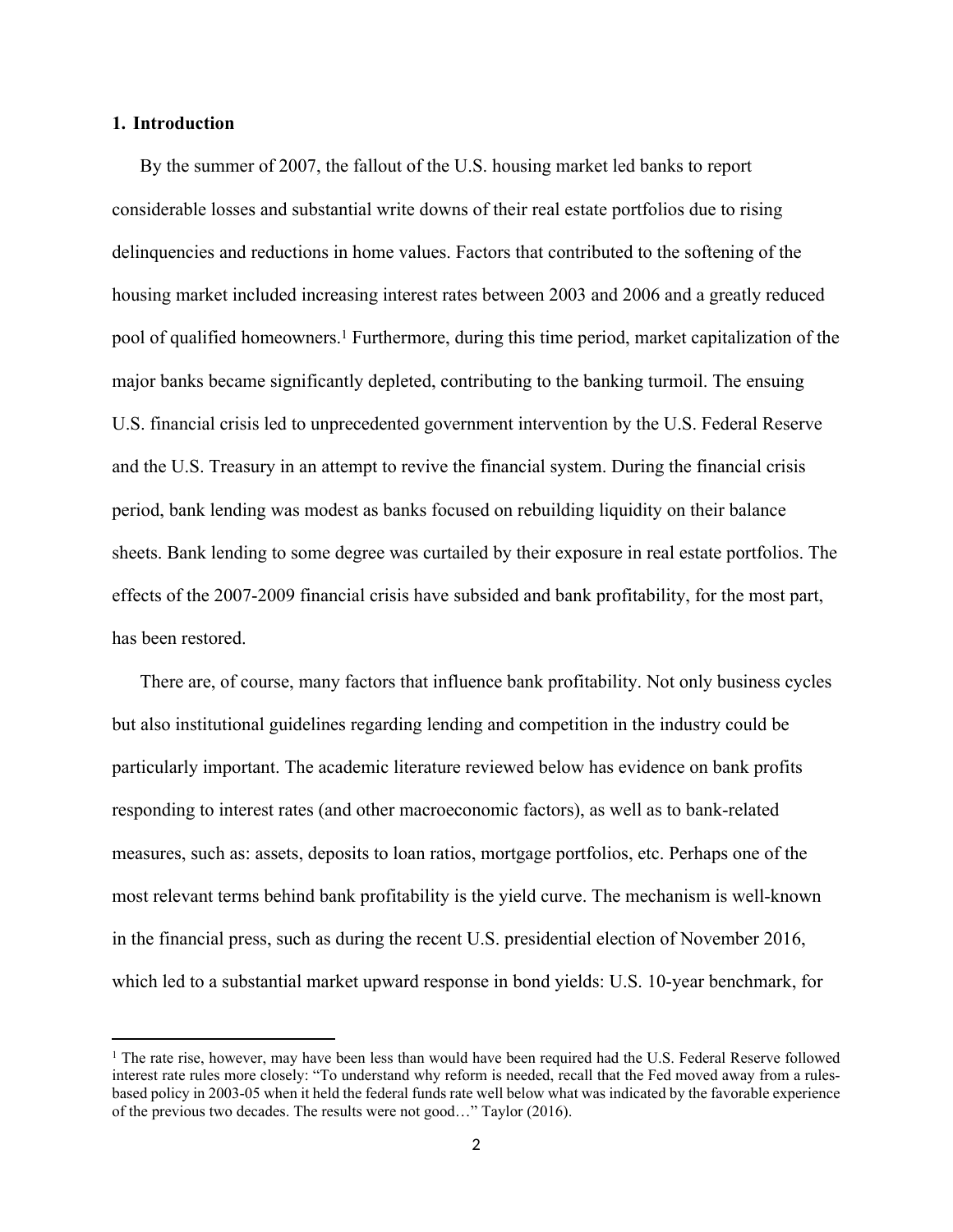example, moved from 1.7%-1.8% to about 2.3% in a couple of weeks, amid a sell-off in bonds and a boom in all stock markets. Here is one very recent example summarizing the conventional wisdom on the yield curve and bank profit margins: "A move higher in interest rates and a steeper yield curve … suggest bank profits should improve. More relief could be on the way if the Federal Reserve again increases short-term rates in December. And any move to undo or lessen regulation could allow banks to return more capital to investors, which in turn would boost returns on equity. That would lead to higher profits and could argue for higher valuation multiples, some analysts believe." (Ensign, The WSJ, November 16, 2016). While often used in the financial press, there is not to - our knowledge - an effort of quantifying the yield curve on bank profits.

The literature surrounding the financial crisis has taken various paths focusing on government intervention (e.g., Cecchetti (2009) and Taylor and Williams (2009)), balance sheet adjustments of financial intermediaries (e.g., He et al. (2010) and Adrian and Sung (2010)), bank lending and credit availability (e.g., Cornett et al. (2011), Egly and Mollick (2013), Apergis and Christou (2015), and Kosak et al. (2015)), and consequences of expansionary monetary policy for equity markets (e.g., Huang et al. (2016)). Another stream of research re-examines theories of financial intermediation (e.g., Shleifer and Vishny (2010), and Acharya et al. (2010)) and investigates equity markets' reaction to government regulation enacted in response to the financial crisis (e.g., Peristian et al. (2010) and Subrahmanyam et al. (2011)). To acquire an overall economic perspective of the government intervention, Veronesi and Zingales (2010) calculate the costs (i.e. cost to tax-payers) and benefits (i.e. increased value of banks' financial claims) of the government bailout and conclude it was an overall success. They contend that from an economic viewpoint the government intervention created value by preventing a run on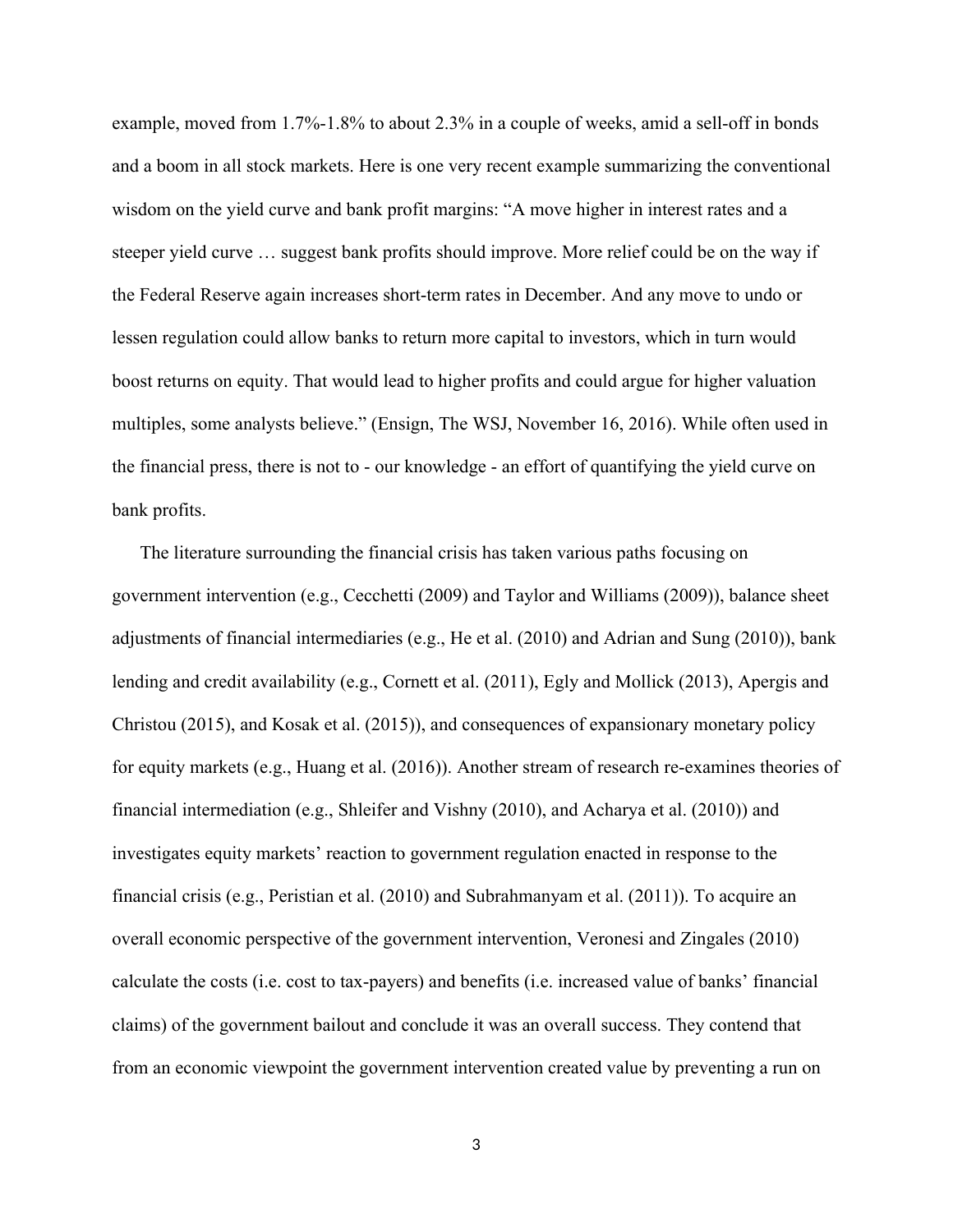banks and by providing capital that reduced banks' inefficiencies related to excessive leverage.

An interesting area of research which has not received much attention deals with how economic forces impact bank profitability after the 2007-2009 financial crisis. This paper examines the role of the yield curve on bank net interest margins (a measure of bank profitability) while controlling for other macro-forces and bank-level characteristics. This study explores the following research questions: 1) Does bank balance sheet structure and/or bank size play a role in banks' net interest margin behavior in response to changes in the yield curve?; 2) Has bank profitability, captured through net interest margins, been restored to pre-crisis levels?; and 3) What has been the impact of the yield curve on bank net margins during a period of unprecedented government intervention and U.S. expansionary monetary policy? Examining the impact of economic forces on bank profitability is particularly appealing given the significant transformation in financial intermediation, the gradual shift in sources of bank revenue (i.e. interest income vs. fee income), and the path of the yield curve over the time frame of our study which covers periods of economic expansion and contraction. The banking turmoil and the subsequent 2007-2009 financial crisis motivate the importance of understanding the main elements of bank profitability. The motivation for this research is also driven by the recent Basel III Accord. Using data from 1990 to 2007 for several industrial countries, Bolt et al. (2012) claim that the Accord urged banks to retain additional profits and payout fewer dividends when Tier 1 capital buffers are below required levels. Revisiting how the yield curve impacts bank profitability is important since the overall functioning and wellbeing of the U.S. economy hinges on a stable financial system with well-capitalized profit-generating financial institutions operating in an economy with historically low interest rates since the 2007-2009 financial crisis.

This paper contributes to the literature as follows. First, it complements the body of research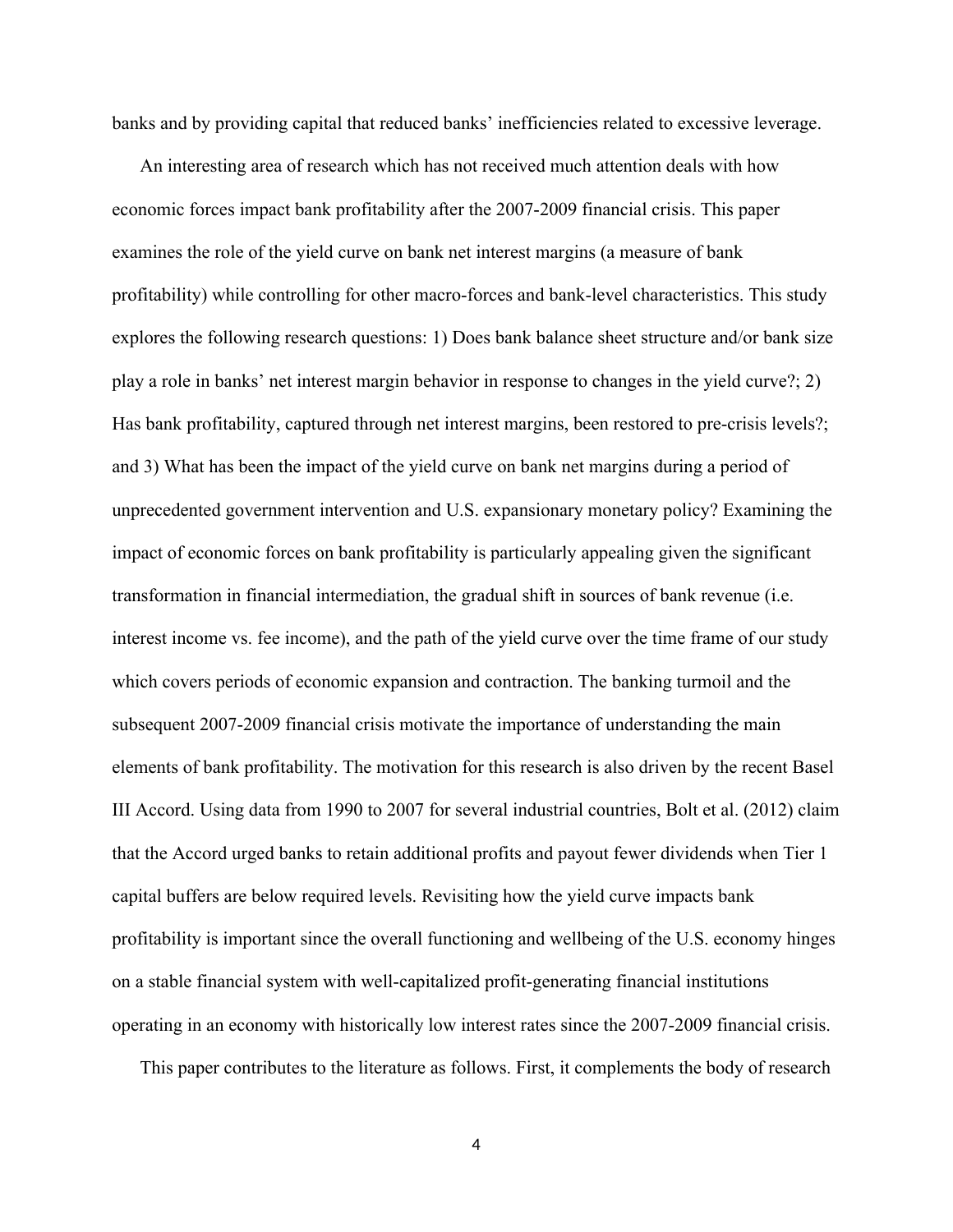in the financial press that offers viewpoints on the impact of the yield curve on bank profits largely based on circumstantial evidence. Our paper studies the profit behavior of U.S. banks during a period of significant transformation in the banking system, in which the key driving force of profits remains the price of lending long and borrowing short.

Second, in contrast to previous studies, this research covers a sample period from 2000Q1 to 2016Q4, which includes the mild recession of 2001, economic expansion (including the peak and subsequent bust of the housing bubble), the 2007-2009 global financial crisis, and economic recovery. During the time frame of this study, we witnessed major swings in the yield curve. This invites a re-assessment of the relationship between the key variable of interest and bank net interest margins especially in light of shifts in bank's sources of revenues over the years and swings in the U.S. economy captured by real GDP growth, as documented by Stiroh (2004). Using annual call report data from 1978 to 2000, he finds that greater reliance on non-interest income, particularly trading revenue, is associated with lower risk-adjusted profits and higher risk.

Third, the work by Bolt et al. (2012) combines theory and evidence of bank behavior. This paper borrows their empirical framework but moves focus to the U.S. banking system examining individual bank quarterly data, while their work examines both individual and aggregate bank annual data for 17 countries. The sample period in our work extends beyond theirs (from 1990 to 2007) to capture the recession of 2007-2009 that led short-term interest rates to zero, looks at four different asset classes of banks, and combines macro factors along with bank controls to explain net interest margins. In this way, we apply panel data methods to a very large number of U.S. banks following a four-size classification scheme based on asset size that yields 4,981 small banks, 475 medium banks, 34 large banks, and 14 money-center banks to examine sensitivity of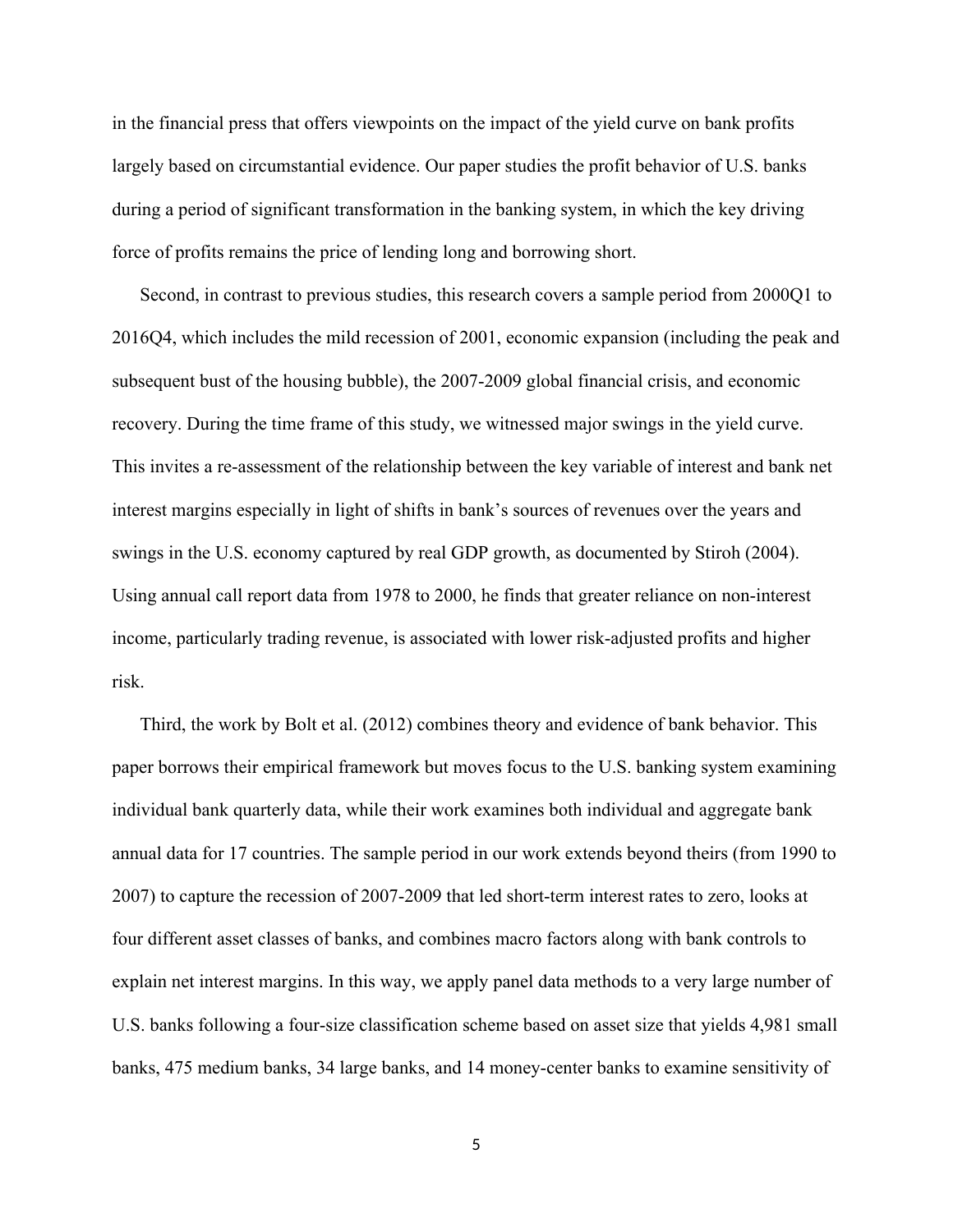bank profitability to fluctuations in the yield curve. This represents an important departure from existing studies at quarterly frequency that typically considers a small number of largest banks. For the U.S., for example, at quarterly frequency and under a similar time span than ours it is possible to mention the 10 commercial banks studied by Apergis and Cooray (2015) and 16 retail banks examined in the theoretical model by Egan et al. (2017). In addition to the full sample covering 2000Q1 through 2016Q4, also modeled are two important subsample periods; the first subsample "initial period" runs from 2000Q1 through 2009Q2 (June 2009 marks the end of the U.S. recession according to the NBER) while the second subsample, identified as a "recovery period", starts in 2009Q3 and ends in 2016Q4.

Controlling for bank balance composition (namely deposits-to-loans) and macro forces, our findings show that the yield curve has a positive effect on bank net interest margins that varies with bank size. We also find that the yield curve's effect on bank net interest margins changes across time with greater impact during the recovery period compared to the initial period. For all banks, real GDP growth positively impacts bank net interest margins over the full sample period. The effect of real GDP on bank net interest margins also increases during the recovery period.

We present evidence that important shifts in the yield curve are mirrored by changes in net interest margins, albeit of lesser magnitude for the smaller bank samples when compared to the larger bank samples. We also document that net interest margins have been fairly stable for the small and medium bank samples, yet generally decline for the large and money-center bank samples in the post crisis period, an era of unparalleled U.S. government intervention and U.S. expansionary monetary policy.

The remainder of this paper is organized as follows. Section 2 describes the data sources and presents descriptive statistics. Section 3 introduces the empirical models, along with our working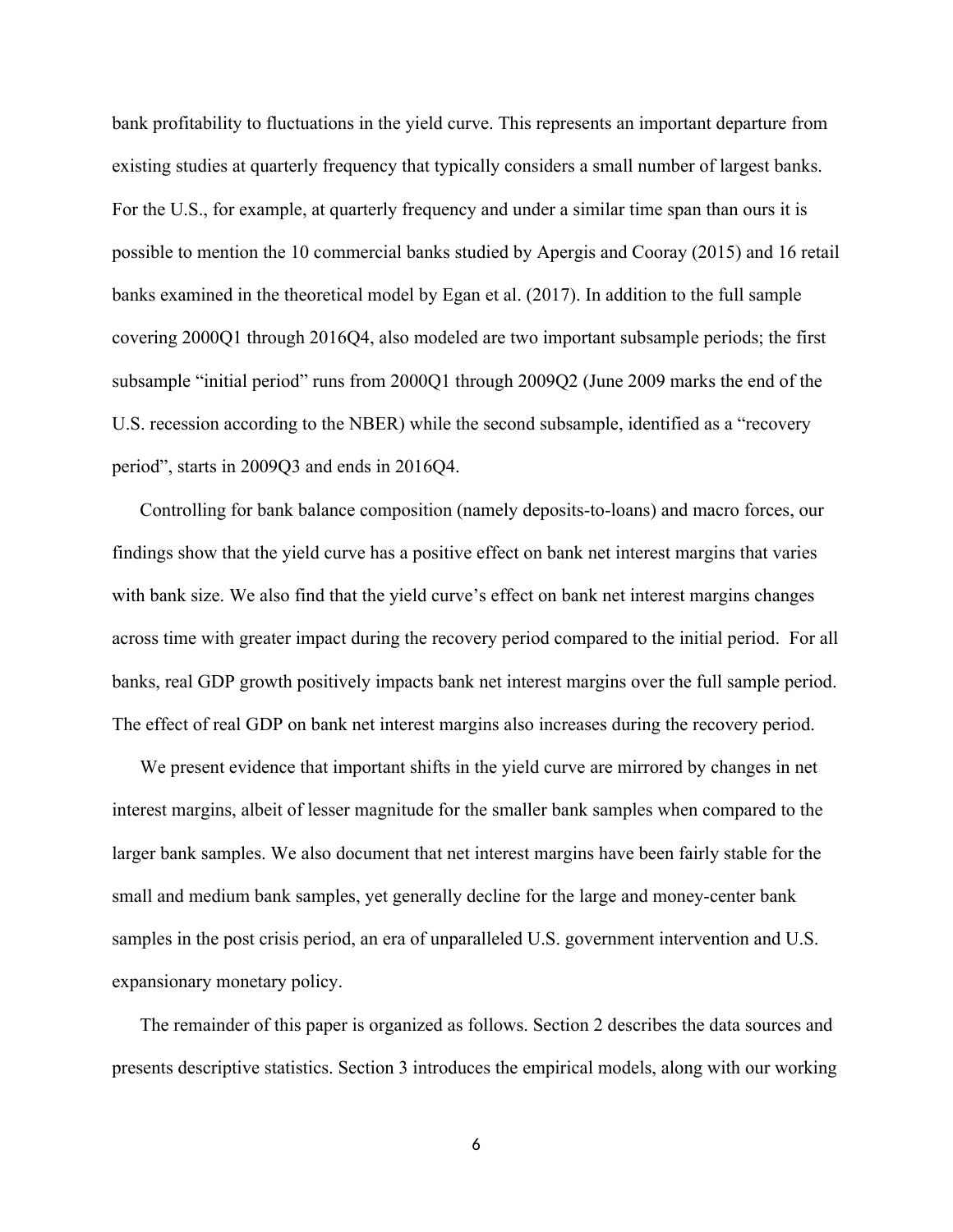hypotheses. Section 4 discusses the results and Section 5 summarizes our conclusions.

#### **2. The Data and Descriptive Statistics**

The sample draws from the population of commercial banks that are insured through the Federal Deposit Insurance Corporation (FDIC) over the time period 2000Q1 to 2016Q4. The bank information is compiled in Consolidated Reports of Condition "call reports" that are submitted quarterly by insured banks. The bank data used for this study are available through Federal Deposit Insurance Corporation statistics on depository institutions (SDI) database at the following website: http://www2.fdic.gov/sdi/index.asp (last accessed on 5/14/17).

Since this research deals with bank-level data, data is drawn from the lead bank in the case of multibank holding companies (BHC). In many instances the lead bank commonly represents over 80% of the total insured assets reported by the BHC.<sup>2</sup> Banks with missing balance sheet and/or income information required for this study are excluded from the sample. Following Loutskina (2011), this research applies several qualifiers to the population of commercial banks to minimize the impact of outliers. We eliminate all bank-quarter data with asset growth over the preceding quarter in excess of 50%, total loan growth exceeding 100%, and total loans-to-assets ratio of less than 10%. By applying these qualifiers to the population of FDIC insured commercial banks, 192,408 bank quarter observations are removed from the initial data set with the final full sample containing 319,927 bank quarters.

The bank information extracted for this study includes: 1) net interest margin computed as total interest income less total interest expense divided by average earning assets, 2) total assets,

<sup>&</sup>lt;sup>2</sup> To investigate the presence of multibank holding companies, we extract a list of the largest 150 financial institutions as of the beginning of the sample. We match each of these institutions against the FDIC website to determine if they are BHC. The number of banks excluded that form part of a BHC represents less than 2% of the total sample. The lead banks of BHC are retained for this research.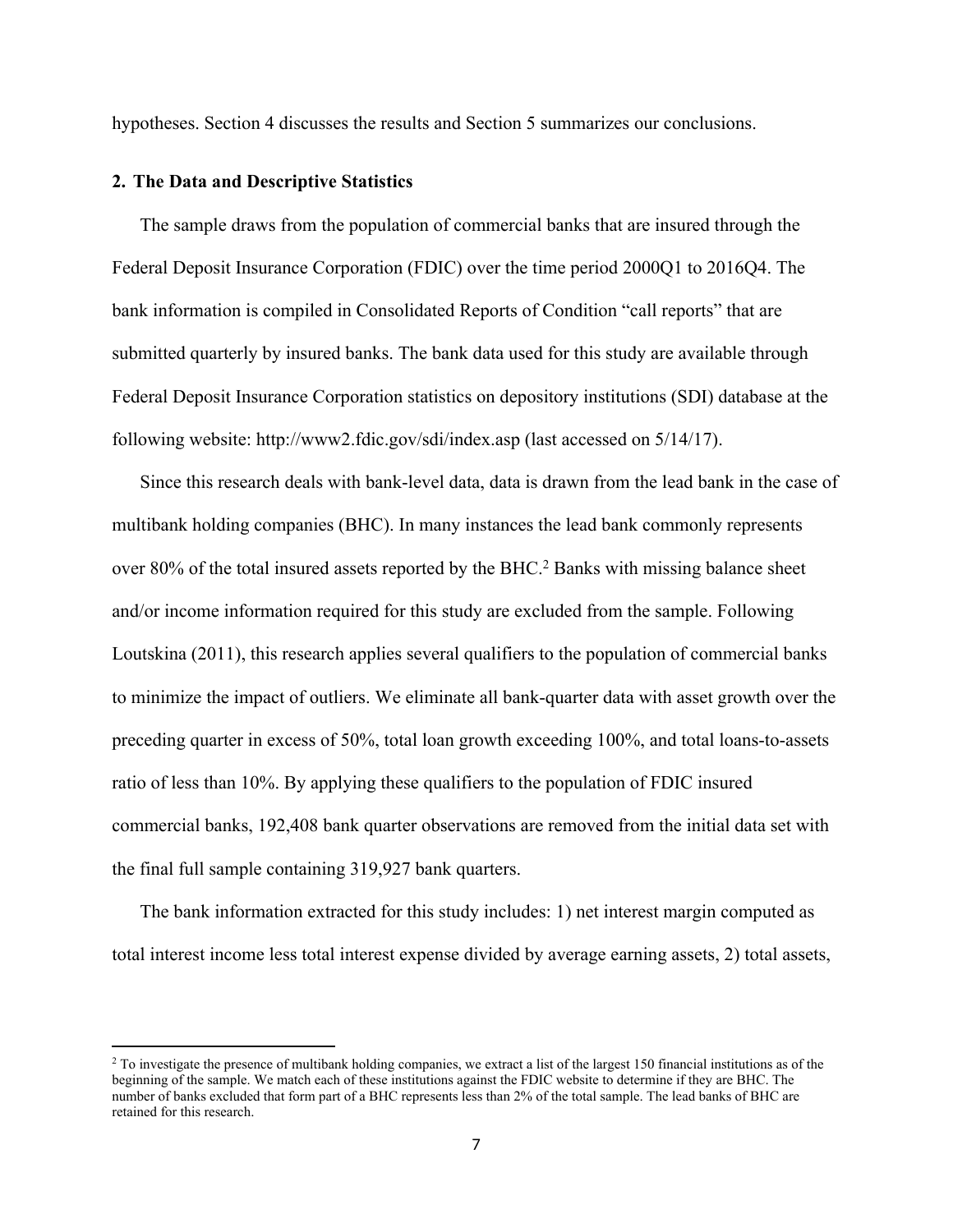3) total loans, and 4) FDIC insured domestic deposits less than \$100,000.<sup>3</sup> To examine behavior patterns of the commercial banks across asset sizes, the sample is decomposed into various subsample classifications following Verma and Jackson (2008). The bank sample is divided into four groups based on average total asset size as of beginning of period as follows: small banks (average total assets  $\leq U.S.$  \$1 billion), medium banks (average total assets  $\geq U.S.$  \$1 billion and  $\leq$  U.S. \$20 billion), large banks (average total assets  $\geq$  U.S. \$20 billion and  $\leq$  U.S. \$90 billion) and money- center banks (average total assets  $\geq$  U.S. \$90 billion).<sup>4</sup>

Two important subsample periods are considered; the first covers 2000Q1 through 2009Q2 (June 2009 represents the end of the 2007-2009 U.S. recession) and the second starts on 2009Q3 and runs through 2016Q4. The first subsample period covers an important time span that encompasses the tail-end of the economic boom period of the 1990s, the U.S. stock market crash of 2000 and the burst of the dot-com bubble, the 9/11 terrorist attacks of 2001, the housing bubble and subsequent bust in the summer of 2007, major oil price hikes in international markets during 2008, and the 2007-2009 credit crisis. Our second subsample, which runs from 2009Q3 through 2016Q4, is identified as our "recovery" period. During this time frame although we have witnessed short term interest rates at near zero levels and generally declining long term interest rates, economic growth (measured through real GDP) has been admittedly modest. In addition, pieces of legislation, such as Dodd-Frank in 2010, were passed towards the banking system signaling more regulation.

<sup>&</sup>lt;sup>3</sup> The deposit threshold for FDIC reporting purposes increased to \$250,000 effective September 2009. Due to the change in FDIC deposit threshold coverage, SDI reporting of insured deposits was also revised (SDI variable code name "depsmamt" replaced with "iddepsam").

<sup>4</sup> It is plausible that some banks that meet this minimum size indicator at the beginning of the sample period could fall below the minimum threshold especially during the 2007-2009 financial crisis period in which some banks experienced heavy losses and large write downs in their real estate portfolios. We choose to retain in the sample those banks that may fall below the size threshold in any given quarter since it is not anticipated that these banks in the near term would necessarily make major changes to their funding sources or their business model.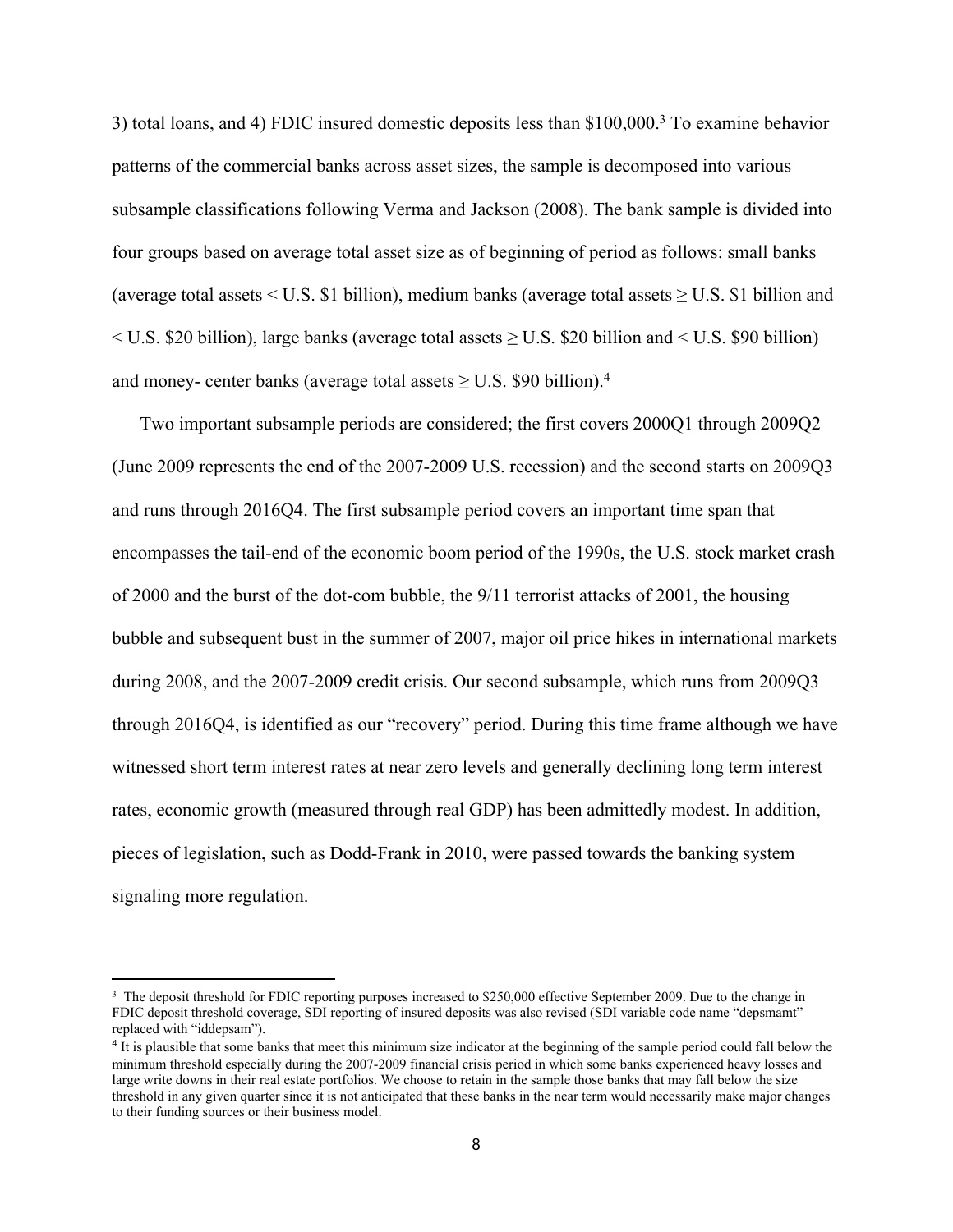Table 1 Panels A through E presents descriptive information on the banks classified as small, medium, large, and money-center, and for all banks combined for our full sample and two subsample periods. For example, Panel A comprises the small banks subsample, in which Panel A.1 has the full sample, A.2 has the first subsample (2000Q1 to 2009Q2) and A.3 has the second subsample (2009Q3 to 2016Q4). Panels B, C, and D do the same for other class sizes, and panel E reports all banks together.

Some interesting results emerge under this bank classification scheme. The dependent variable in our regression models (net interest margin) declines modestly as overall bank size increases over our full sample period (refer to Panels A.1, B.1, C.1, and D.1). Within each bank size classification, mean net interest margins are on a downward trend with money-center and small banks (large and medium banks) experiencing the greatest (least) net interest margin erosion. For example, the mean net interest margin for money-center banks exhibits a decline of close to 50 basis points (0.510%) from 3.454% in the initial period as shown in Panel D.2 to 2.944% in the recovery period as reported in Panel D.3. The medium, large and money-center bank samples are reporting increasing volatility (measured through the difference in magnitudes of standard deviations) during the recovery period compared to the initial period while the small bank sample shows declining volatility in NIMs.

Overall these findings suggest that funding sources differ as bank size changes (i.e. a shift from less expensive "core deposits", usually a key funding source for smaller banks, towards more expensive, and rate sensitive, "purchased funds", which largely support money-center bank activities). The alternative maturity strategies commonly employed by banks for managing their investment portfolios may help explain the difference in net interest margin volatility patterns.

There are some important differences in the balance sheet mix between smaller and larger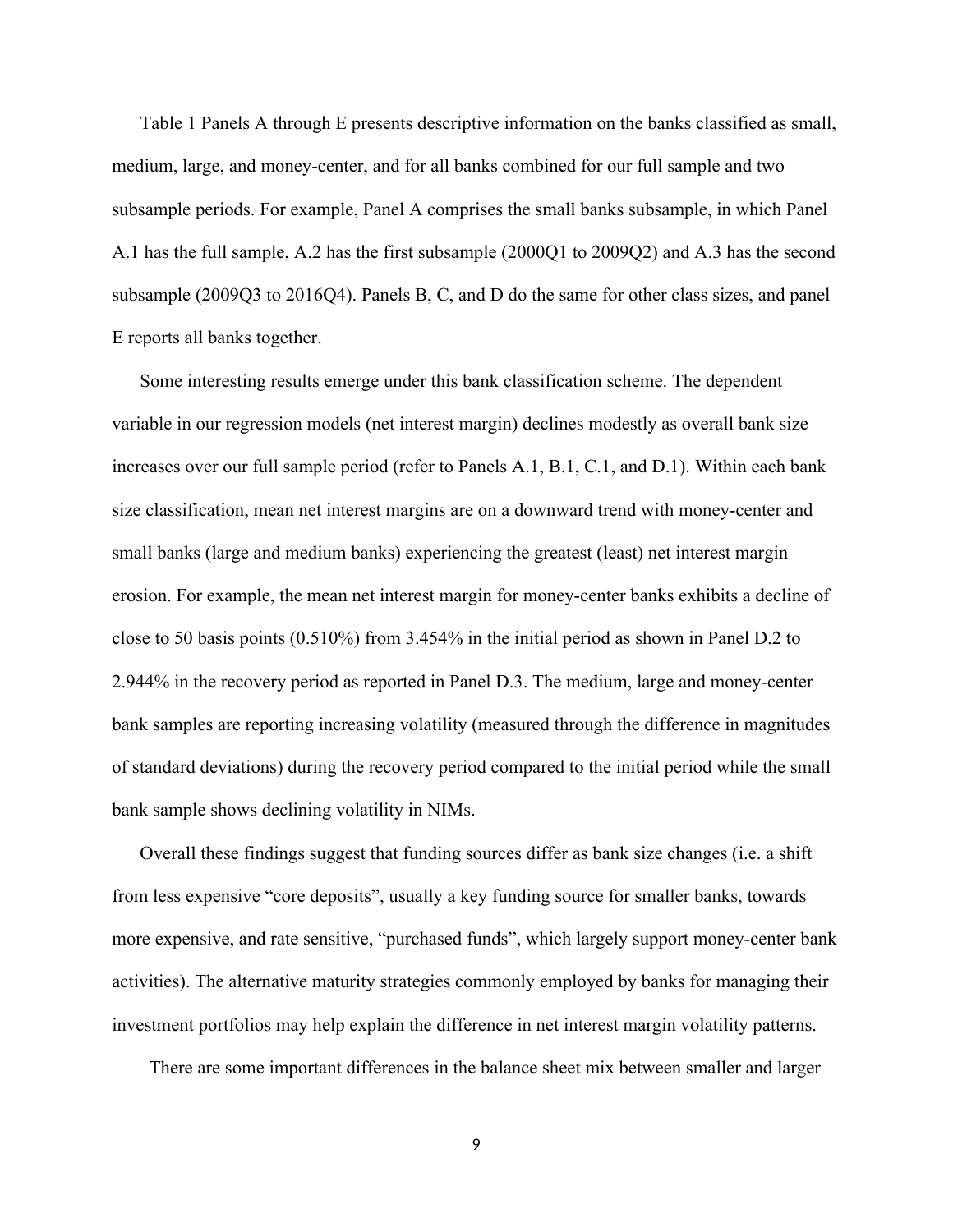banks. When scaled by mean total assets, banks' exposure to loans declines as overall bank size rises for our full sample period (e.g. the ratio of total-mean-loans-to-mean-assets is 65% for small banks calculated from Table 1 Panel A.1 compared to 50% for money-center banks from Table 1 Panel D.1). This finding is consistent with the view that the type of activities banks engage is normally influenced by bank size. For example, small banks usually focus on the retail side of banking while large banks tend to emphasize wholesale banking. Examining the data between the initial and recovery periods within each bank size classification, we see that the ratio of total-mean-loans-to-mean-assets is generally declining suggesting a liquidity build-up by banks (e.g. this pattern is most noticeable in the money-center bank sample). The liquidity build up by all bank groups between the initial and recovery periods is also evidenced by the increase in the ratio of total-mean-deposits-to-mean-assets with the large banks reporting the greatest build up (refer to Table 1 Panel C.2 and C.3) followed by medium and small banks (ratios derived from Table 1 Panels B.2 and B.3, and Panels A.2 and A.3, respectively). The total-meanloans-to-mean-deposit ratios reveal a downward trend in all bank samples between the initial and recovery periods and are generally larger as bank size increases. This finding supports the view that larger banks typically have greater access to capital and money markets, including repurchase agreement markets compared to their smaller counterparts.

The main variable of interest in our study is the yield curve (maturity risk premium) defined as the difference between the 10-year U.S. Treasury Bond Constant Maturity rate (series GS10) and the 3-month U.S. Treasury Bill rate (series TB3MS) which are in monthly frequency downloadable from the Federal Reserve Bank of Saint Louis: http://research.stlouisfed.org/fred2 (data retrieved on 5/14/2017). The inverted yield curve depicted in Figure 1 (from 2000Q1 to 2000Q4) is consistent with large-scale repurchases of long-term Treasury bonds by the U.S.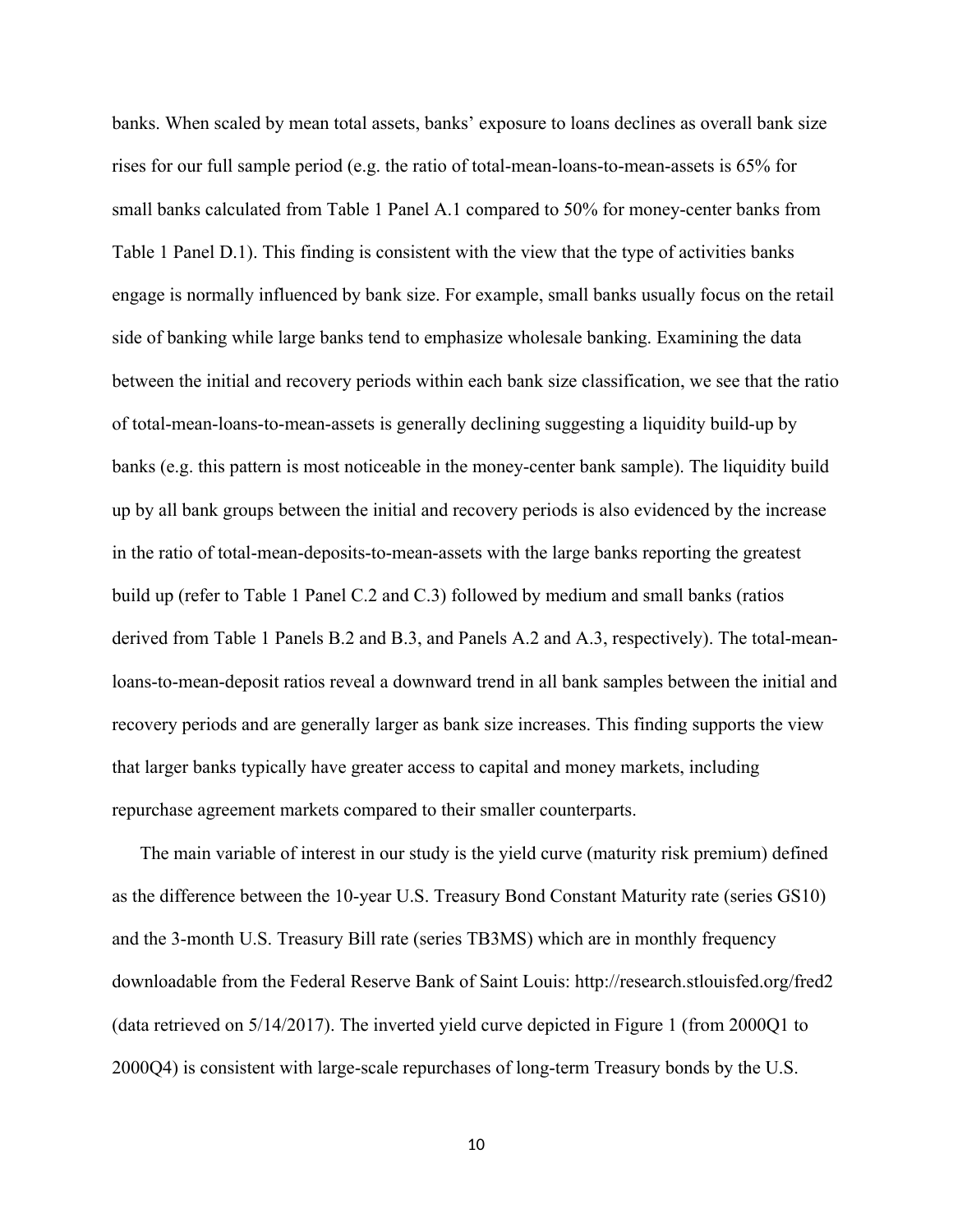Treasury in early 2000 which reduced the supply of bonds and their respective yields. The graph reflects the U.S. economy entering a recessionary period (from 2001Q1 to 2001Q4) highlighted by the burst of the dot-com bubble, a reduction in business investments and outlays, and the September 11<sup>th</sup>, 2001 terrorist attacks. A second prolonged inverted yield curve begins in 2004Q2 and runs through 2007Q1. This suggests that investors were expecting Fed induced reductions in interest rates in fear of a looming recession. During this time frame, the U.S. economy witnessed staggering growth in residential construction and subprime mortgage lending which created a housing bubble. The quality of the subprime mortgage portfolio led to weak and questionable bank balance sheets which induced banks to hoard liquidity placing upward pressure on interest rates.<sup>5</sup>

Table 1 Panel F provides details on our macroeconomic variables. The mean of the yield curve is close to 2% over the period, but it is lower in the first subsample  $(1.68%)$  than in the second (2.39%). The reason the yield curve becomes steeper is that the fall in short-run rates guided by the Federal Reserve's expansionary monetary policies was larger than the fall in longrun rates: the decline in long-run rates was of 200 basis points; the decline in short-run rates was close to 271 basis points! Inflation fell during the crisis and economic growth was higher in the recovery since the first subsample includes the negative growth during the 2007-2009 crisis. If the yield curve helps explain bank profitability, its effect should be higher in the second subsample. Regarding profitability, Table 1, Panels E.1-E.3 shed light on bank data: NIM has mean of 3.931% over the whole sample but that comes with a decline in second subsample: mean of 4.066% in first subsample against 3.740% in second, which likely reflects the increase

<sup>&</sup>lt;sup>5</sup> The 1- month London Interbank Offered (LIBOR) rate increased from 1.36% at 6/30/04 to 5.32% at 3/30/07- source: Federal Reserve Bank of Saint Louis. The LIBOR is a common benchmark rate used by the world's largest banks for inter-bank short term borrowings.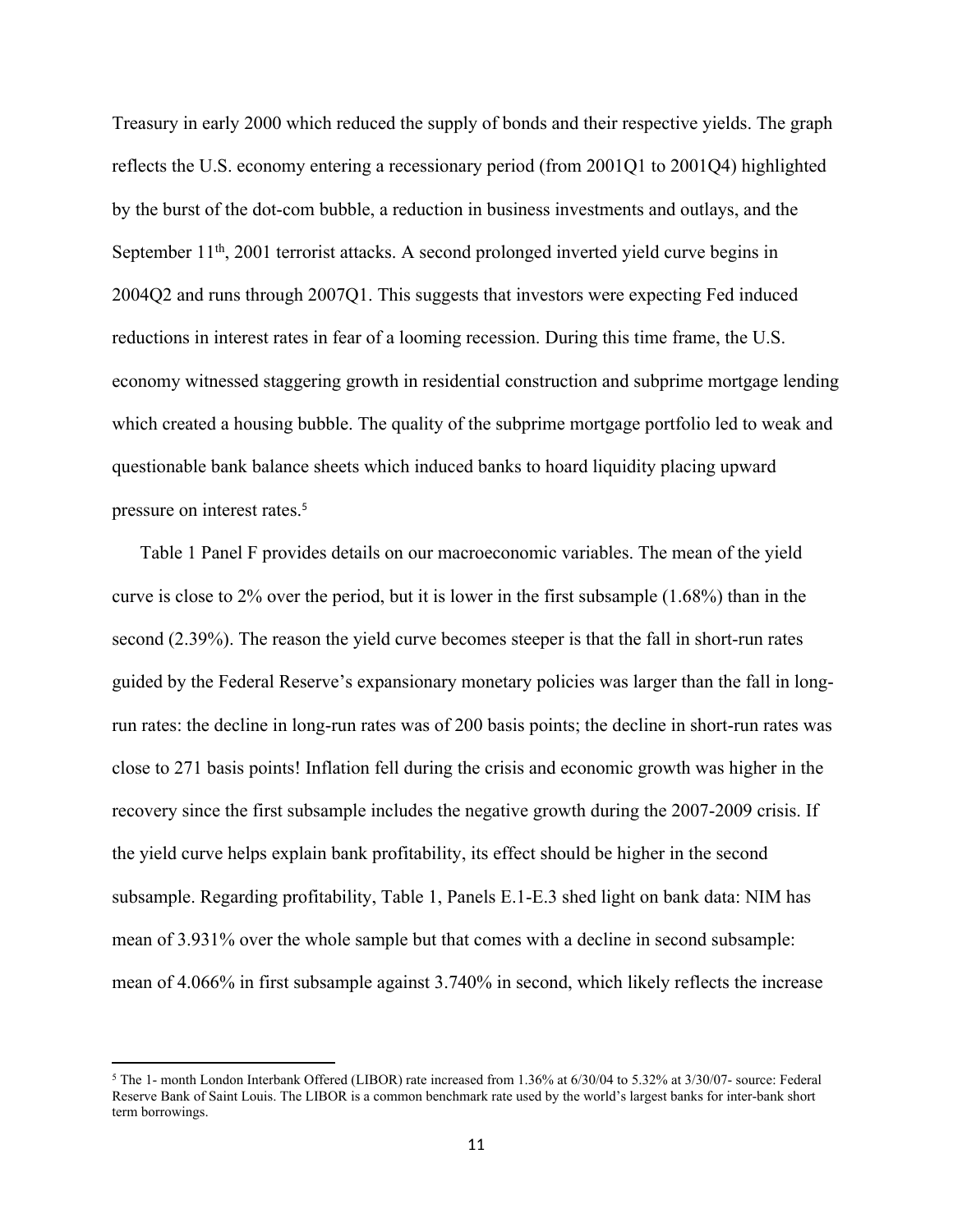in the deposit/loan ratio (overall mean of 55.41%) in second subperiod: mean of 47.94% in first subsample against 61.38% in second.

< Insert Figure 1 about here >

Contemporaneous bivariate correlations are computed for the: 1) bank variables, 2) macro variables, and 3) yield curve for the full sample and two subsample periods on banks classified as small, medium, large, and money-center, and for all banks combined<sup>6</sup>. Correlation results suggest that bank behavior is not fully consistent across all subsamples. To illustrate this point, the correlation between net interest margin and deposits-to-loans over our full sample period is negative, yet very small in magnitude for the small, medium bank samples (-0.014 and -0.026, respectively), moderately negative for the large bank sample (-0.129) and moderately positive at 0.252 for the money-center bank sample. Negative correlations become larger in magnitude for small and large banks moving from the initial period to the recovery period, while the positive correlation becomes stronger for money-center banks. These negative correlations suggest that liquidity build-ups (captured through an increase in the ratio of deposit to loans) are accompanied by a contemporaneous decline in net interest margins. This finding is plausible to the extent that excess funds/liquidity are invested in lower yielding assets instead of funding higher earning (and inherently more risky) loan opportunities.

There is a positive, yet weak, co-movement between net interest margins and real GDP growth hovering between 0.028 and 0.038 for the small, medium, and large banks increasing to 0.051 for our money-center banks over the full sample period. Interestingly, in each bank size classification the co-movement either essentially dissipates or turns negative, with values approaching zero in the recovery period. Findings provide some support for the cyclical nature of

<sup>6</sup> The correlation tables for each class of bank sizes are available from the authors upon request. As reported in the text, the correlation coefficients are low to moderate.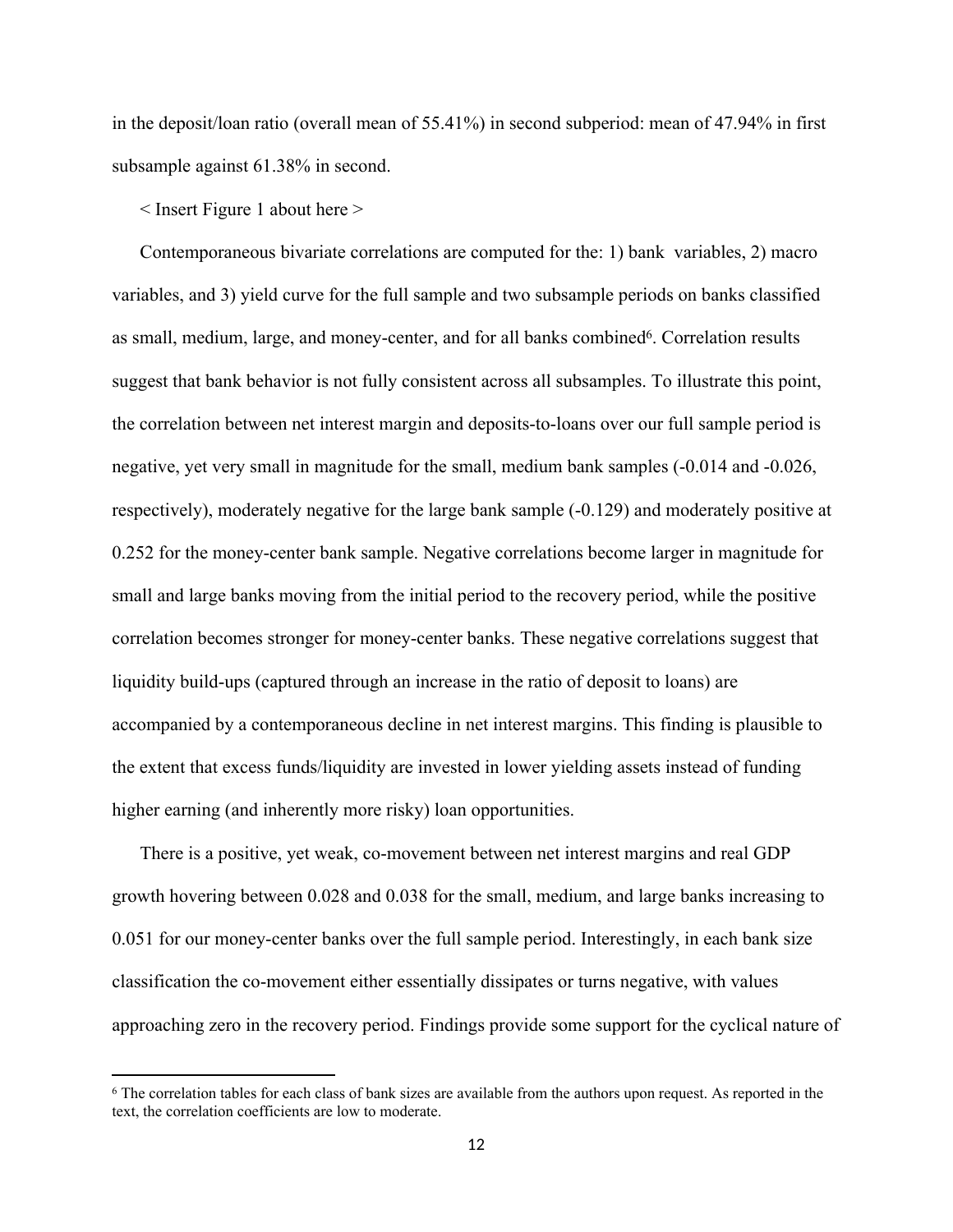price-cost margins as explained by Aliaga-Diaz and Olivero (2011), who report a negative bivariate contemporaneous correlation between net interest margin and real GDP growth albeit of a greater magnitude (e.g. -0.2039 based on U.S. bank quarterly data from 1979-2005). The positive co-movement between net interest margin and real GDP growth captured in our full sample period seems in line with Albertazzi and Gambacorta (2009). They explain that improvements in economic conditions are accompanied by concurrent increases in loan demand and improved financial condition of borrowers with positive effects on the profitability of traditional financial intermediation activities.

 Another interesting correlation pattern emerges between net interest margin and the yield curve which varies based on bank size. Over the full sample period, correlation is negative for small and medium banks (-0.074 and -0.032, respectively), near zero for the large banks, and positive, yet small at 0.033 for the money-center banks. The correlation between the net interest margin and the yield curve strengthens for the larger bank samples as we move from the initial period to the recovery period (e.g. from 0.111 to 0.219 for money-center banks) and changes direction for the smaller bank samples (e.g. from -0.045 to 0.037 for small banks).

With the exception of positive correlation between long-term and short-term interest rates variables ranging from 0.786 in the initial period to 0.838 in the full sample period, the yield curve and long term interest rates correlations ranging from -0.319 in the full sample period to 0.980 in the recovery period, and the negative correlations of -0.784 and -0.929 between the yield curve and short term interest rates in the full sample and initial periods (correlation remains negative at -0.314 during the recovery period), all other correlations are either low or moderate. The low-to-moderate correlations help mitigate any potential collinearity issues that could impact the profitability models, noting that in no model we allow the aforementioned highly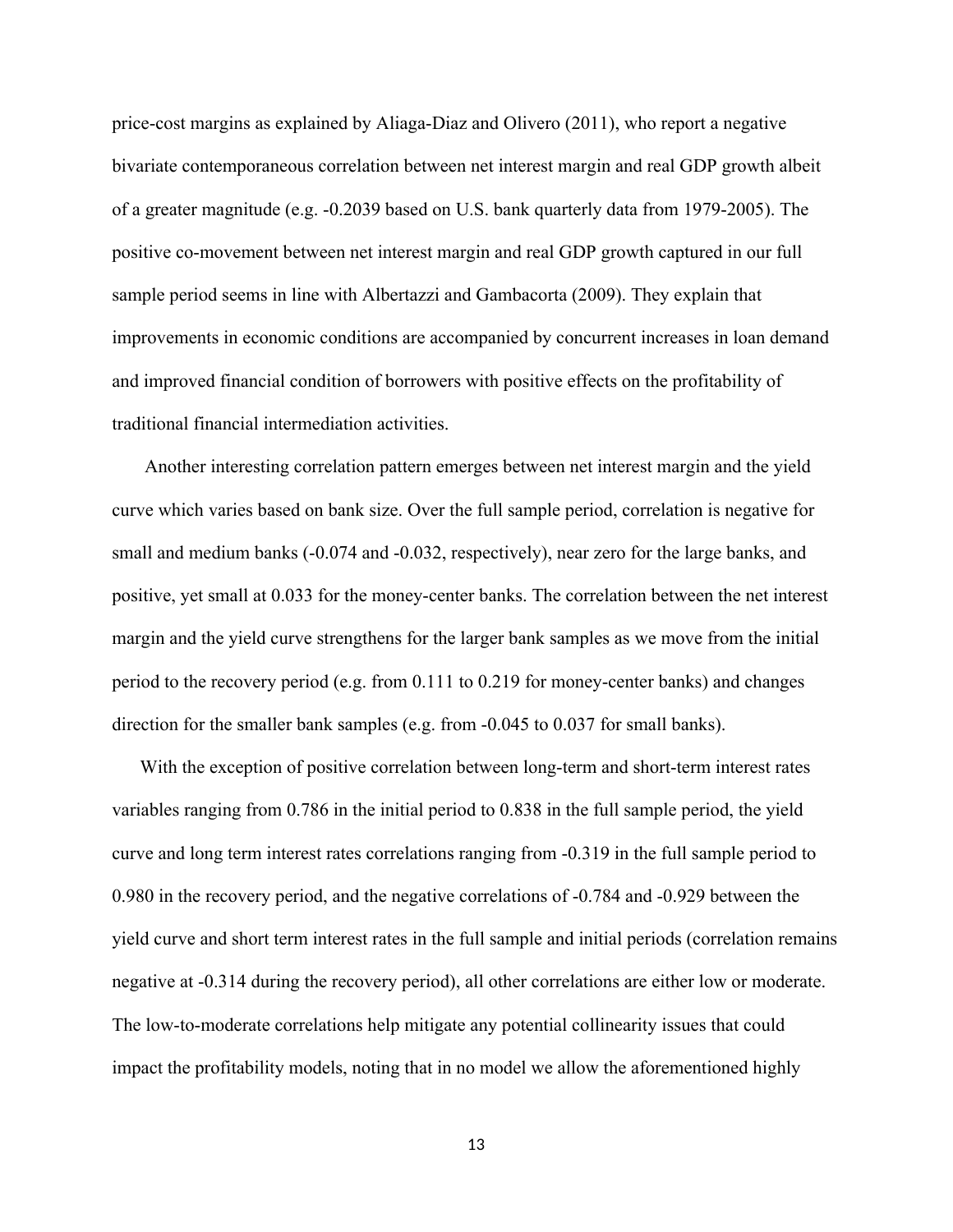correlated variables to jointly enter a single model simultaneously.

To explore the impact of real output on bank net interest margins we incorporate a real GDP growth rate (RGDP) variable. RGDP is measured as a quarterly growth rate variable calculated from the GDPC1 series US Real Gross Domestic Product, Billions of Chained 2009 Dollars. This series is of quarterly frequency and seasonally adjusted downloadable from the Federal Reserve Bank of Saint Louis: http:// research.stlouisfed.org/fred2 (data retrieved on, 5/14/2017). Figure 2 our bank profit variable (Net Interest Margin), provides preliminary support to the procyclicality of bank profitability and real output growth as suggested by Bolt et al. (2012). They find that the co-movement between bank profits and real GDP is much stronger during deep recessions compared to normal economic conditions. Our graphs add on this point for U.S. banks and the economy. In Figure 2, NIM is declining overall; only money center banks have a significant upside during the 2007-2009 crisis; this did not happen in 2001 when all categories of banks had NIM increase by the end of the milder recession of 2001.

< Insert Figure 2 about here >

Also included is an inflation rate variable to control for its effects on bank net interest margins. Albertazzi and Gambacorta (2009) suggest that traditional intermediation activity is less profitable during periods of high inflation that penalize lenders; to counter the negative impact, banks tend to redirect their efforts towards fee based activities during inflationary periods. Inflation erodes the real rate of return to investors holding deposits which generates a disincentive. Inflation rate is measured as a quarterly growth rate variable for modeling purposes (expressed in percentage) and constructed from the Consumer Price Index series CPIAUCNS (index 1982-1984=100). The series is of monthly frequency, not seasonally adjusted, and downloaded from the Federal Reserve Bank of Saint Louis: http:// research.stlouisfed.org/fred2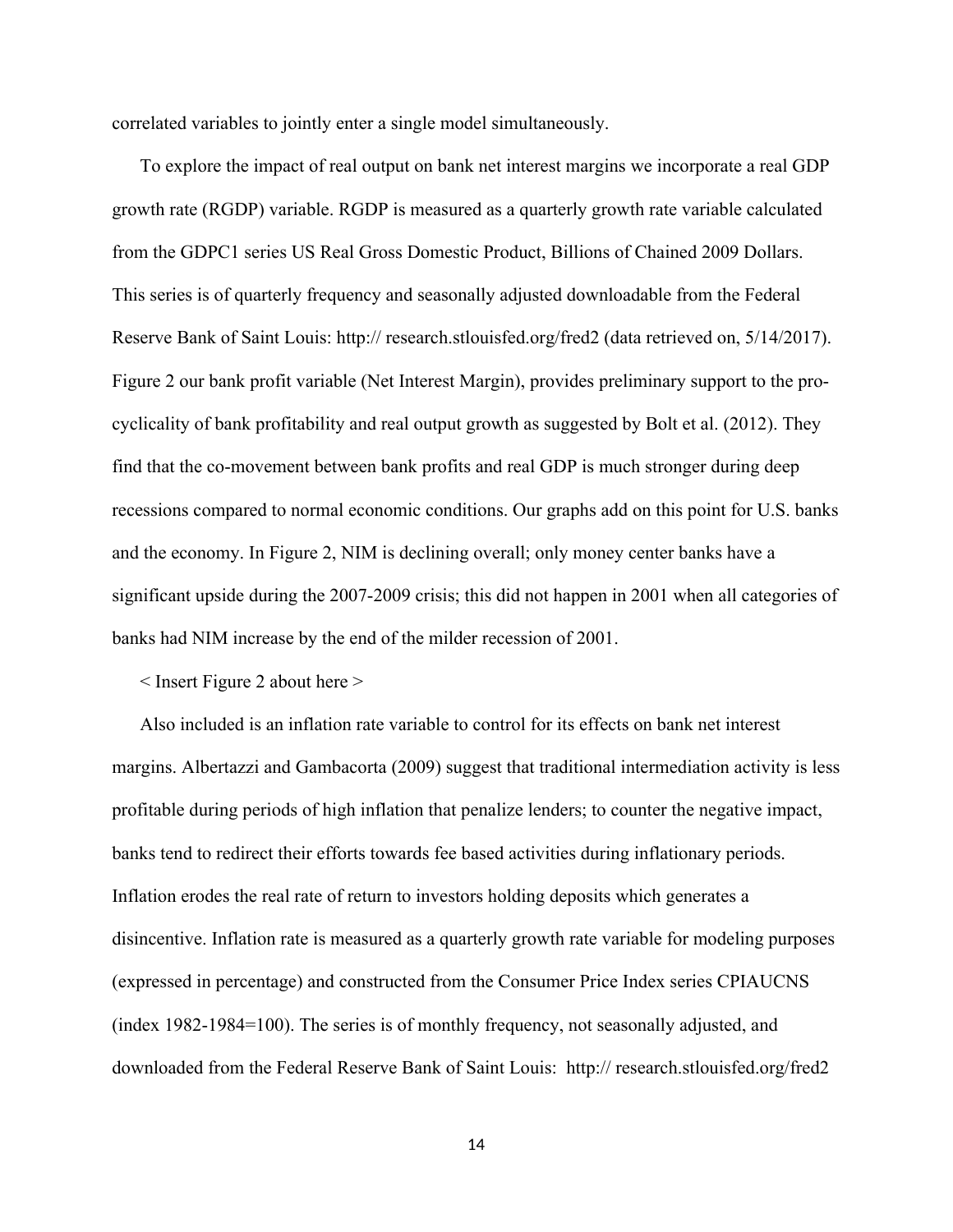(data retrieved on, 5/14/2017).

#### **3. Methodology**

Given the cross-section and time series dimensions of the bank sample data sets, panel estimation techniques are employed to examine the impact of the yield curve on the net interest margin of FDIC insured commercial banks over the period 2000 through 2016. We introduce a profitability model that incorporates bank-specific determinants (deposits-to-loans ratio as described in the preceding Data section) and macro-variables following Bolt et al. (2012). This modeling approach recognizes that net interest income, which is a substantial component of bank profit, depends on the full history of outstanding loan balances and deposits and their respective interest rates. To the extent that higher deposits to loan ratios capture higher levels of bank liquidity, as opposed to loan portfolio build-up, we anticipate an inverse relationship between deposits-to-loans ratios and net interest income. The inverse relationship is consistent with the notion that purchases of large volumes of liquid, readily-marketable securities tend to lower the average yield from a bank's earning assets and reduce its profitability.

 The macro-variables used in this model consist of the yield curve, real GDP growth rate, and inflation rate also described in the Data section. The focus on the impact of the yield curve on net interest margins is to validate the common belief that bank managers (lenders) fare better with an upward-sloping yield curve than they do under a horizontal or downward-sloping yield curve. Bank's earning assets (loans and securities) usually tend to exhibit longer maturities than their funding sources (i.e. liabilities). Modern financial theory usually associates upward-sloping yield curves with rising interest rates and economic expansion. Real GDP growth rate is also included since it is commonly used in bank profitability model; see Albertazzi and Gambacorta (2009),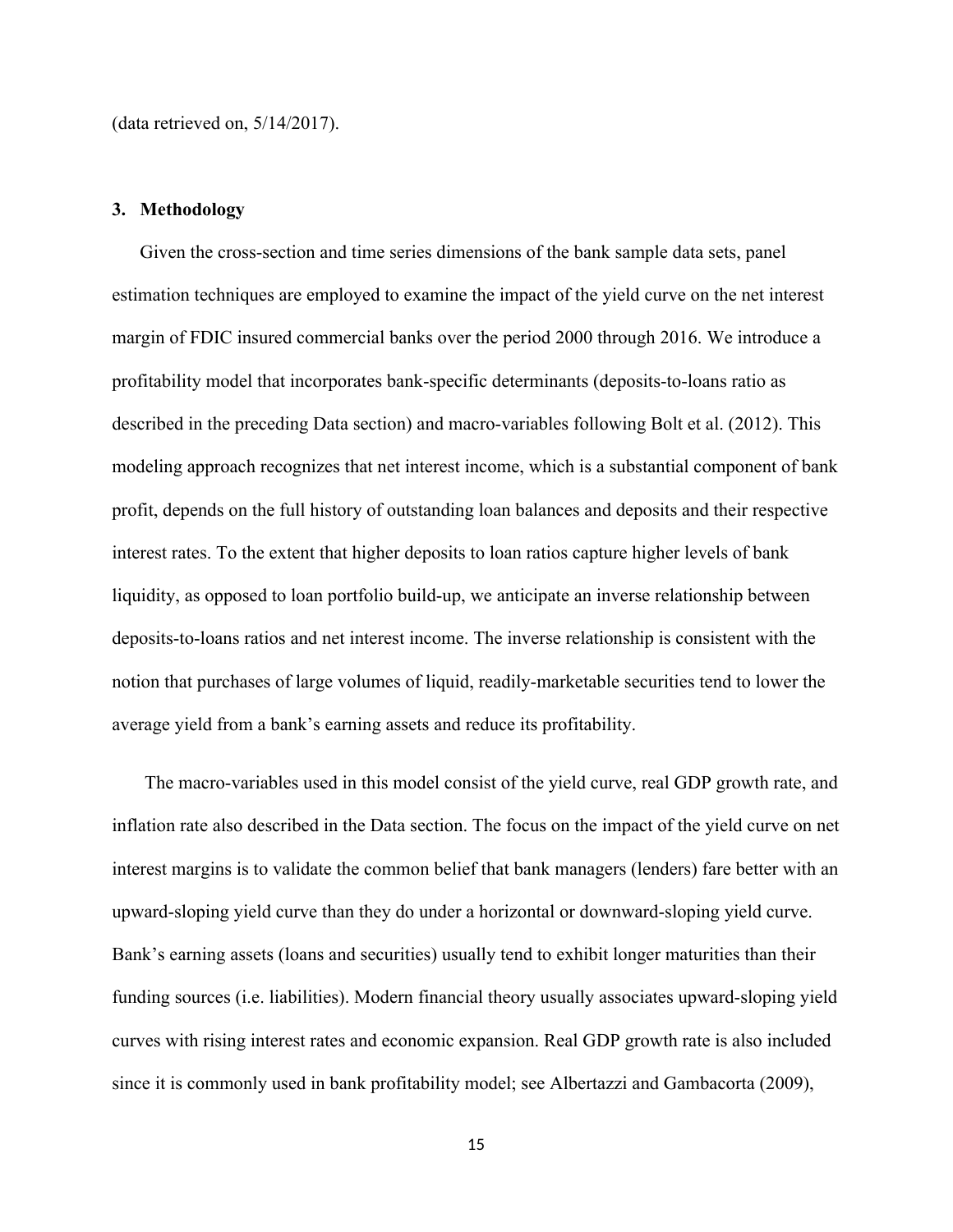Aliaga-Diaz and Olivero (2011), and Bolt et al. (2012). It is anticipated that there is a direct relationship between real GDP growth rate and profitability in line with what has generally been set forth in the literature. Finally, an inflation rate variable is included to account for the potential loss of the purchasing power of interest income and loan repayments given rising prices for goods and services. The direction of the relationship arguably depends on bank management's ability to fully anticipate (and plan for) inflation expectations suggesting that banks can adjust their pricing in order to increase revenues to offset rising costs.

Panel estimation is employed to model the impact of the yield curve on bank net interest margin similar to the empirical specification presented by Bolt et al. (2012). The model is expressed as follows:

$$
\Delta y_{i,t} = \sum_{\tau=1}^{4} \beta_{1,t-\tau} b k_{i,t-\tau} + \sum_{\tau=1}^{4} \beta_{2,t-\tau} macc \tau_{t-\tau} + \sum_{\tau=1}^{4} \beta_{3,t-\tau} y c_{t-\tau} + \alpha_i + \varepsilon_{i,t}, \quad (1)
$$

where the  $\Delta$  prefix represents the change in the profitability variable y consisting of the net interest margin measured as the difference between total interest income and total interest expense scaled by average bank earning assets;  $bk$  denotes our deposits-to-loans variable expressed in ratio form; *macro* consists of a vector of macro-economic variables, which includes: 1) real GDP growth rate and 2) inflation rate; and  $\gamma c$  is the yield curve variable that enters the model in first differences.<sup>7</sup> Finally,  $\alpha_i$  represents the bank-specific fixed effects while  $\varepsilon_{i,t}$  captures the remaining disturbance term.

<sup>7</sup> Dickey-Fuller (DF) and Augmented Dickey-Fuller (ADF) unit root tests are applied to all macro variables. The null of these tests is that the series contain unit roots (i.e. non-stationary series). The RGDP growth rate and inflation rate variable series were stationary in their original form; it is noted that the yield curve (yc) variable is non-stationary in levels yet it becomes stationary in first differences. Unit root tests are not reported in this study but are available upon request.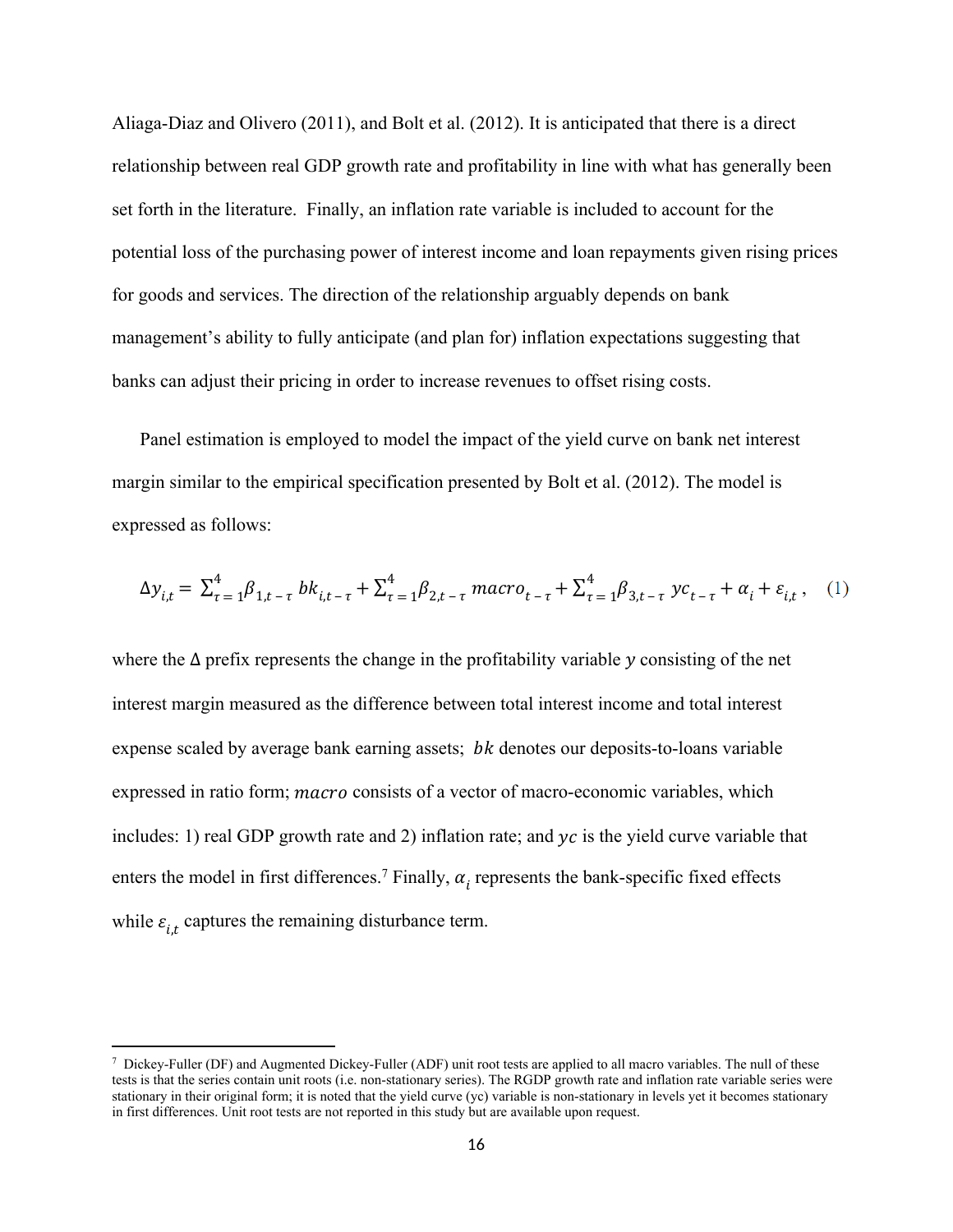Equation (1) resembles the profitability model introduced by Bolt et al. (2012) while incorporating a few important differences. First, we exclude long-term and short-term interest rates and corresponding interaction terms to reduce multi-collinearity and confounding factors. This is because the yield curve is, by construction, computed from long and short interest rates. We also remove all right hand side contemporaneous terms from the model to reduce potential endogeneity issues. Second, our focus is on the U.S. banking system using individual bank quarterly data while their work explores both individual and aggregate bank annual data for 17 countries. The sample period in this study includes the 2007-2009 financial crisis while their sample period ends in 2007. Third, the primary contribution by Bolt et al. (2012) is to capture the asymmetric effects of the business cycle on bank profitability. Comparing the estimated effect of the yield curve on NIM, relative to other macroeconomic forces and bank data (deposit to loans), our approach attempts to validate the use of the yield curve by banks as an important maturity management tool. Besides, it may serve as a nice "market-based" complement to low-frequency RGDP and bank-specific data alike.

Estimation of our panel model hinges on the assumptions about the intercept  $(\alpha_i)$ , the slope coefficients ( $\beta$ 's), and the error term ( $\varepsilon_{i,t}$ ). Three types of panel data models are considered: pooled, fixed effects, and random effects models. To the extent that there are neither significant bank nor temporal effects, we could pool our data and estimate our model using ordinary least squares. While most of the time there are either differences across units (banks in our case) or temporal effects, it is plausible to encounter instances when neither of these are statistically significant in which case a pooled regression model is appropriate. Fixed effects models have constant slope coefficients and time invariant intercepts that differ according to the crosssectional unit; in other words, the time invariant intercepts capture the assumed heterogeneity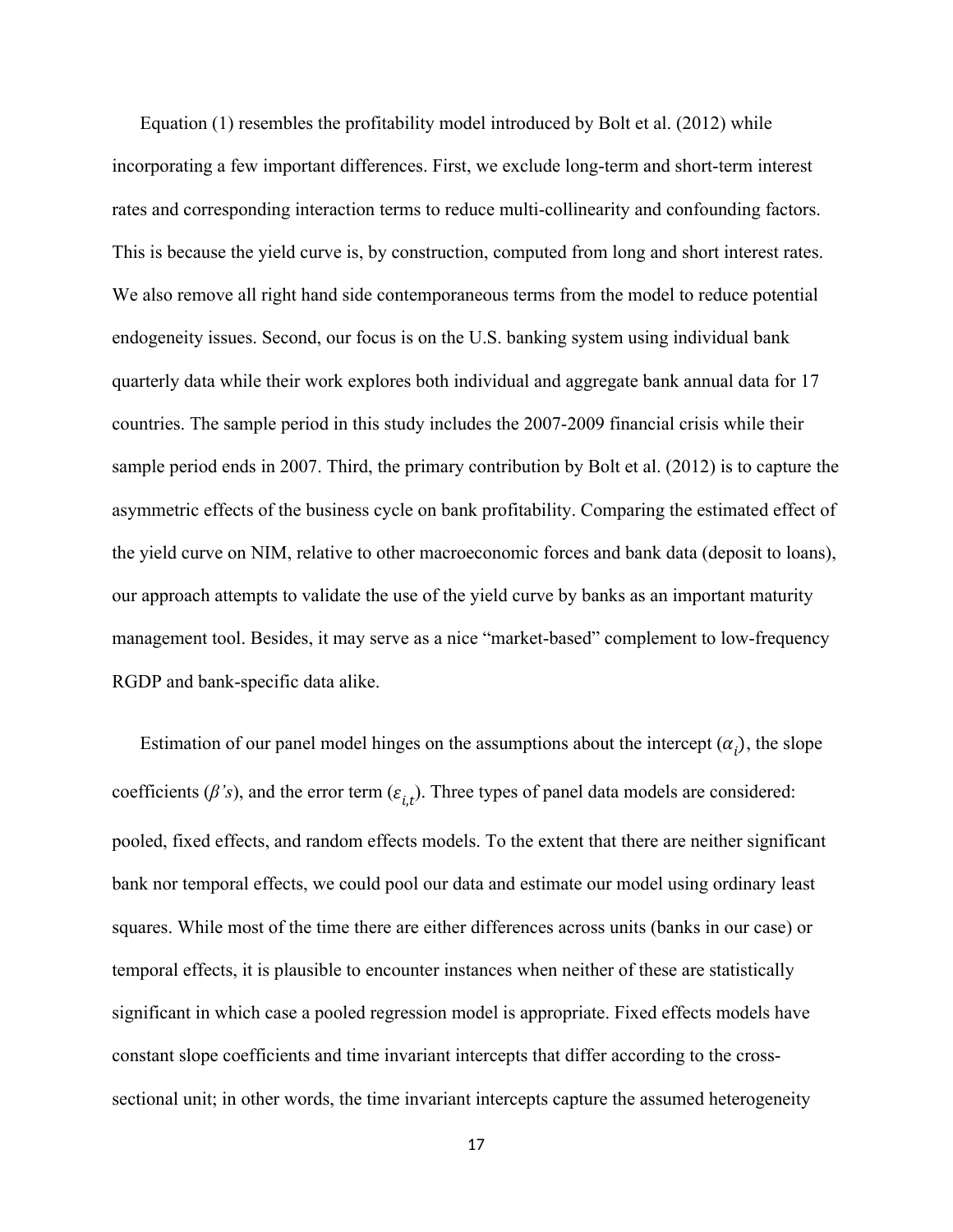across the banks. The main question/assumption is whether or not the bank-specific effects  $(\alpha_i)$ are correlated with the regressors in our model.

As an initial step the model is estimated using fixed effects assuming differences across units are captured by differences in the constant intercept term  $\alpha_i$  (our bank-specific fixed effect). This estimation is the preferred panel data technique assuming that  $z_i$  (a vector of bank-specific unobserved variables) is correlated with  $x_{i,t}$  (the regressors in our model).<sup>8</sup> For example, it is plausible that bank-specific unobserved factors such as managerial ability, credit cultural and credit policy, market share objectives, etc. which presumably impact bank profitability may also be correlated with the bank-specific deposits-to-loans variable. To validate this empirical approach, a series of diagnostic tests are applied. First, F test results from the fixed effects model determine whether there are differences across groups (banks). Second, in the pooled least squares estimations, a Durbin Watson test is applied to detect serial correlation in the residuals. Third, a Breusch-Pagan Lagrange Multiplier (LM) test is used on the random effects model based on the OLS residuals. Fourth, the specification test developed by Hausman (1978) is used to test for the orthogonality of the random effects and the regressors. Under a random effects specification, an important assumption is that unobserved bank-specific effects  $\alpha_i$  are uncorrelated with the regressors  $x_{i,t}$ . Under random effects specification, unobserved bankspecific effects are treated as a random variable (with a mean value of  $\alpha$ ) similar to  $\varepsilon_{i,t}$  except that for each bank there is a single draw that enters the regression identically in each period. See Greene (2003) for details. The results section reports model specifications as supported by the

<sup>&</sup>lt;sup>8</sup> If  $z_i$  is unobserved yet correlated with  $x_{i,t}$  the least squares estimator of  $\beta$  is biased and inconsistent due to an omitted variable. However, in the instance where the model is  $y_{i,t} = x_{i,t} \beta + \alpha_i + \varepsilon_{i,t}$  and  $\alpha_i = z_i \alpha$  embodies all observable effects, an estimable conditional mean equation can be specified. See Greene (2003).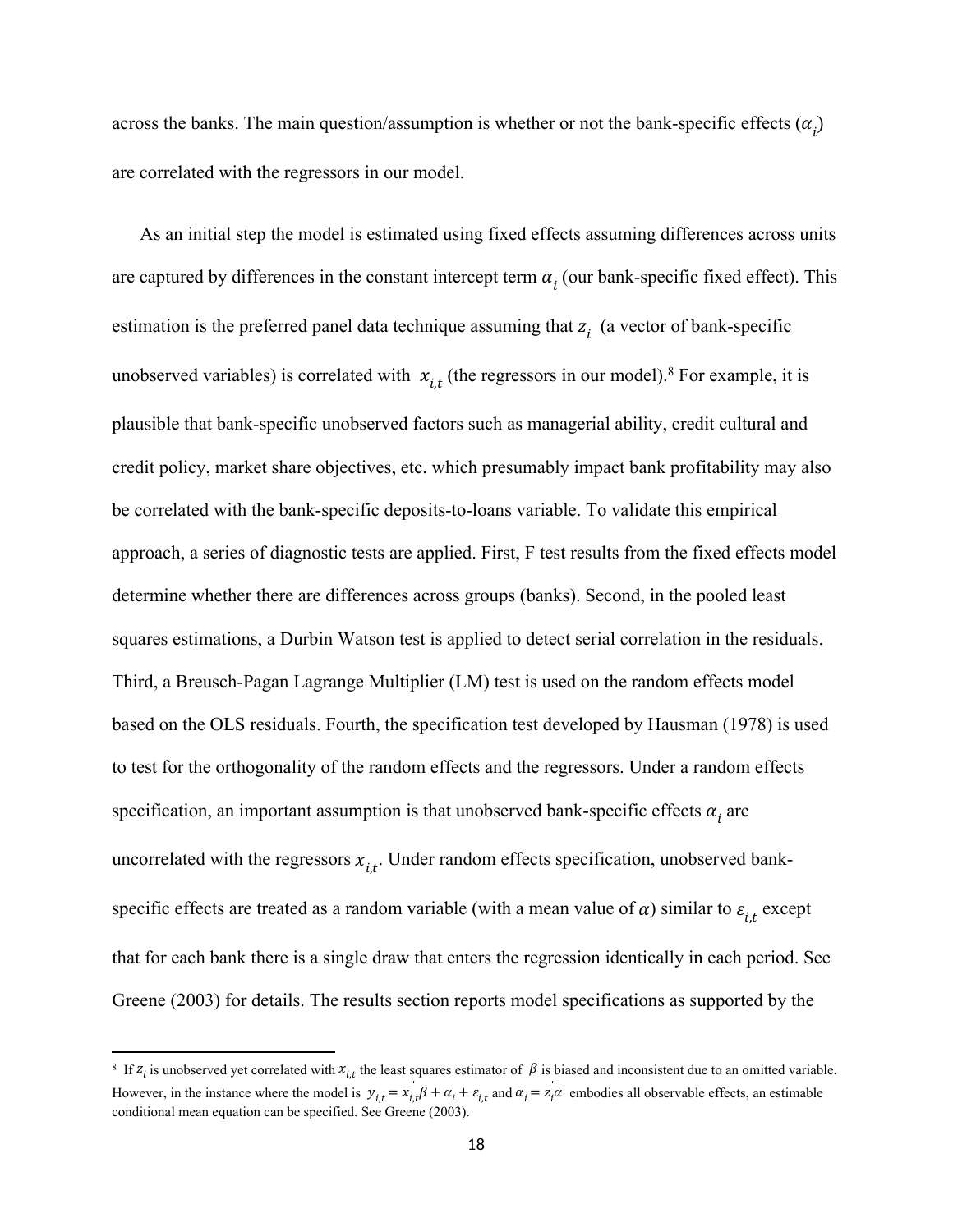above described diagnostic tests.<sup>9</sup>

Our profitability model incorporates some noteworthy features. First, similar to Verma and Jackson (2008), the bank sample is divided into four asset size classes to determine whether bank behavior patterns that are manifested through the banks' balance sheet impact net interest margins differently. Second, up to four lags of right hand variables are allowed. This is especially important with regards to the deposits-to-loans variable since a considerable component of bank profit, rests on the full history of outstanding loan balances and deposits and their respective interest rates. Third, this study allows for the interaction between inflation and deposits-to-loans to capture the indirect impact of inflation on net interest margins through the bank's balance sheet. The purpose behind this interaction term is to determine whether inflationary pressures operate through the bank's balance sheet. For example, banks with high credit risk exposure in their loan portfolios would be expected to hoard more cash (high liquidity risk exposure) compared to bank with lower credit risk exposure in their portfolio during periods of crisis. The need to build liquidity places pressure on net interest margins due to rising liquidity costs which could be further exasperated during a period of rising interest rate expectations (which commonly factor in inflation expectations).

To investigate the impact of the 2007–2009 financial crisis on net interest margins, we expand our benchmark model by adding a crisis dummy variable. The expanded model takes the following form:

$$
\Delta y_{i,t} = \sum_{\tau=1}^4 \beta_{1,t-\tau} b k_{i,t-\tau} + \sum_{\tau=1}^4 \beta_{2,t-\tau} macc_{t-\tau} + \sum_{\tau=1}^4 \beta_{3,t-\tau} y c_{t-\tau} + \beta_4 crisis_{t-1} + \alpha_i + \varepsilon_{i,t}, \quad (2)
$$

where the  $\Delta$  prefix represents the change in the profitability variable y consisting of the net interest margin measured as the difference between total interest income and total interest expense scaled by average bank earning assets as in Equation 1; *crisis* represents a dummy variable that enters the model as an independent regressor with one lag and takes on a value of one during the crisis period from 2007Q4 through 2009Q2 and zero otherwise; and all other right-hand side variables (i.e., *bk, macro, and yc*) are the same as those described in our benchmark model.

<sup>9</sup> As a robustness exercise, we run our bank profitability model applying pooled OLS, fixed effects, and random effects estimation. Central findings remain qualitatively unchanged. For brevity, the fixed effects and random effects estimations are reported only as our diagnostic tests support this panel data approach. Pooled OLS regression results are not reported in this study but are available upon request.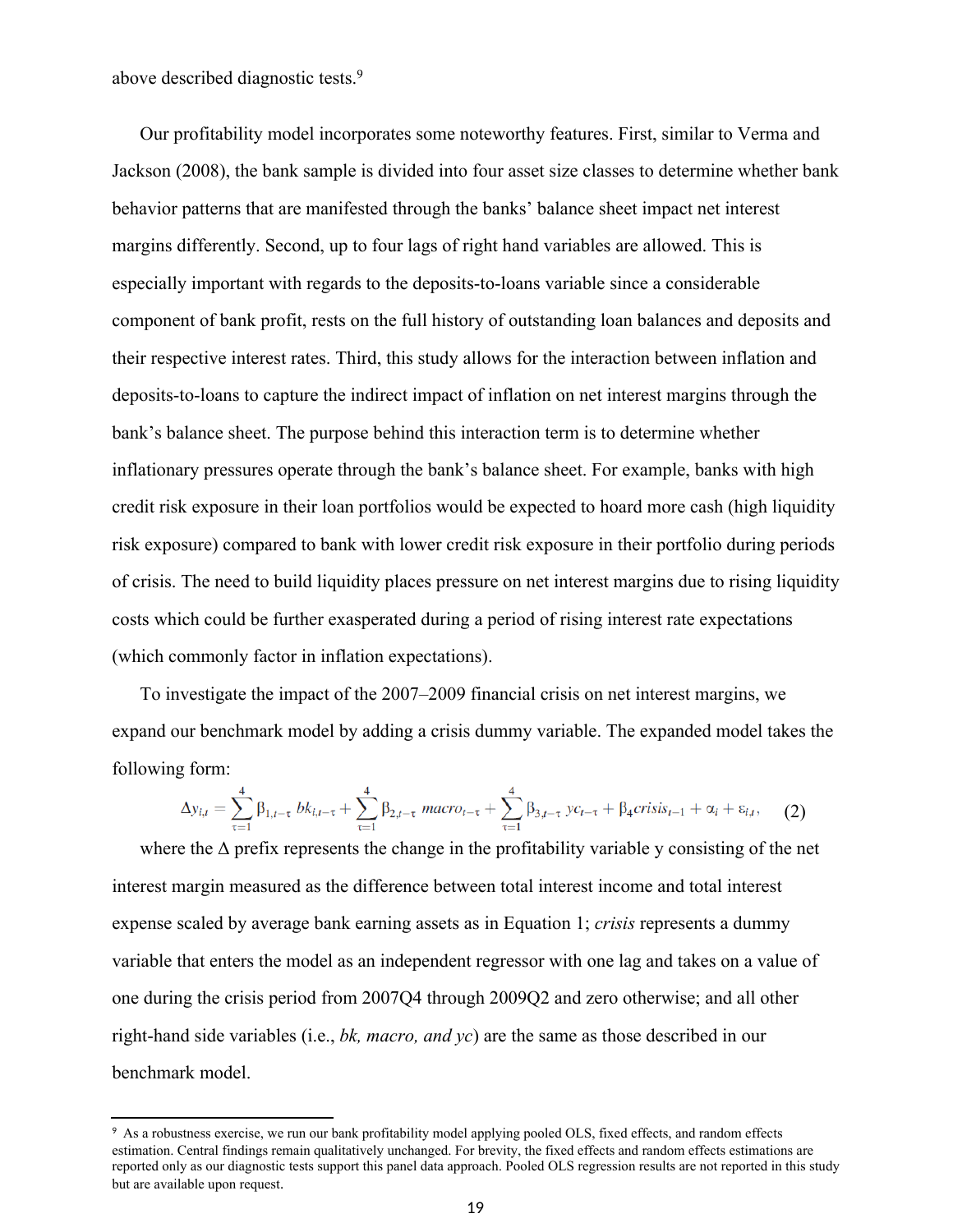Finally,  $\alpha_i$  represents the bank-specific fixed effects while  $\varepsilon_{i,t}$  captures the remaining disturbance term.

The growing uncertainty with respect to the value of banks' balance sheets was at the core of the financial crisis and was captured by sharp increases in money market rates. The rising uncertainty about the value of the banks' balance sheets prompted banks to hoard cash as they became concerned about their continued ability to tap into capital markets to cover their funding requirements. To extent that the 2007–2009 financial crisis captures a period of high liquidity and counterparty risks, we would anticipate a negative impact of our crisis variable on net interest margins.

This paper introduces two testable hypotheses as follows. Under the Loanable Funds theory, when a domestic economy experiences a period of growth, market participants are willing to borrow more heavily. Holding all other factors constant, the resulting shift in demand for loanable funds due to economic growth results in an increase in the equilibrium interest rate and an increase in the equilibrium quantity of funds traded. Because banks' loans and asset security holdings tend to have longer maturities than their sources of funds, it is reasonable to anticipate a positive relationship between an upward-sloping yield curve and net interest margins. To the degree that banks experience a positive maturity gap between the average maturities of their assets and the average maturities of their liabilities, revenues from longerterm assets should exceed expenses from shorter-term liabilities under an upward-sloping yield curve condition. This leads to our first hypothesis:

 $H<sub>1</sub>$ : There is a direct relationship between the yield curve and bank profitability expressed through its net interest margin. We hypothesize  $\beta_3 > 0$  in equation (1) but the response is likely to differ across bank samples.

Research on the determinants of bank profit margins by Angbazo (1997) and Aliaga-Diaz and Olivero (2011), among others, suggests that the cyclical behavior of bank profit margins may be explained through channels other than monetary policy and credit risk. Monetary policy is believed to have a direct effect on net profit margins through the bank lending channel; for example,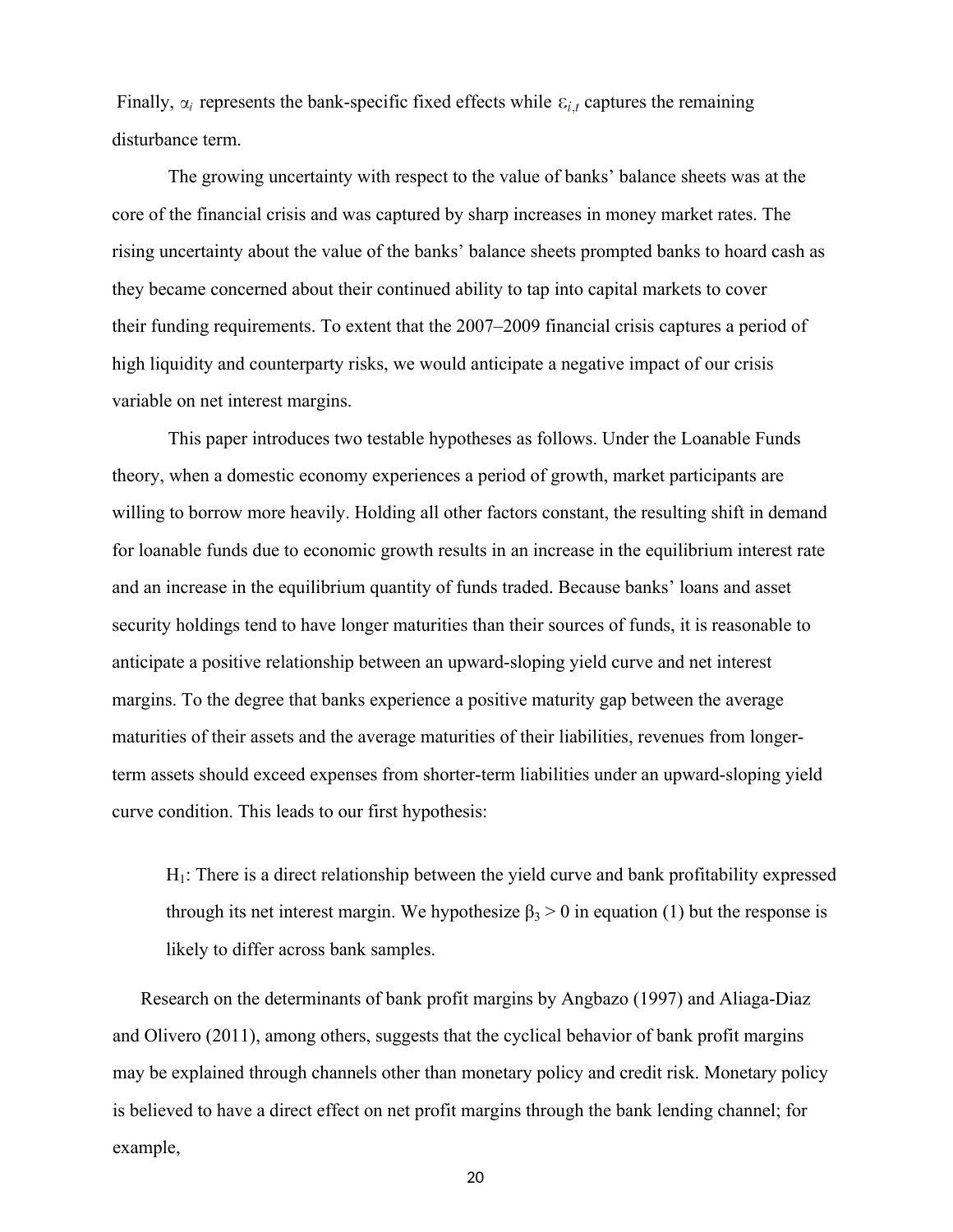an increase in the fed funds rate leads to a reduction in lending and increased borrowing costs. These actions in turn force banks to make upward adjustments in their net interest margins to cover the rising costs. If, as expected, higher credit risk is linked to periods of declining economic activity then banks must increase their net interest margins to cover their cost of capital due to the increased risk exposure. In a strong economy credit is readily available, interest rates are manageable, demand for goods and services is generally favorable, which are elements that support profitability for well managed firms, including banks. Albertazzi and Gambacorta (2009) suggest that an improvement in economic conditions increases lending demand by households and firms and improves the financial conditions of borrowers, with positive effects on the profitability of the traditional financial intermediation activities. The second hypothesis is as follows:

 $H<sub>2</sub>$ : There is a positive relationship between the real GDP growth rate and bank profitability expressed through its net interest margin. Since real GDP growth rate is a variable contained in *macro*, we hypothesize  $\beta_2 > 0$  in equation (1).

#### **4. Results**

Table 2 reports results from the panel model specification applied to the small, medium, large, and money center bank samples and for all banks combined for our full sample period. The dependent variable in all models is the one period change in the net interest margin scaled by average bank earning assets.

We will discuss the results for all banks first (last columns in Tables 2-4) and then move to other class sizes later. Results are statistically significant with both positive and negative coefficients on the real GDP growth variable (the first two lags are positive and the fourth lag is negative and statistically significant), with positive net effect (sum of 1.240 across the four quarters) of real GDP growth on net interest margins. Thus a 0.1% increase in the quarterly real GDP growth rate favorably impacts the change in net interest margins by 0.124%. Evaluating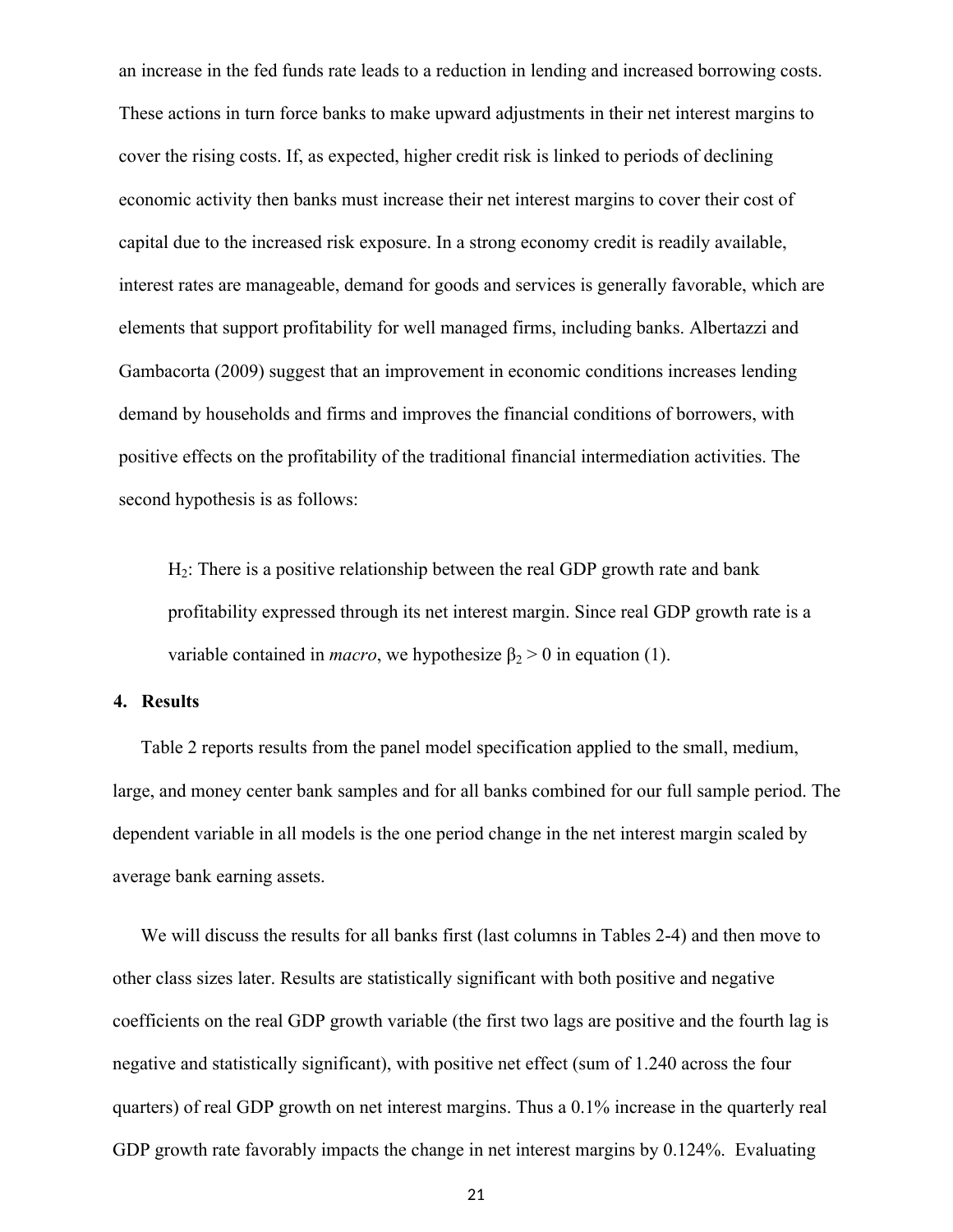this coefficient at the mean of 0.005 (translates to 0.5% in percent terms) quarterly GDP growth reported in Table 1, Panel F.1, the overall impact on the change in net interest margins is **0.0062 or 0.62%**, positive but not very large. Our finding differs from Aliaga-Diaz and Olivero (2011), who report a negative (yet statistically insignificant) effect of GDP on net interest margins on their quarterly data on U.S. banks for the period 1979-2005. Bolt et al. (2012) find that real GDP has a significant negative influence on net interest income as a stand-alone regressor that turns positive when interacted with long-term interest rates. Our result is consistent with Albertazzi and Gambacorta (2009) who find a direct relationship between real GDP and net interest margins (RGDP coefficient of 0.648) in their study of annual aggregate bank data from 1981 to 2003 for 10 industrialized countries including the U.S.

 For the yield curve, results are also statistically significant for the first three lags (the first is negative and the other two are positive and statistically significant), with positive net effect of 0.037 across quarters of changes in yield curve on net interest margins. Therefore, the change in net interest margins grows by 3.70% given a 1% increase in the slope of the yield curve. Evaluating this coefficient at the mean of 1.972 of yield curve reported in Table 1, Panel F.1, the overall impact is **0.0730 or 7.30%,** positive and larger than the RGDP effect. Bolt et al. (2012) report a positive net effect of 0.110 across quarters (only first lag being significant) on the impact of the yield curve on net interest margins based individual bank data. For inflation, results are statistically significant with both positive and negative coefficients (the first lag is positive and statistically significant and the other three lags are negative), with negative net effect (sum of -9.162 across quarters) of inflation on net interest margins. This suggests that a 0.1% increase in the quarterly inflation growth rate negatively impacts the change in net interest margins by - 0.916%. At the mean inflation level, the overall impact on NIM is **-0.0183 or -1.83%**, which is higher (in absolute value) than the growth effect but not as high as the impact from the yield curve. Bolt et al. (2012) find that inflation has a significant positive effect on net interest income as a stand-alone regressor that turns negative when interacted with short-term interest rates.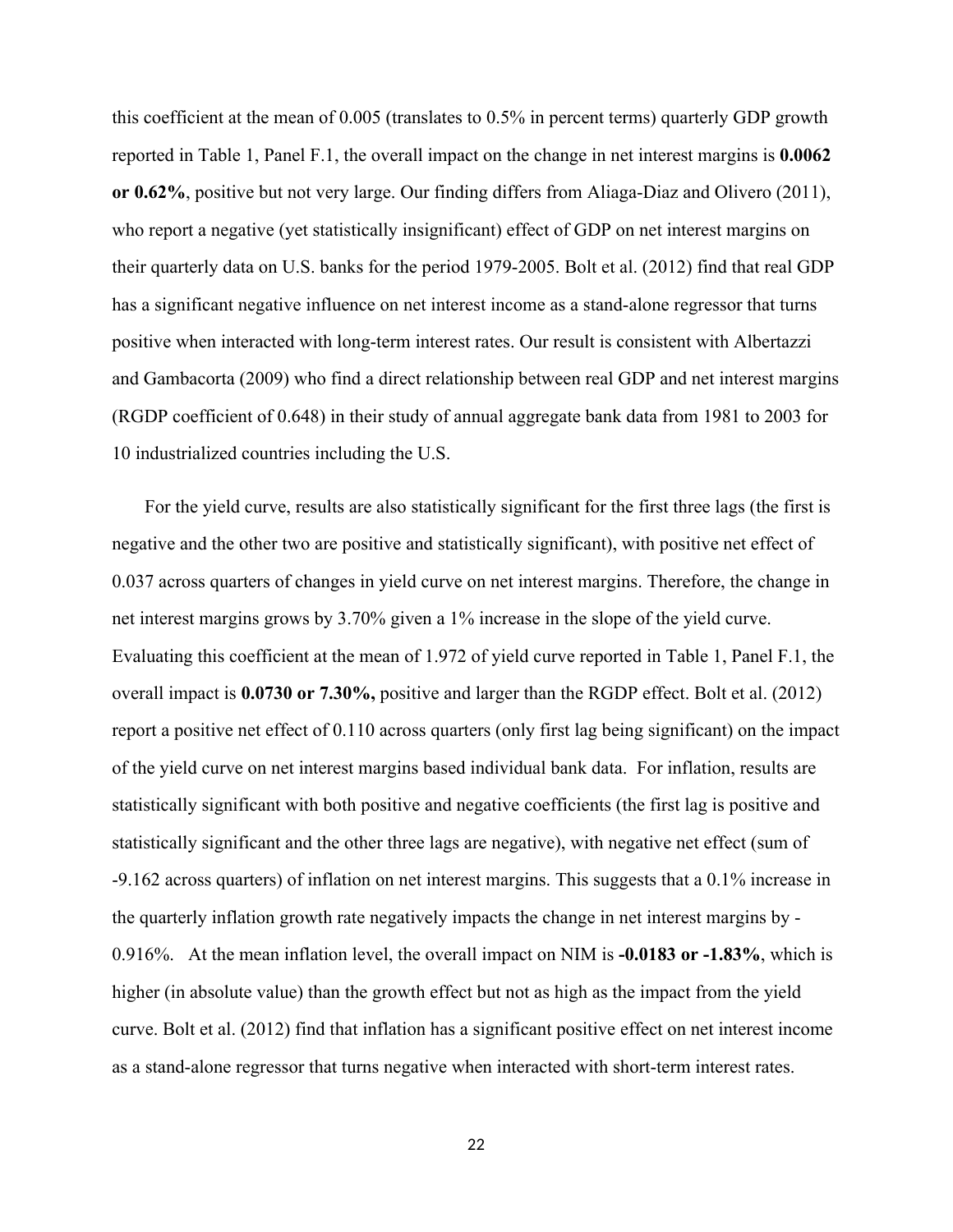Our finding contrasts with Albertazzi and Gambacorta (2009), who report a statistically insignificant effect of inflation on net interest margins. Similarly, Aliaga-Diaz and Olivero (2011) find that inflation has no impact on net interest margins in their study. Overall, our results suggests that the positive impact of yield curve on NIM outweighs the negative impact of inflation and the positive impact of economic growth over the whole sample.

Under an alternative specification, we incorporate a financial crisis dummy variable to our benchmark model (enters the model with one lag) to assess the impact of the 2007-2009 financial crisis on net interest margins. As expected, we find a negative and statistically significant impact of the crisis on net interest margins e.g. coefficients of -0.057, -0.059, -0.087,-0.061, and -0.054 for small, medium, large, money center, and all banks, respectively.<sup>10</sup> This result aligns with Figure 2 that shows sharply reduced net interest margins for each bank size during the financial crisis period compared to non-crisis periods. The above coefficients, which measure the average difference in net interest margins between the 2007-2009 financial crisis and non-crisis periods, suggest that during the financial crisis, net interest margins were lower by roughly 5-6 basis points for the small, medium, and money center banks and close to 9 basis points for large banks. Our findings nicely complement Egly and Mollick (2013) who conclude that the U.S. Treasury capital purchase program's (CPP) objective to boost loan growth and business activity during the crisis remained unfulfilled .

The subsamples provide a nice complement to the main hypothesis in this paper. According to Table 3 for the first subsample, real GDP growth variable has negative net effects (sum of -0.826 across quarters) on net interest margins which translates to an unfavorable impact of -0.026% on the change in net interest margins per every 0.1% increase in real GDP growth. Assessing this coefficient at the mean of 0.004 quarterly GDP growth (see Table 1, Panel F.2), the overall impact is **-0.0033 or -0.33%** which contrasts with our positive effect recorded in the full sample. This negative result is in instep with Aliaga-Diaz and Olivero (2011), who show that

<sup>&</sup>lt;sup>10</sup> For brevity, in the narrative we only report the crisis dummy variable coefficients; the alternative estimations (and related diagnostics) that include the 2007-2009 financial crisis variable are not reported in table form in this study but are available from the authors upon request.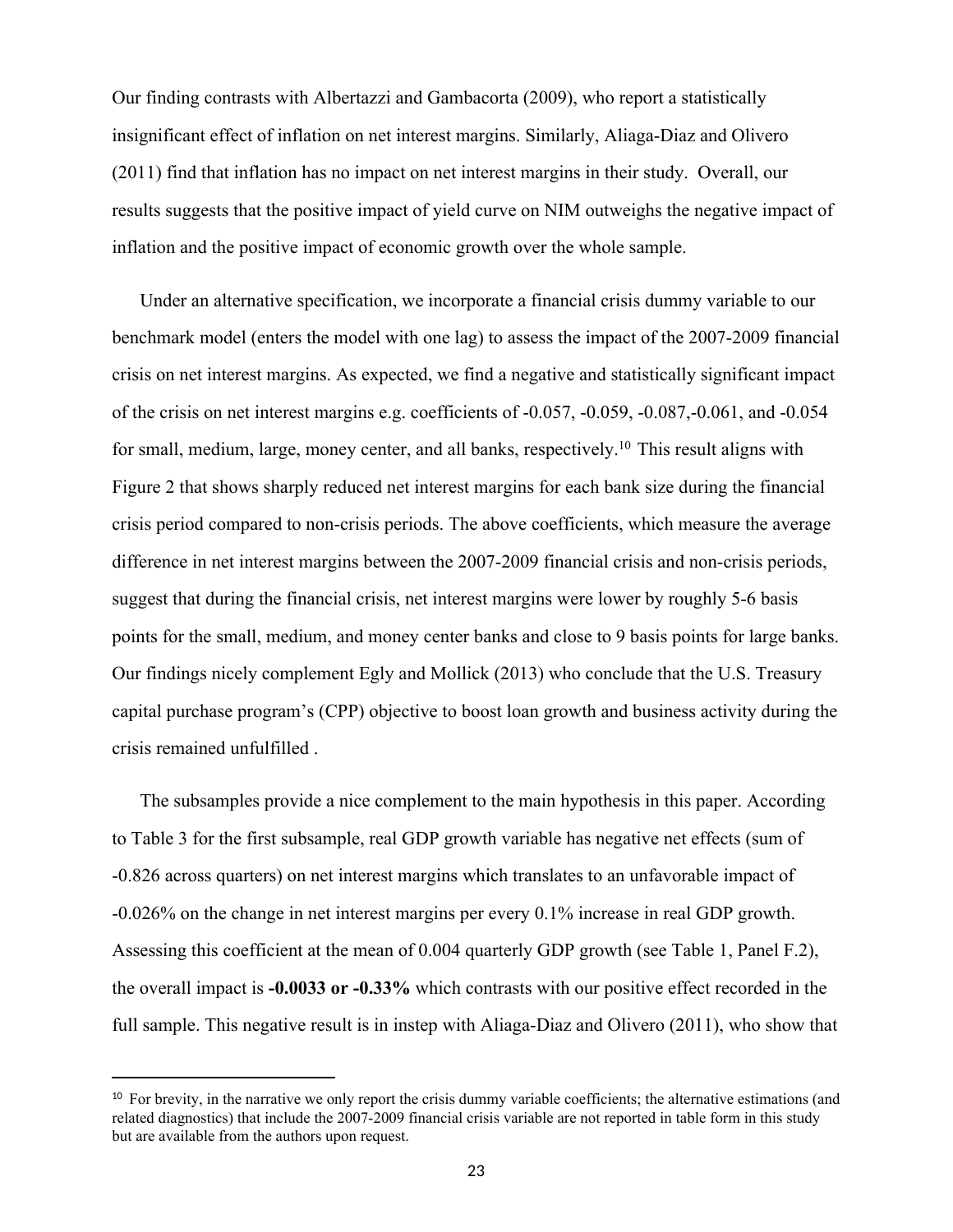bank profit margins are consistently countercyclical even when controlling for the effects of credit risk and monetary policy. For the yield curve, there is a positive net effect of 0.026 across quarters, which evaluated at the mean of 1.679 reported in Table 1, Panel F.2, leads to the overall impact is **0.0437 or 4.37%**, positive and larger than RGDP effects. As for inflation, the negative net effect (sum of -14.269 across quarters) evaluated at the mean of 0.002 reported in Table 1, Panel F.2, implies an overall impact of **-0.0285 or -2.85%**, negative on NIM, which is again higher (in absolute value) than the effect of economic growth but not as high as the positive impact from the yield curve.

According to Table 4 for the second subsample, real GDP growth variable has now positive net effects (sum of 3.608 across quarters) on net interest margins which implies a favorable impact of 0.361% on the change in net interest margins per every 0.1% increase in real GDP growth. Based on the mean coefficient of 0.006 quarterly GDP growth reported in Table 1, Panel F.3, the overall impact becomes **0.0216 or 2.16%.** The positive impact of real GDP on net interest margins supports the view of Albertazzi and Gambacorta (2009) as described in the data analysis section of the paper.For the yield curve, there is a positive net effect of 0.034 across quarters, which evaluated at the mean of 2.388 of yield curve reported in Table 1, Panel F.3, the overall impact turns out to be an impressive **0.0812 or 8.12%**, positive and more than three times larger than the combined effect of RGDP. As for inflation, there is now a positive net effect (sum of 4.901 across quarters), which evaluated at the mean of 0.001 reported in Table 1, Panel F.3 implies an overall impact of **0.0049 or 0.49%**, smaller than the largest effect due to the yield curve and the positive impact on NIM due to RGDP growth since the 2007-2009 crisis.

We are using the deposit/loan ratio as the main variable from the bank asset-liability composition. As discussed in the data section on Table 1, Panels E.1 to E.3, the D/L ratio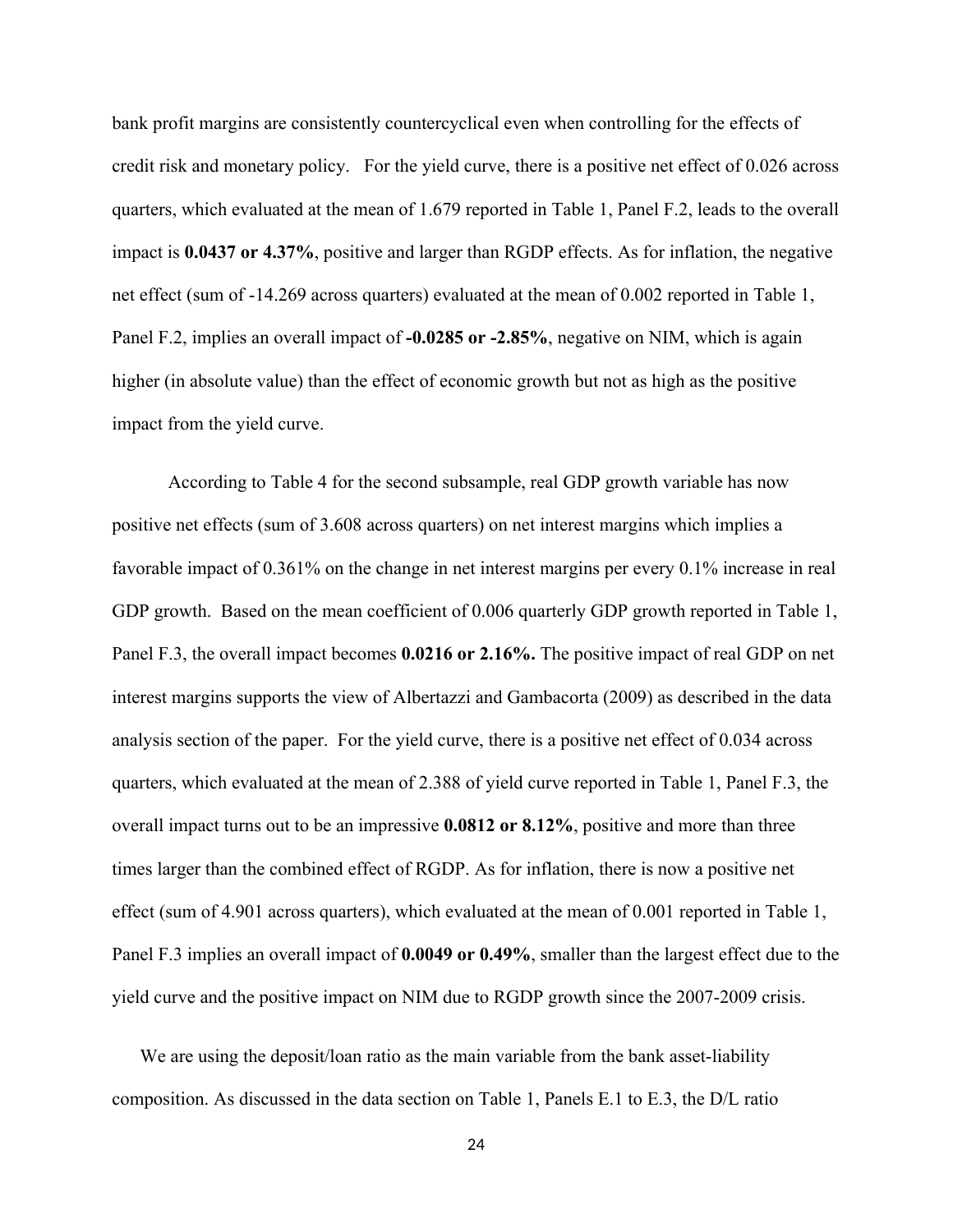increased from mean of 47.94% to 61.38%, which reflects the aftermath of the recession and approval of more government regulation on banks. Making an exercise similar to the macro factors above, the magnitudes of the effects of deposits/loan - evaluated at sample means – changes across periods. It is negative overall: **-0.0028 or -0.28%** for the whole sample (sum of - 0.005 evaluated at mean of 0.554), varying from **-0.0077 or -0.77%** for the first subsample (sum of -0.016 evaluated at mean of 0.4794) to a positive **0.0411 or 4.11%** for the second subsample (sum of 0.067 evaluated at mean of 0.6138), which suggests an effect not only larger in magnitude of D/L on NIM more recently, but also changing signs. In the first subsample an increase in D/L leads to lower profits, all else constant, which is consistent with lower lending implying lower profits, the basic principle of banking. In the second subsample, the effect of D/L operates in reverse. To illustrate, in the second subsample, a 1% increase in the D/L ratio would have a ceteris paribus positive impact of 6.7% on the change in net interest margins. Bolt et al. (2012) find that D/L ratio has a significant positive effect on net interest income as a stand-alone regressor that turns negative when interacted with short-term interest rates.

For the whole sample in Table 2, the negative (overall) impact of real GDP growth on net interest margins reported in money center bank samples is in step with the Aliaga-Diaz and Olivero (2011), who discuss the cyclical nature of price-cost margins. They suggest that monetary policy and credit risk are key determinants of the cyclicality of margins with credit risk having a countercyclical effect (credit is more expensive in bad times and cheaper in good times). The positive effects of real GDP growth on net interest margins reported in the small, medium, and large bank samples supports the previously discussed view of Albertazzi and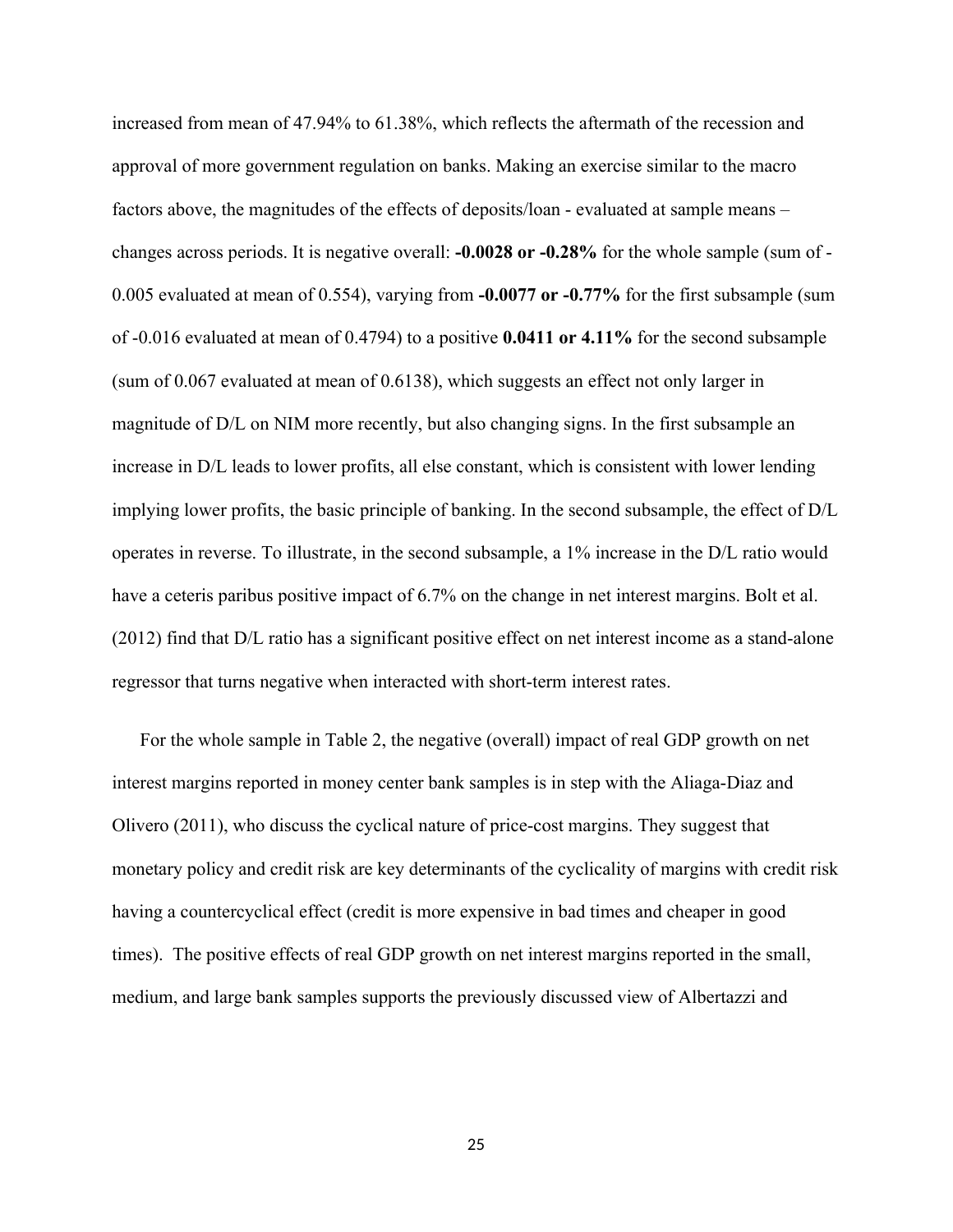Gambacorta (2009).<sup>11</sup> For small banks, the overall impact of the yield curve on net interest margins is positive yet modest with positive coefficients in three of the four lags with values of 0.005 and 0.032 with a single negative coefficient of -0.008 reported in the first lag. The overall impact remains positive in the remaining bank samples. This finding support hypothesis one and is consistent with the practical view that bank managers who emphasize lending are more profitable under an upward-sloping yield curve scenario than under a flat or downward-sloping yield curve setting.

Results show a negative impact of inflation on net interest margins for small banks based on negative and statistically significant coefficients of -1.550, -5.946, and -4.390 in lags two through four with a positive and statistically significant coefficient of 7.455 reported in lag one. The overall impact of inflation on net interest remains negative for medium banks, turns positive in the large sample, and has no impact on the money center bank sample. It is possible that the overall negative impact depicted in the small and medium bank samples captures the loss of purchasing power of interest income and loan repayments given rising prices for goods and services. Conversely, the positive effect of inflation on net interest margins reported in the large bank sample implies that large banks are better able to manage inflation expectations by

<sup>&</sup>lt;sup>11</sup> The relatively large T (T equals 68 quarters) in our bank profitability model applied to our money center and large bank samples (14 and 34 banks, respectively), suggests that estimations may align with time series modeling for these macro-type samples (i.e. T>>N). The population of U.S. commercial banks for our two sub-samples is limited and thus we focus on T growing larger when considering asymptotic properties of the estimators we employ. To avoid spurious regression results and to test for time series dynamics, we apply the Fisher-type panel data unit root tests to our bank variables (panel unit root test results are available upon request). The null of the test is that all panels contain unit roots; our results support stationary in panel series. We also check for (and do not find) serial correlation in the error term based on earlier random and fixed effects estimations that allowed for an AR(1) disturbance process. Other published papers that model bank profitability using random/fixed effects estimation applied to macro-type samples include: Albertazzi and Gambacorta (2009) and Bolt et al. (2012).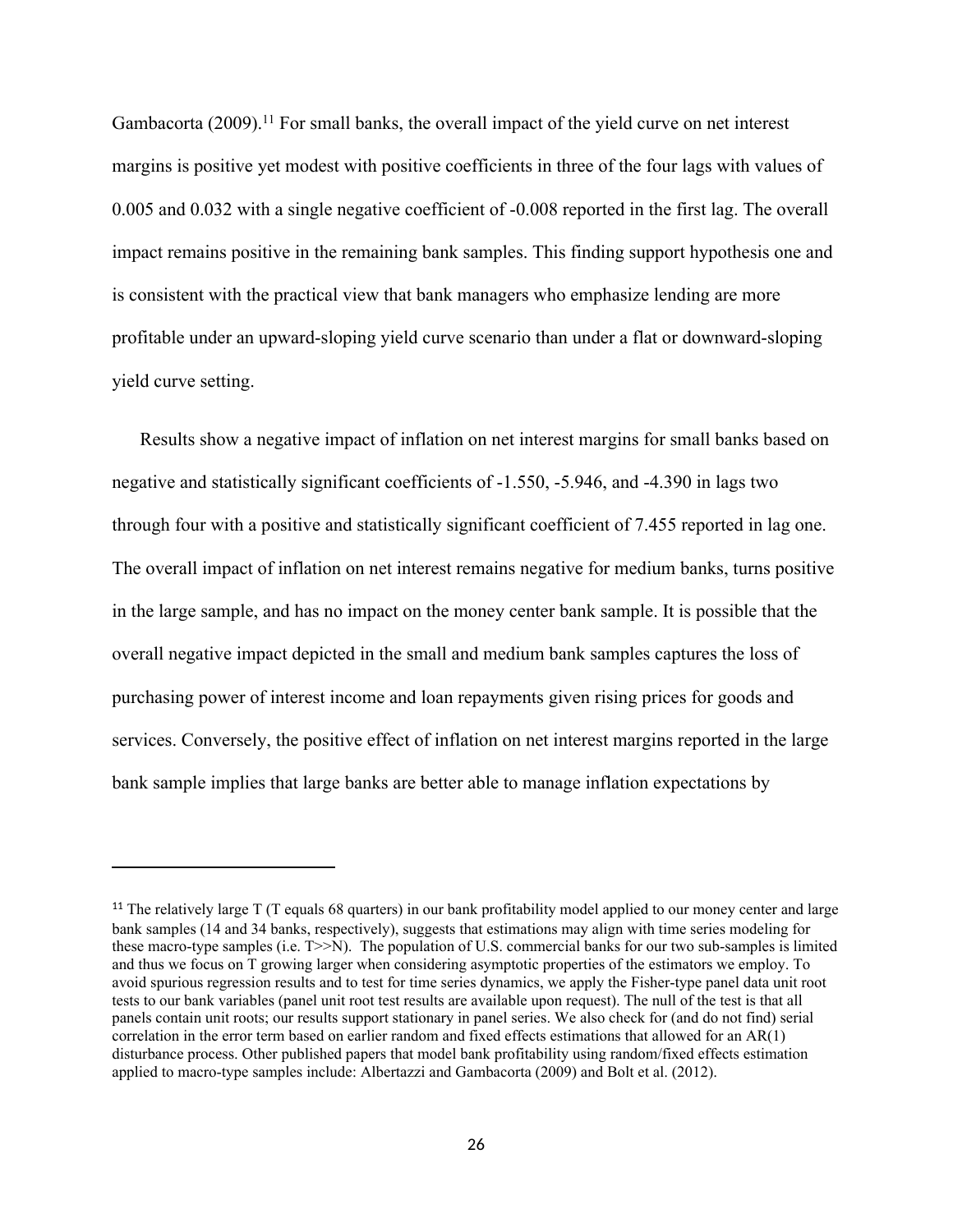adjusting their pricing in order to build revenues to mitigate rising costs. The overall effect of deposits-to-loans on net interest margins is positive, yet small in the small bank sample case, based on negative coefficients ranging from -0.004 in lag 4 to -0.164 in lag 1 offset by a positive coefficient of 0.190 in lag 2. The effect remains positive (yet very small) in the medium bank sample, turns negative in the large bank sample, and is insignificant in the money center sample case. This negative impact supports the idea that purchases of large volumes of liquid, readilymarketable securities (in response to weak loan demand) tend to lower the average yield from a bank's earning assets and reduce its profitability.

In contrast to Bolt et al. (2012), our results show a direct effect of inflation on net interest margins operating through the deposits-to-loans ratio of small, medium, and large banks as evidenced by the positive and statistically significant coefficients of the interaction term. Results suggest that as liquidity risk rises and banks respond by building cash holdings, they are able to "pass on" added liquidity costs through net interest margin adjustments in the small, medium, and large bank sample cases. We find a statistically significant inverse effect consistent with Bolt et al. (2012) only in the money center bank sample case.

Table 3 displays the panel model specification applied to the small, medium, large, and money center bank samples and for all banks combined for the first sample period, while Table 4 reflects results for the recovery period. It is interesting that small, medium, money center, and all banks show opposite effects with regards to the impact of real GDP growth on net interest margins when compared to the full sample case during the initial sample period. In the recovery period, with the exception of money center and large banks, there is a large net positive effect of real GDP growth on net interest margins. In sum, real GDP growth exerts a mixed impact on bank net interest margins, seems sensitive to the time period under review, and its effect varies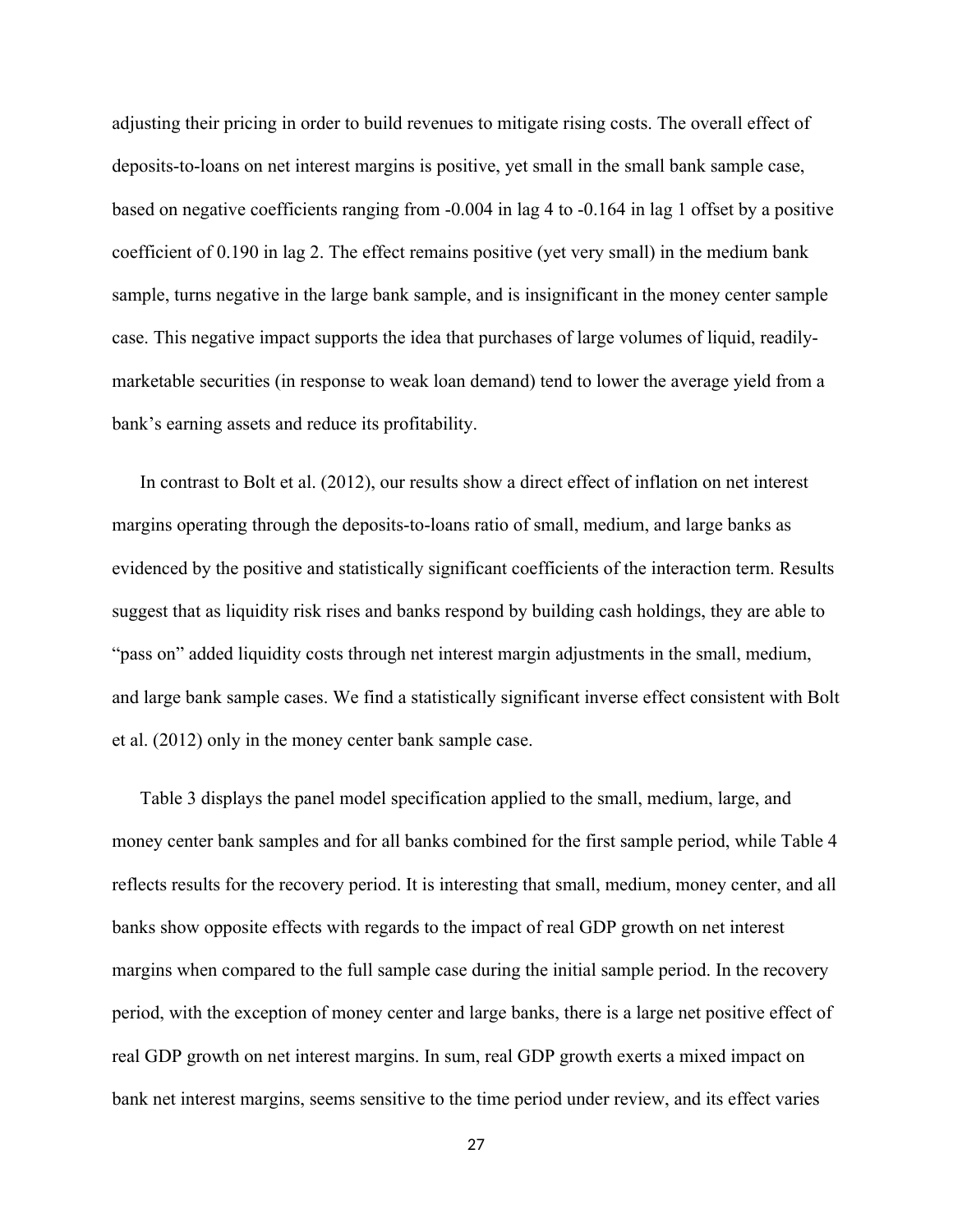based on bank asset size. The influence of the yield curve on net interest margins remains positive in the initial sample period (with no effect for large banks) and stays positive in the recovery period for all bank sizes except for the money center banks. We conclude that the impact of the yield curve on net interest margins is greater (based on the magnitude of the coefficients) for small, medium, and all banks combined in our recovery period estimations when compared to our initial period sample estimations.

The effect of inflation on net interest margins reported in the initial period in Table 3 resembles what is found in the full sample period with the exception of the large bank/(money center) sample in which no effect is found in the initial/(full) sample. The effect becomes positive across all bank samples in the recovery period as shown in Table 4 and is consistent with the idea that banks successfully manage inflation expectations with the exception of the non-impact for money center banks. Table 3 shows that the impact of deposits-to-loans on net interest margins remains negative and small in the initial period for medium and large banks with no effect detected for money center banks with the effect remaining positive yet negligible for the small banks. In the recovery period an opposite effect is evident for medium, large, and all banks when compared to the initial period and no impact of deposits-to-loans on net interest margins for the money center banks. With respect to the interaction between deposits-to-loans and inflation, results from the initial period reported in Table 3 display a similar pattern to those reported in the full sample period while the effects from the medium and large banks dissipate and the small and all bank effects turns negative in the recovery period in Table 4.<sup>12</sup>

<sup>&</sup>lt;sup>12</sup> In earlier stages of our research, we had explored alternative bank profitability models incorporating other potentially important variables including for example: bank assets, net charge offs, liquidity, interest rate riskexposure, and Tier 1 risk-based capital as suggested in the banking literature (e.g., Angbazo (1997), Albertazzi and Gambacorta (2009), Aliaga-Diaz and Olivero (2011), and Bolt et al (2012)). In our initial model estimations (with no lags), the R squares were low ranging from 0.009 for the medium bank sample to 0.025 for the small bank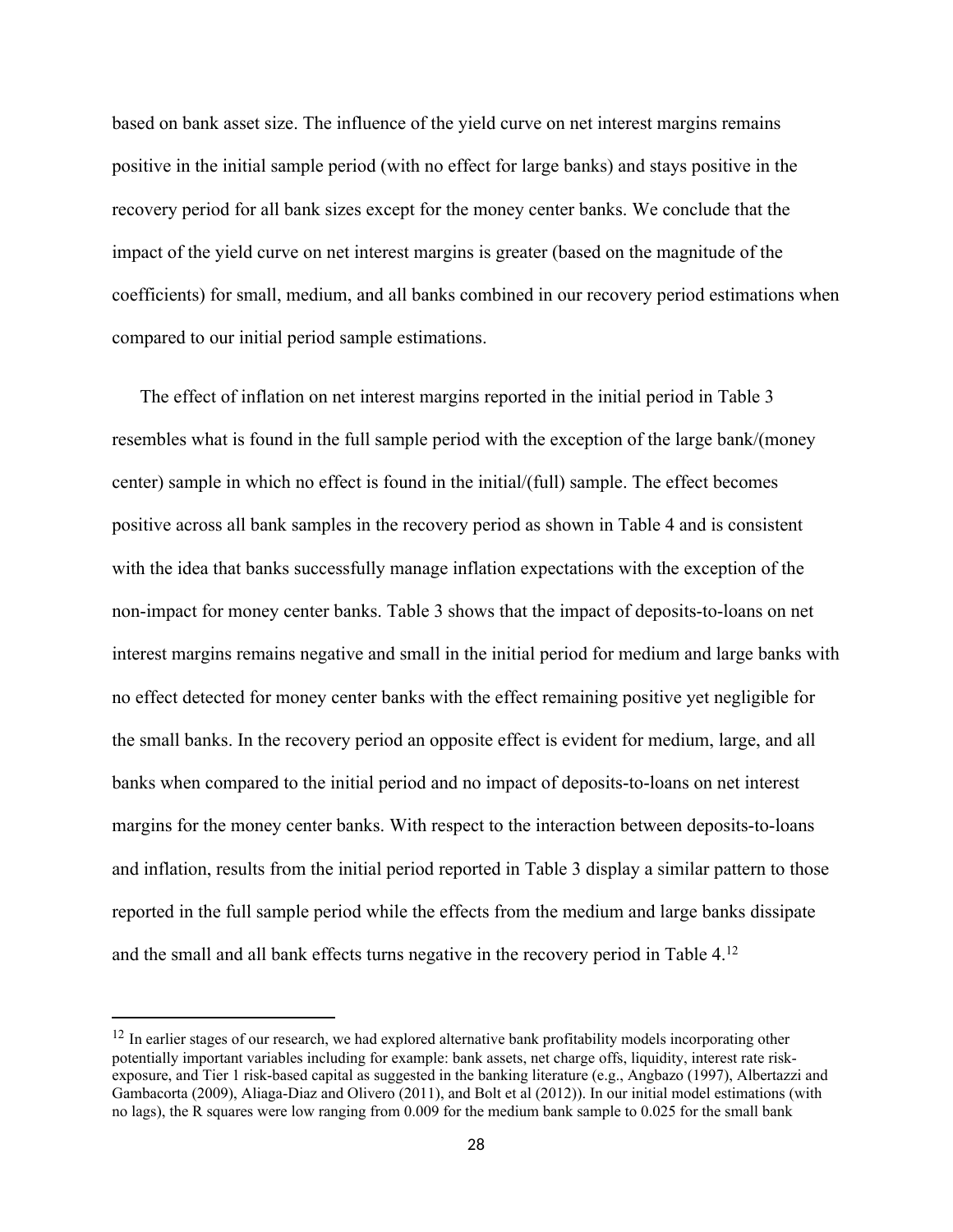#### 5. **Concluding Remarks**

The 2007-2009 financial crisis created havoc in the banking industry as evidenced by substantial losses, significant market capital erosion, and major write-downs in lending portfolios. Throughout the crisis, bank lending dampened (in part due to the exposure in their real estate portfolios) while bank liquidity was rebuilt. The effects of the 2007-2009 financial crisis have diminished and bank profitability has been restored.

Panel data methods are applied to a very large sample of U.S. banks categorized on asset size that comprises 4,981 small banks, 475 medium banks, 34 large banks, and 14 money-center banks to examine the sensitivity of bank profitability to fluctuations in the yield curve. Recent research on bank profitability has either omitted the yield curve, such as Aliaga-Diaz and Olivero (2011), or has used it in panel of countries together with long-term rates, such as Bolt et al. (2012), or even used the short-term interest rate in combination with volatility as in Arnold and van Ewijk (2012) for bank margins in Euro area countries. In an environment where short-term rates became very close to zero after 2008, long-term rates and the yield curve almost coincide (as shown in Figure 1 in this paper) and a modification of the empirical model is implemented to better estimate the effects of yield curve (along with RGDP growth, inflation, and D/L ratios) on bank profits (NIM). The near zero short-term interest rates exhibited in the U.S. after 2008 led Apergis and Christou (2015) to examine bank lending channel (BLC) behavior over a sample

sample over the full sample period. With the aim of introducing a parsimonious model, we choose to follow Bolt et al. (2012) while focusing on the U.S. banking system and employing quarterly data. The R squares on Bolt's et al. (2012) net interest income estimations based on multiple countries and annual data range between 0.197 and 0.296. It is noted that on their ROA estimations, the reported R squares range from 0.018 to 0.029 which are in line with our reported results. The behavior of our random sample is plausibly triggering this statistical issue on model fit. The low-R squares indicate that it is difficult to predict individual outcomes on bank profitability with any accuracy; low R squares, however, are not uncommon, particularly when estimating bank behavior. The zero conditional mean assumption  $(E(u \mid x_1, x_2, \ldots, x_k)) = 0$  is what determines whether we obtain unbiased estimators of the ceteris paribus effects of the independent variables and the size of the R square has no direct bearing on this (refer to Wooldridge (2003))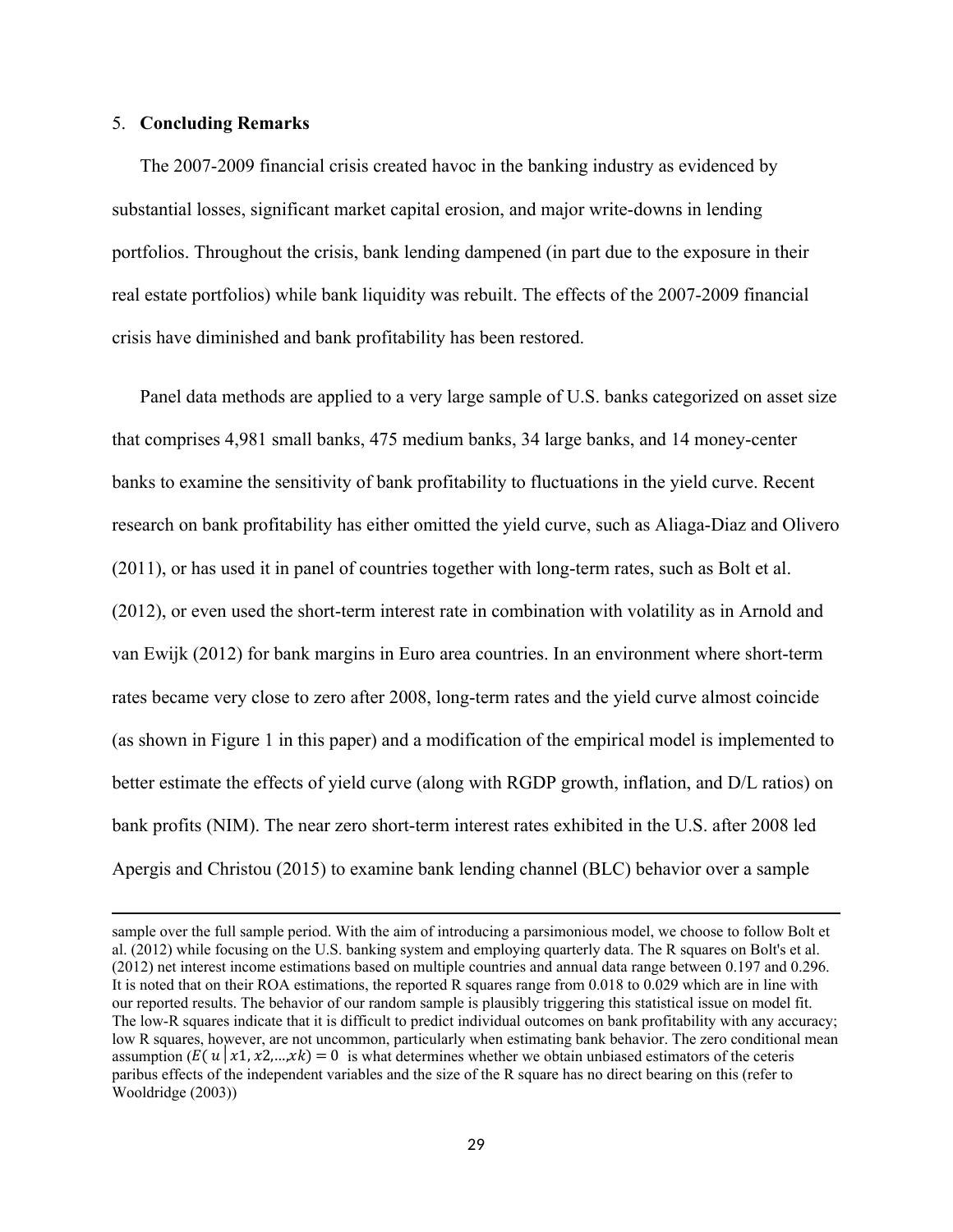period from 2000 to 2012 for a number of Eurozone commercial banks covering 8 countries. Employing instrumental quantile regression methods to a forward-looking Taylor rule and controlling for bank-specific characteristics, they show that the presence of the BLC was confirmed at the mean of the estimations yet the results are substantially weaker at low-order interest quartiles towards zero lower bound.

We conclude in this paper that in the full sample period the yield curve has a positive impact on net interest margins that persists in the small and medium banks. The most likely explanation is that the yield curve contains important information about the real economy. Kurmann and Otrok (2013), for example, estimate vector auto regressions for the U.S. economy from 1959 to 2005 and conclude that the main driver of fluctuations in the slope of the term structure is news about future TFP (total factor productivity), which as a measure of productivity growth adds information to past real GDP growth. We also determine in this paper that the impact increases in the recovery period for all bank sizes except for the money center sample. During the recovery period, our sample banks recorded aggregate average annual net interest incomes of U.S. \$42.8 billion, U.S. \$65.2 billion, U.S. \$60.9 billion, and U.S. \$194.4 billion for small, medium, large, and money center banks, respectively. Employing the yield curve's mean impact of 0.0812 on net margins (while holding all other factors constant) implies a favorable boost to bank profits of U.S. \$3.5 billion, U.S. \$5.3 billion, U.S. \$4.9 billion, and U.S. \$15.8 billion, respectively. Our results suggest net interest margins have stabilized for small and medium banks, are on the decline for large and money-center banks in the post-crisis period, and, except for medium banks, have not been restored to pre-crisis levels.

The findings in our paper have important implications. First, the trends in net interest margins suggest that banks will need to remain increasingly focused on their asset liability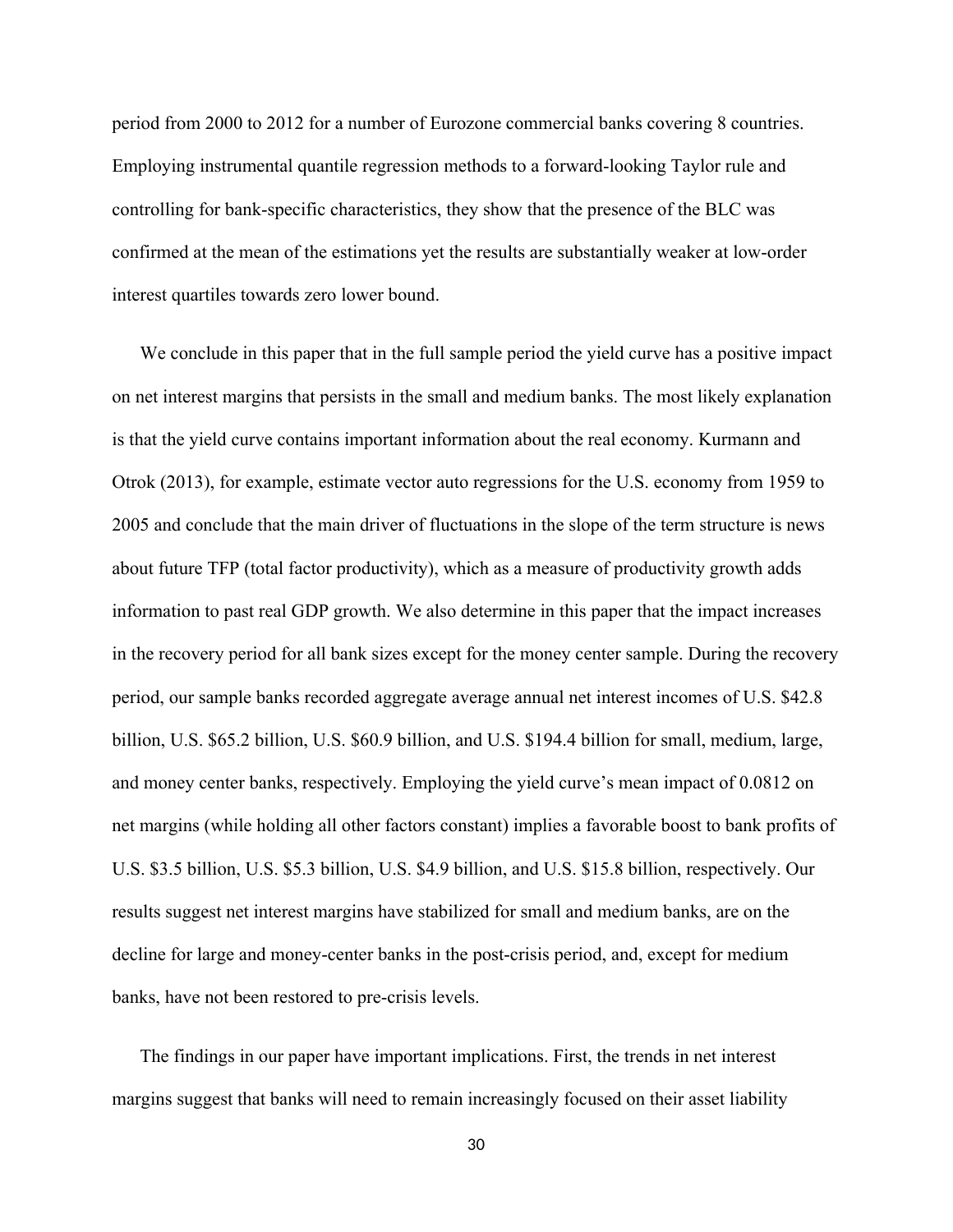management practices and develop innovative strategies to retain (and build) fee based revenue sources. Second, the reduced cash flows driven by downward pressure on net interest margins forces banks to retain profits and payout fewer dividends when Tier 1 capital buffers are below required levels. Third, regulators must be cognizant of banks' plausible shifts in profit seeking behavior over time that could be linked to swings in the yield curve. While the impact seems to vary based on bank size, we have documented the role of the yield curve in bank profitability using a very large and comprehensive sample of U.S. banks. During the 2007-2009 financial crisis period, we see that the magnitude of net interest margin erosion, while modest, is not consistent across bank size with large banks experiencing the greatest decline; this behavior implies a reassessment of pre-established safety and soundness regulatory guidelines. With increasing credit risk, uncertainty in banks' balance sheet values, net margin erosion, and government intervention, banks' have focused on liquidity building in the post crisis period.

The following questions remain for further research: Will we witness a loosening of bank credit standards to promote bank lending (and by extension, bank profitability) to help revive the economy? What about bank exposure to exogenous shocks such as foreign exchange and oil risks and their impact on bank profits? How will an eventual subsequent contraction of the Federal Reserve's balance sheet, which should hypothetically have a negative impact on liquidity in the financial system, impact bank profitability? These questions are at the forefront of ongoing research on banks and the economy.

< Insert Tables 1 – 4 about here >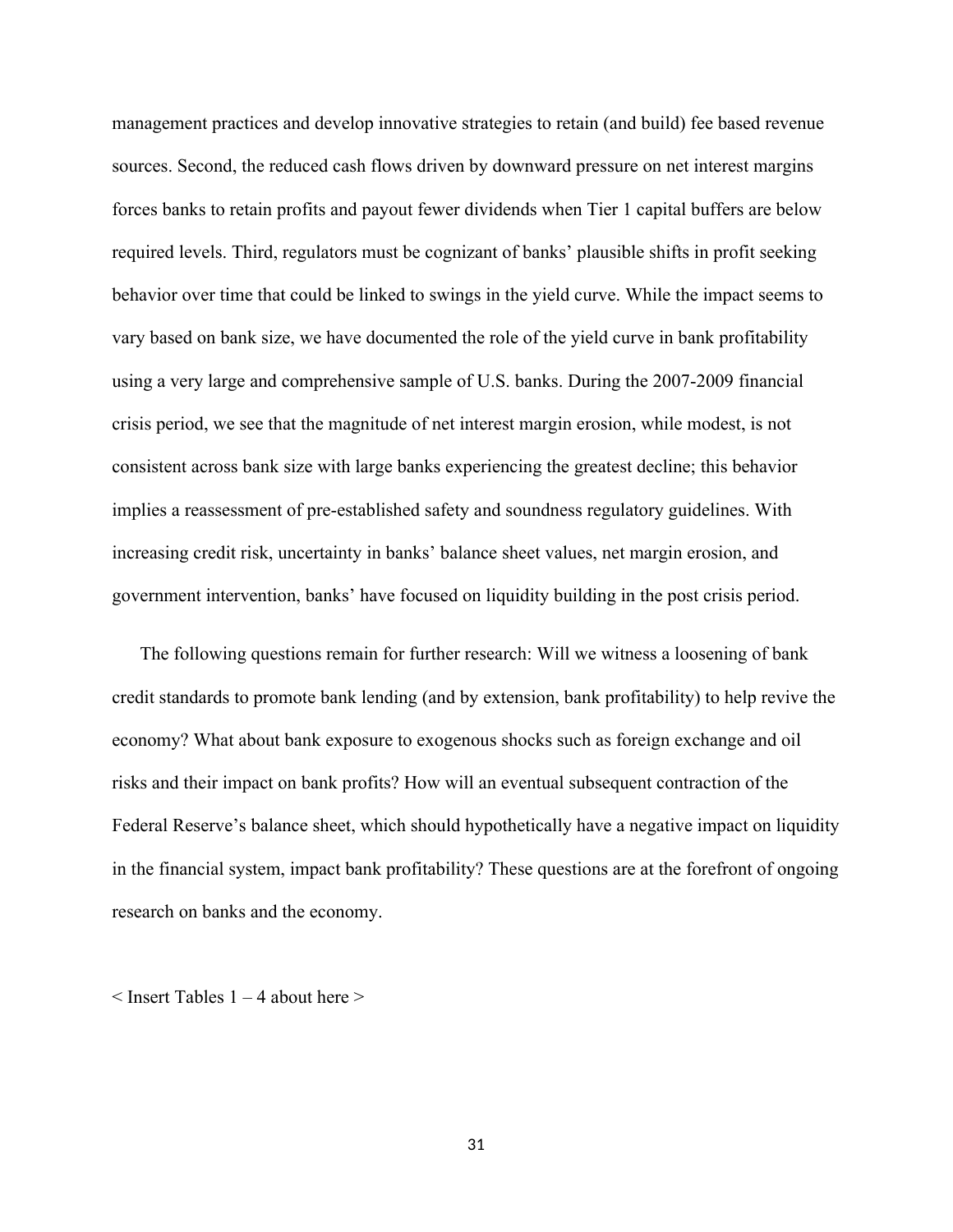#### REFERENCES

- Acharya, Viral, Lasse Padersen., Thomas Philipon and Matthew Richardson (2010). "Measuring Systemic Risk." Working Paper, New York University Stern School of Business
- Adrian, Tobias and Hyun S. Sung. (2010). "Liquidity and Leverage." *Journal of Financial Intermediation,* Vol. 19, 418-437.
- Albertazzi,Ugo and Leonardo Gambacorta. (2009). "Bank Profitability and the Business Cycle." *Journal of Financial Stability*, Vol. 5, 393-409.
- Aliaga-Diaz, Roger and Maria Pia Olivero. (2011). "The Cyclicality of Price- Cost Margins in Banking: An Empirical Analysis of its Determinants." *Economic Inquiry,* Vol.49, 26-46
- Angbazo, Lazarus. (1997). "Commercial Bank Net Interest Margins, Default Risk, and Off-Balance Sheet Banking" *Journal of Banking and Finance,* Vol. 21, 55-87.
- Apergis, Nicholas and Arusha Cooray (2015). "Asymmetric Interest Rate Pass-Through in the U.S., the U.K. and Australia: New Evidence from Selected Individual Banks." *Journal of Macroeconomics,* Vol. 45, 155-172.
- Apergis, Nicholas and Christina Christou (2015). "The behaviour of the bank lending channel when interest rates approach the zero lower bound: Evidence from quantile regressions." Economic Modelling, Vol 49, 296-307.
- Arnold, Ivo and Saskia van Ewijk. (2012). "The Quest for Growth: The Impact of Bank Strategy on Interest Margins." *International Review of Financial Analysis*, Vol. 25, 18-27.
- Bolt,W., De Haan, L., Hoeberichts, M., Van Oordt, M., and Swank, J., (2012). "Bank Profitability During Recesssion." *Journal of Banking and Finance,* Vol. 36, 2552-2564.
- Cecchetti, S. (2009). "Crisis and Responses: The Federal Reserve in the Early Stages of the Financial Crisis." *Journal of Economic Perspectives,* Vol. 23, 51-75.
- Cornett, M., McNutt J., Strahan, P.,and Tehranian, H., (2011). "Liquidity Risk Management and Credit Supply in the Financial Crisis." *Journal of Financial Economics,* Vol.101, 297-312.
- Egan, Mark, Ali Hortaçsu, and Gregor Matvos. (2017). "Deposit Competition and Financial Fragility: Evidence from the U.S. Banking Sector." *American Economic Review,* Vol.107 (1), 169-216.
- Egly, Peter and André Mollick. (2013). "Did the U.S. Treasury's Capital Purchase Program (CPP) Help Bank Lending and Business Activity?" *Review of Quantitative Finance and Accounting,* Vol. 40, 747-775.
- Ensign, R. L. (2016). "A Radical New Idea: Banks as Growth Stocks." *The Wall Street Journal*, November 16, 2016.
- Greene, William. (2003). Econometric Analysis, Fifth edition, Pearson Education, New Jersey
- He, Zhiguo, In Gu Khang and Arvind Krishnamurthy. (2010). "Balance Sheet Adjustments in the 2008 Crisis." NBER Working Paper 15919, Cambridge, MA.
- Hausman, J. (1978). "Specification Tests in Econometrics." *Econometrica*, Vol. 46, 1251-1271.
- Huang, Wanling, Mollick, André V., and Khoa H. Nguyen. (2016). "U.S. Stock Markets and the Role of Real Interest Rates." *Quarterly Review of Economics and Finance*, Vol. 59, 231- 242.
- Kosak, Marko, Shaofang Li, Igor Loncarski, and Matej Marinc. (2015). "Quality of Bank Capital and Bank Lending Behavior during the Global Financial Crisis." *International Review of Financial Analysis*, Vol. 37, 168-183.
- Kurmann, André and Christopher Otrok. (2013). "News Shocks and the Slope of the Term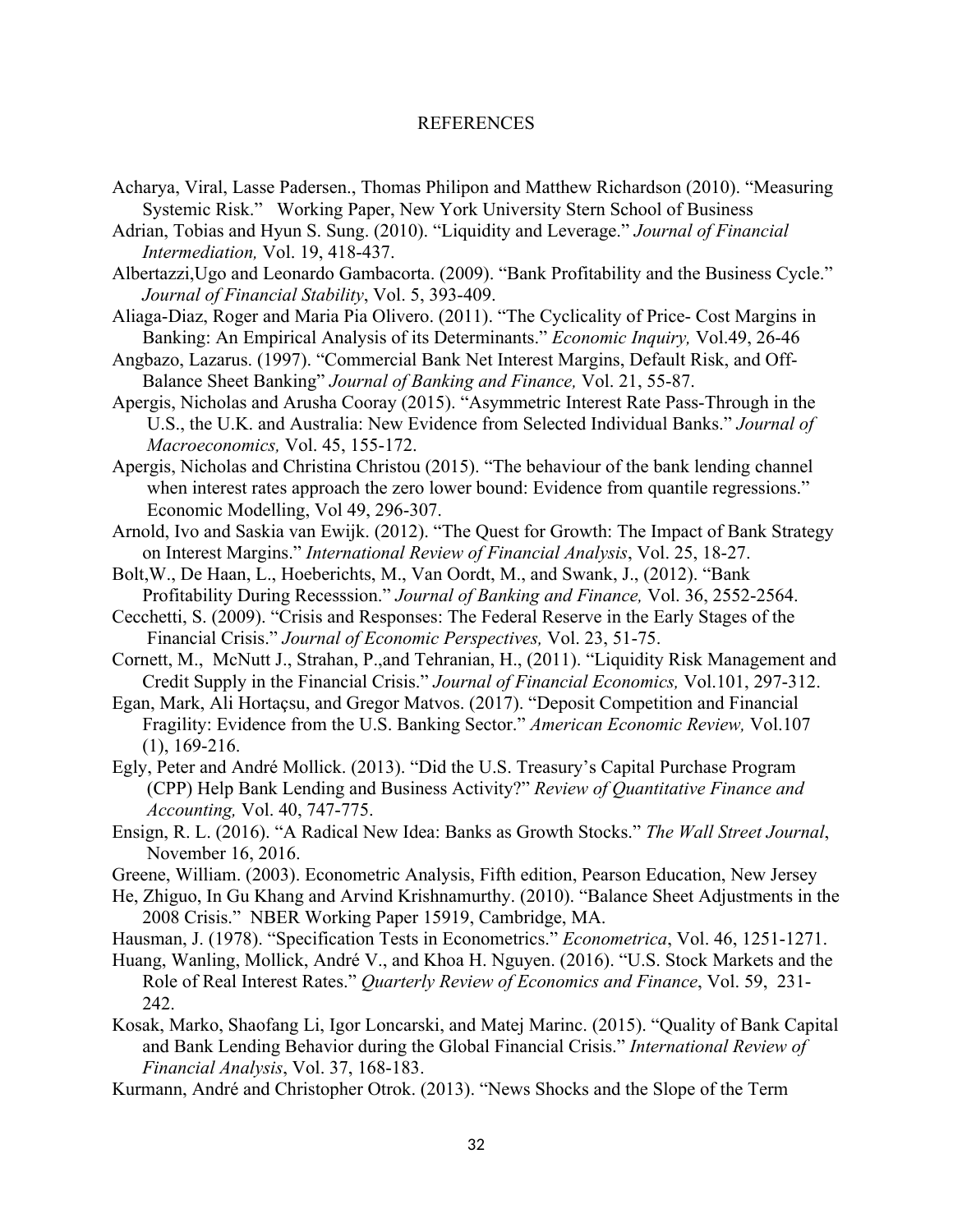Structure of Interest Rates." *American Economic Review,* Vol.103 (6), 2612-2632.

- Loutskina, Elena. (2011). "The Role of Securitization in Bank Liquidity and Funding Management." *Journal of Financial Economics,* Vol. 100,663-684.
- Peristian,Stavros, Donald Morgan and Vanesa Savino. (2010). "The Information Value of the Stress Test and Bank Opacity." Working Paper, Federal Reserve Bank of New York
- Shleifer, A. and Vishny, R. (2010). "Unstable Banking." *Journal of Financial Economics,* Vol.97, 306-318.
- Stiroh, Kevin. (2004). "Diversification in Banking: Is Noninterest Income the Answer?" *Journal of Money Credit and Banking,* Vol. 35, 853-882.
- Subrahmanyam, Vijaya, Anita Pennathur and Deborah Smith. (2011). "The Differential Impact of Financial Regulation on Financial Institutions over 2007-2009." Working Paper, Mercer University.
- Taylor, John B. (2016). "The Case for a Rules-Based Fed." *The Wall Street Journal*, December 21, 2016.
- Taylor, John and John Williams. (2009). "A Black Swan in the Money Market." *American Economic Journal,* Vol.1, 58-83.
- Verma, Priti and Dave Jackson. (2008). "Interest Rate and Bank Stock Return Asymmetry: Evidence from U.S. Banks." *Journal of Economics and Finance*, Vol.32, 105-118.
- Veronesi, Pietro and Luigi Zingales. (2010). "Paulson's Gift." *Journal of Financial Economics*, Vol.97, 339-368.
- Wooldridge, Jeffrey. (2003). Introductory Econometrics, Second Edition, Thomson South-Western, Ohio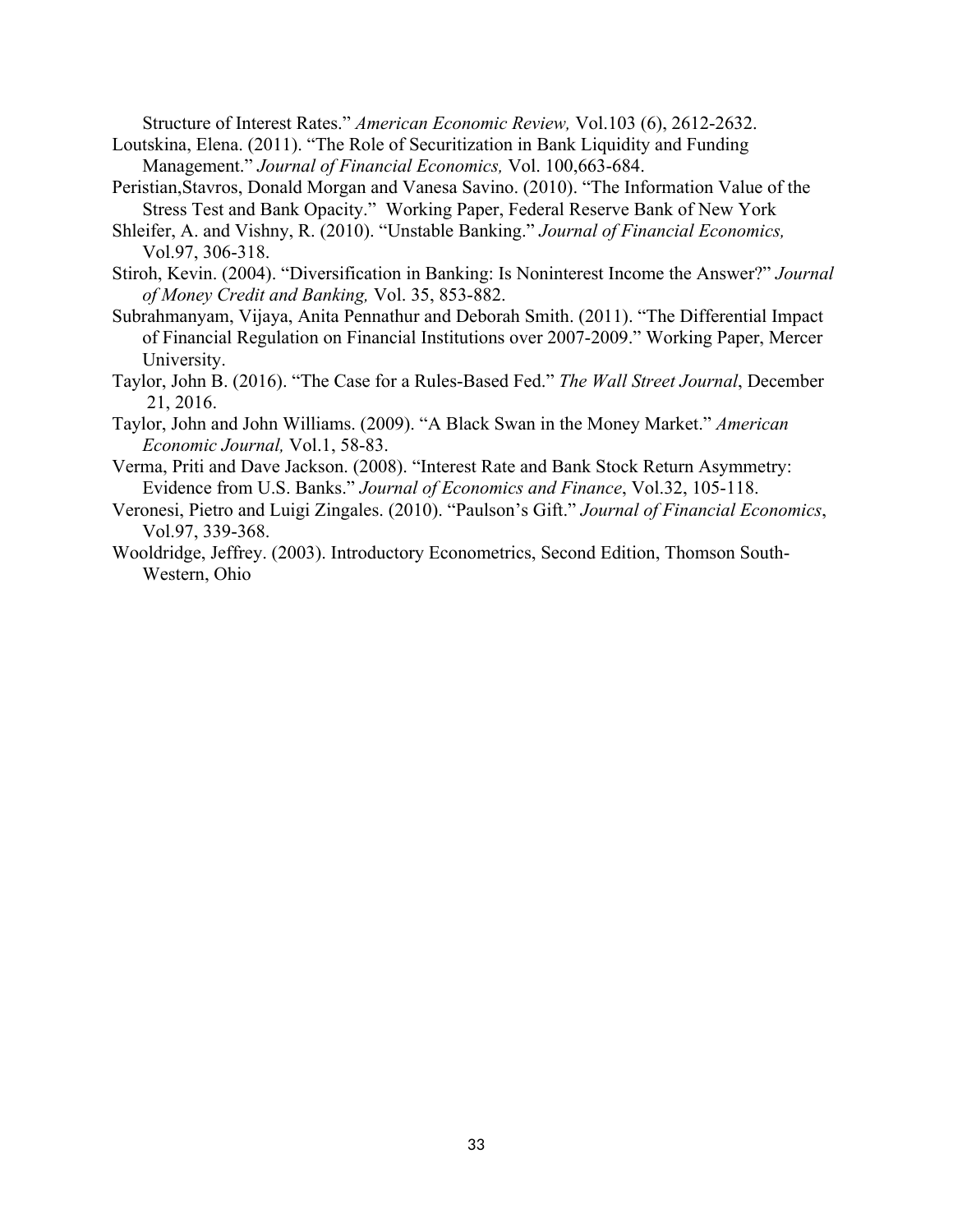## **Table 1** Descriptive Statistics - Panels A and B

|                     | .      |        |           |          |          |
|---------------------|--------|--------|-----------|----------|----------|
| Variable            | Obs.   | Mean   | Std. Dev. | Min.     | Max.     |
| Net Interest Margin | 315043 | 3 947  | 1.040     | $-2.260$ | 72.640   |
| Assets              | 315043 | 224644 | 274391    | 207      | 17100000 |
| Loans               | 315043 | 146246 | 187298    |          | 13100000 |
| Deposits            | 315043 | 117180 | 134785    |          | 9000408  |

**Panel A.1** Small Bank Subsample (Total Assets < U.S. \$1 billion)

| <b>Panel A.2</b> Small Bank Subsample (Total Assets < U.S. \$1 billion), subsample 2000Q1 through 2009Q2 |  |  |
|----------------------------------------------------------------------------------------------------------|--|--|
|                                                                                                          |  |  |

| Variable            | Obs.   | Mean   | Std. Dev. | Min.     | Max.    |
|---------------------|--------|--------|-----------|----------|---------|
| Net Interest Margin | 184407 | 4 084  | 1.126     | $-2.260$ | 72.640  |
| Assets              | 184407 | 181340 | 164384    | 982      | 1565124 |
| Loans               | 184407 | 120805 | 118601    |          | 1414196 |
| Deposits            | 184407 | 89091  | 77131     |          | 1010823 |

**Panel A.3** Small Bank Subsample (Total Assets < U.S. \$1 billion), subsample 2009Q3 through 2016Q4

| Variable            | Obs.   | Mean    | Std Dev | Min.     | Max.     |
|---------------------|--------|---------|---------|----------|----------|
| Net Interest Margin | 130636 | 3 7 5 4 | 0.871   | $-0.270$ | 25.260   |
| Assets              | 130636 | 285772  | 370194  | 207      | 17100000 |
| Loans               | 130636 | 182159  | 250083  |          | 13100000 |
| Deposits            | 30636  | 56831   | 180908  |          | 9000408  |

**Panel B.1** Medium Bank Subsample (Total Assets ≥ U.S. \$1 billion and < U.S. \$20 billion)

| Variable            | Obs.  | Mean    | Std Dev | Min.     | Max.     |
|---------------------|-------|---------|---------|----------|----------|
| Net Interest Margin | 29461 | 3.820   | 1.727   | $-3.570$ | 34 770   |
| Assets              | 29461 | 3451094 | 4547638 | 14217    | 71800000 |
| Loans-              | 29461 | 2276399 | 3087703 |          | 57100000 |
| Deposits            | 29461 | 1414525 | 1926864 |          | 36900000 |

|                                 | <b>Panel B.2</b> Medium Bank Subsample (Total Assets $\geq$ U.S. \$1 billion and < U.S. \$20 billion) |  |  |
|---------------------------------|-------------------------------------------------------------------------------------------------------|--|--|
| subsample 2000Q1 through 2009Q2 |                                                                                                       |  |  |

| Variable            | Obs.  | Mean    | Std Dev | Min.     | Max.     |
|---------------------|-------|---------|---------|----------|----------|
| Net Interest Margin | 17896 | 3.938   | 1.610   | $-0.050$ | 30.940   |
| Assets              | 17896 | 2555866 | 2995899 | 14217    | 23700000 |
| Loans               | 17896 | 1707787 | 2097256 | 645      | 22300000 |
| Deposits            | '7896 | 960948  | 1208440 |          | 15200000 |

**Panel B.3** Medium Bank Subsample (Total Assets ≥ U.S. \$1 billion and < U.S. \$20 billion) subsample 2009Q3 through 2016Q4

| Variable            | Эbs.  | Mean    | Std. Dev. | Min.     | Max.     |
|---------------------|-------|---------|-----------|----------|----------|
| Net Interest Margin | 11565 | 3.637   | 1 879     | $-3.570$ | 34 770   |
| Assets              | 11565 | 4836395 | 5969709   | 19046    | 71800000 |
| Loans               | 11565 | 3156284 | 4025799   |          | 57100000 |
| Deposits            | 1565  | 2116403 | 2527393   |          | 36900000 |

See the footnotes at end of table 1 which is continued on the next three pages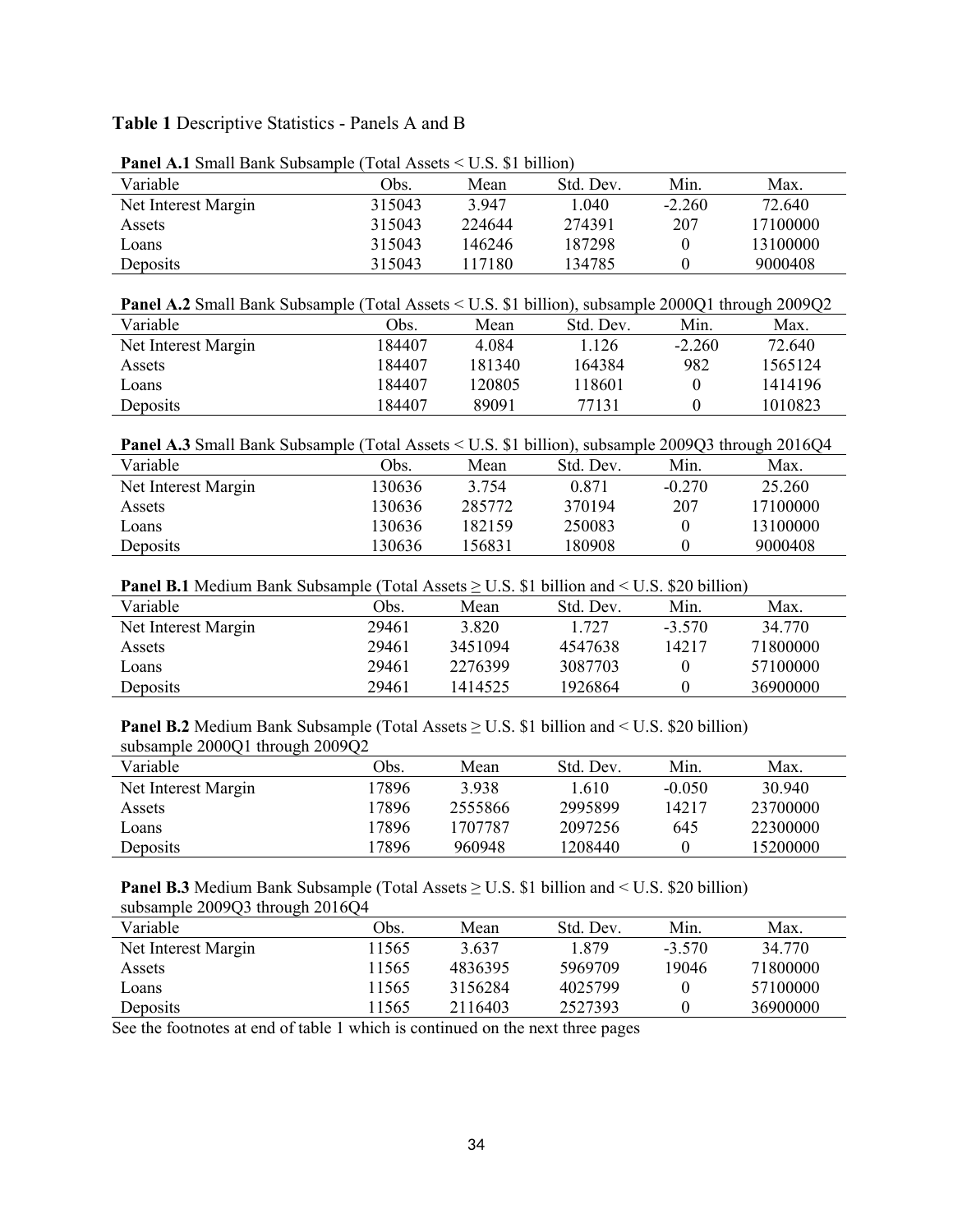#### **Table 1** Descriptive Statistics – continued - Panels C and D

| <b>T and C.I</b> Early Dain Bubsample (Total Tissue $\leq$ 0.5, \$20 billion and $\leq$ 0.5, \$70 billion) |      |          |           |        |           |  |  |  |
|------------------------------------------------------------------------------------------------------------|------|----------|-----------|--------|-----------|--|--|--|
| Variable                                                                                                   | Эbs. | Mean     | Std. Dev. | Min.   | Max.      |  |  |  |
| Net Interest Margin                                                                                        | 2073 | 3 3 8 7  | 1.772     | 0.090  | 14.870    |  |  |  |
| Assets                                                                                                     | 2073 | 50000000 | 40300000  | 393588 | 286000000 |  |  |  |
| Loans-                                                                                                     | 2073 | 29200000 | 23300000  | 5518   | 157000000 |  |  |  |
| <b>Deposits</b>                                                                                            | 2073 | 17500000 | 19000000  |        | 137000000 |  |  |  |

**Panel C.1** Large Bank Subsample (Total Assets ≥ U.S. \$20 billion and < U.S. \$90 billion)

**Panel C.2** Large Bank Subsample (Total Assets  $\geq$  U.S. \$20 billion and  $\leq$  U.S. \$90 billion) subsample 2000Q1 through 2009Q2

| Variable            | Эbs. | Mean     | Std Dev  | Min.   | Max.      |
|---------------------|------|----------|----------|--------|-----------|
| Net Interest Margin | 1229 | 3.502    | 1 754    | 0.090  | 13.160    |
| Assets              | 1229 | 33100000 | 20000000 | 393588 | 118000000 |
| Loans               | 1229 | 20100000 | 13000000 | 5518   | 67600000  |
| <b>Deposits</b>     | 1229 | 9695763  | 8293462  |        | 51900000  |

**Panel C.3** Large Bank Subsample (Total Assets  $\geq$  U.S. \$20 billion and  $\leq$  U.S. \$90 billion) subsample 2009Q3 through 2016Q4

| Variable            | Obs. | Mean     | Std. Dev. | Min.     | Max.      |
|---------------------|------|----------|-----------|----------|-----------|
| Net Interest Margin | 844  | 3.220    | .786      | 0.090    | 14 870    |
| Assets              | 844  | 74600000 | 48800000  | 14500000 | 286000000 |
| Loans               | 844  | 42500000 | 28200000  | 3550942  | 157000000 |
| <b>Deposits</b>     | 844  | 28900000 | 23900000  | 167000   | 137000000 |

**Panel D.1** Money-center Bank Subsample (Total Assets  $\geq$  U.S. \$90 billion)

| Variable            | Dbs. | Mean      | Std Dev   | Min.     | Max.       |
|---------------------|------|-----------|-----------|----------|------------|
| Net Interest Margin | 895  | 3 2 4 7   | 0.852     | 0.000    | 5.700      |
| Assets              | 895  | 438000000 | 513000000 | 32500000 | 2120000000 |
| Loans               | 895  | 217000000 | 228000000 | 20200000 | 934000000  |
| Deposits            | 895  | 99200000  | 125000000 | 227000   | 582000000  |
|                     |      |           |           |          |            |

**Panel D.2** Money-center Bank Subsample (Total Assets ≥ U.S. \$90 billion) subsample  $200001$  through  $200902$ 

| Variable            | Obs. | Mean      | Std Dev   | Min.     | Max.       |  |  |  |
|---------------------|------|-----------|-----------|----------|------------|--|--|--|
| Net Interest Margin | 532  | 3454      | 0.792     | 0.000    | 5.700      |  |  |  |
| Assets              | 532  | 302000000 | 351000000 | 32500000 | 1770000000 |  |  |  |
| Loans               | 532  | 161000000 | 162000000 | 20200000 | 728000000  |  |  |  |
| Deposits            | 532  | 61300000  | 65500000  | 227000   | 352000000  |  |  |  |

**Panel D.3** Money-center Bank Subsample (Total Assets  $\geq$  U.S. \$90 billion) subsample 2009Q3 through 2016Q4

| Variable            | Эbs. | Mean      | Std Dev   | Min.     | Max.       |
|---------------------|------|-----------|-----------|----------|------------|
| Net Interest Margin | 363  | 2 944     | 0.846     | 0.900    | 4.870      |
| Assets              | 363  | 637000000 | 635000000 | 84000000 | 2120000000 |
| Loans               | 363  | 298000000 | 281000000 | 22400000 | 934000000  |
| Deposits            | 363  | 155000000 | 165000000 | 816000   | 582000000  |

See the footnotes at end of table 1 which is continued on the next two pages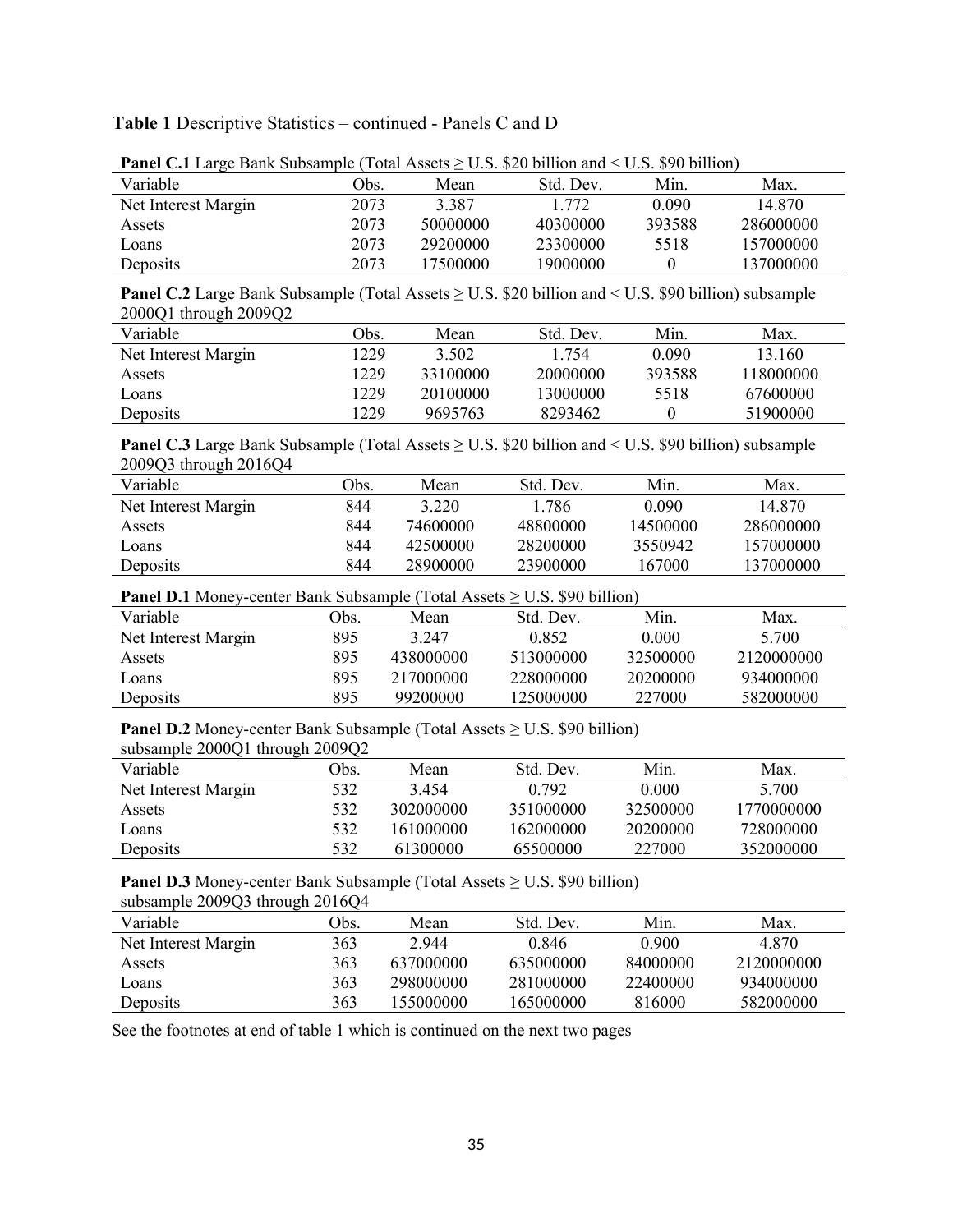| Panel E.1 All Banks                                 |        |         |           |                  |            |  |  |
|-----------------------------------------------------|--------|---------|-----------|------------------|------------|--|--|
| Variable                                            | Obs.   | Mean    | Std. Dev. | Min.             | Max.       |  |  |
| Net Interest Margin                                 | 347472 | 3.931   | 1.122     | $-3.570$         | 72.640     |  |  |
| Assets                                              | 347472 | 1921746 | 34600000  | 207              | 2120000000 |  |  |
| Loans                                               | 347472 | 1057591 | 16200000  | $\theta$         | 934000000  |  |  |
| Deposits                                            | 347472 | 586059  | 8347592   | $\boldsymbol{0}$ | 582000000  |  |  |
| Panel E.2 All Banks Subsample 2000Q1 through 2009Q2 |        |         |           |                  |            |  |  |
| Variable                                            | Obs.   | Mean    | Std. Dev. | Min.             | Max.       |  |  |
| Net Interest Margin                                 | 204064 | 4.066   | 1.182     | $-2.260$         | 72.640     |  |  |
| Assets                                              | 204064 | 1374160 | 23800000  | 982              | 1770000000 |  |  |
| Loans                                               | 204064 | 798866  | 11800000  | $\theta$         | 728000000  |  |  |
| Deposits                                            | 204064 | 382937  | 4692617   | $\theta$         | 352000000  |  |  |
| Panel E.3 All Banks Subsample 2009Q3 through 2016Q4 |        |         |           |                  |            |  |  |
| Variable                                            | Obs.   | Mean    | Std. Dev. | Min.             | Max.       |  |  |
| Net Interest Margin                                 | 143408 | 3.740   | 1.000     | $-3.570$         | 34.770     |  |  |
| Assets                                              | 143408 | 2700939 | 45700000  | 207              | 2120000000 |  |  |
| Loans                                               | 143408 | 1425746 | 21000000  | $\theta$         | 934000000  |  |  |
| Deposits                                            | 143408 | 875095  | 11700000  | $\boldsymbol{0}$ | 582000000  |  |  |

# **Table 1 –** Descriptive Statistics - continued - Panel E

See the footnotes at end of table 1 which is continued on the next page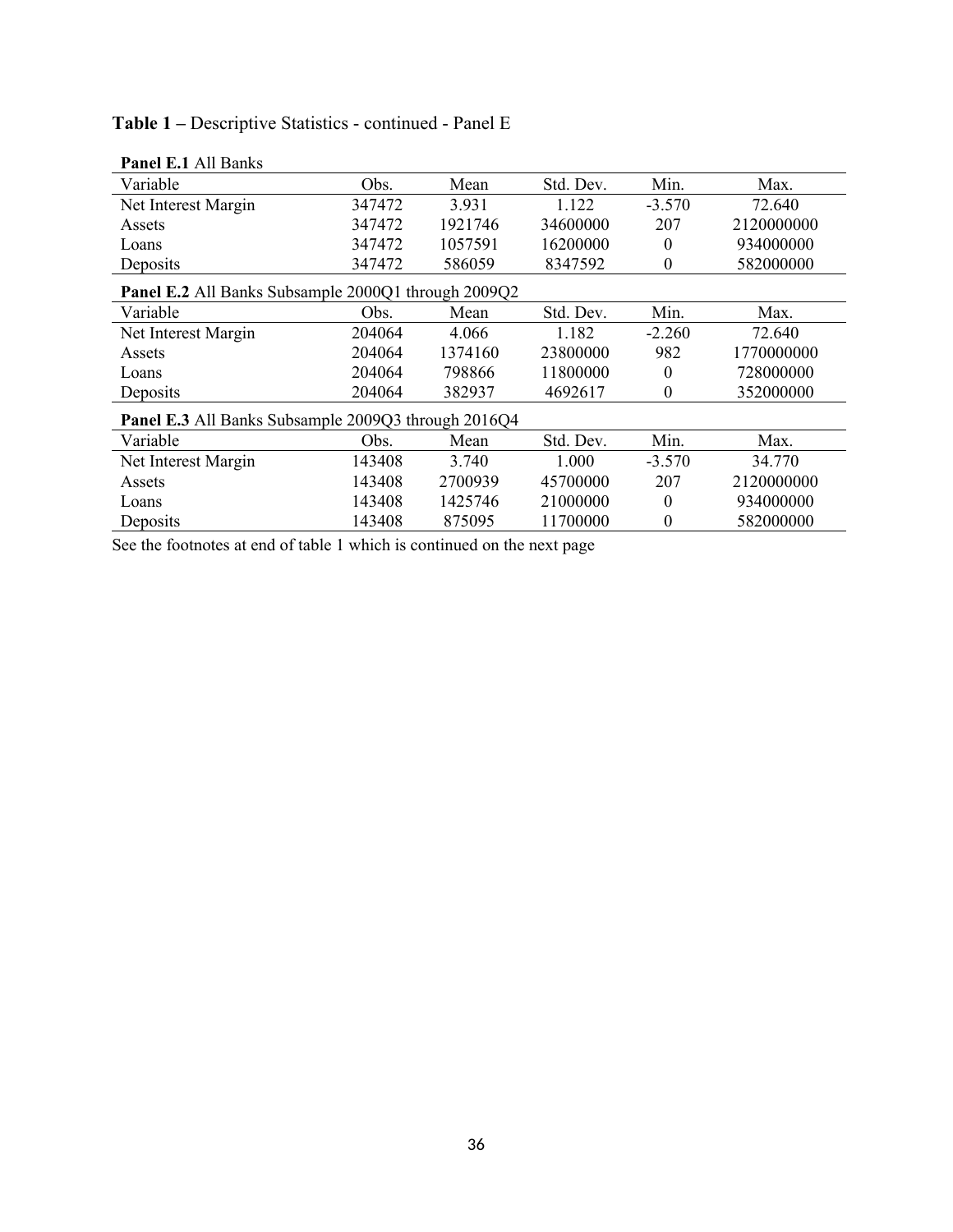**Table 1 –** Descriptive Statistics - continued - Panel F

| Variable                   | Obs. | Mean  | Std. Dev. | Min.     | Max.  |
|----------------------------|------|-------|-----------|----------|-------|
| Long Term Interest         | 68   | 3.668 | 1.215     | 1.563    | 6.480 |
| <b>Short Term Interest</b> | 68   | 1.697 | 1.909     | 0.013    | 6.017 |
| Yield Curve                | 68   | 1972  | 1.118     | $-0.450$ | 3.610 |
| Real GDP Growth            | 68   | 0.005 | 0.006     | $-0.021$ | 0.019 |
| Inflation                  | 68   | 0.002 | 0.003     | $-0.013$ | 0.008 |
|                            |      |       |           |          |       |

**Panel F.1** Macro-economic variables

| Panel F.2 Macro-economic variables Subsample 2000Q1 through 2009Q2 |  |  |  |
|--------------------------------------------------------------------|--|--|--|
|                                                                    |  |  |  |

| Variable                   | Obs. | Mean  | Std. Dev. | Min.     | Max.  |
|----------------------------|------|-------|-----------|----------|-------|
| Long Term Interest         | 38   | 4.495 | 0.757     | 2.737    | 6.480 |
| <b>Short Term Interest</b> | 38   | 2.817 | 1 777     | 0.173    | 6.017 |
| <b>Yield Curve</b>         | 38   | 1.679 | 1.273     | $-0.450$ | 3.523 |
| Real GDP Growth            | 38   | 0.004 | 0.007     | $-0.021$ | 0.019 |
| Inflation                  | 38   | 0.002 | 0.004     | $-0.013$ | 0.008 |

#### **Panel F.3** Macro-economic variables 2009Q3 through 2016Q4

| Variable                   | Obs. | Mean  | Std. Dev. | Min.     | Max.  |
|----------------------------|------|-------|-----------|----------|-------|
| Long Term Interest         | 30   | 2.491 | 0.634     | 1.563    | 3.717 |
| <b>Short Term Interest</b> | 30   | 0.103 | 0.092     | 0.013    | 0.430 |
| <b>Yield Curve</b>         | 30   | 2.388 | 0.651     | 1.267    | 3.610 |
| Real GDP Growth            | 30   | 0.006 | 0.004     | $-0.005$ | 0.012 |
| Inflation                  | 30   | 0.001 | 0.002     | $-0.005$ | 0.006 |

Notes Panels A through F: The bank variables assets, loans and deposits, are expressed in levels and in thousands of dollars. The net interest margin is the total interest income less total interest expense (annualized) as a percent of average earning assets. The loan variable includes total loans and leases net of unearned income and allowance. The deposit variable consists of FDIC insured deposits. The sample covers from 2000Q1 to 2016Q4. The bank data was downloaded from Federal Deposit Insurance Corporation (FDICs) statistics on depository institutions (SDI) database: http://www2.fdic.gov/sdi/index.asp. The SDI information is extracted from quarterly call reports (FFIEC form FFIEC-031 for banks with domestic and foreign offices or form FFIEC-041 for banks with domestic offices only). The yield curve is defined as the difference between our long term interest rate measured through the 10-year U.S. Treasury Bond Constant Maturity rate (series GS10) and our short term interest rate captured by the 3-month U.S. Treasury Bill rate (series TB3MS) which are in monthly frequency and then averaged to quarterly frequency. The real GDP growth rate variable is defined as the quarterly growth rate (calculated from the GDPC1 series - US Real Gross Domestic Product, Billions of Chained 2009 Dollars, Quarterly, Seasonally Adjusted). The inflation variable is calculated as the quarterly average monthly percent change in the Consumer Price Index for All Urban Consumers: All Items, Index 1982-1984=100, Monthly, Not Seasonally Adjusted. The macro variables were downloaded from the Federal Reserve Bank of Saint Louis website http://research.stlouisfed.org/fred2 last accessed on 05/14/2017.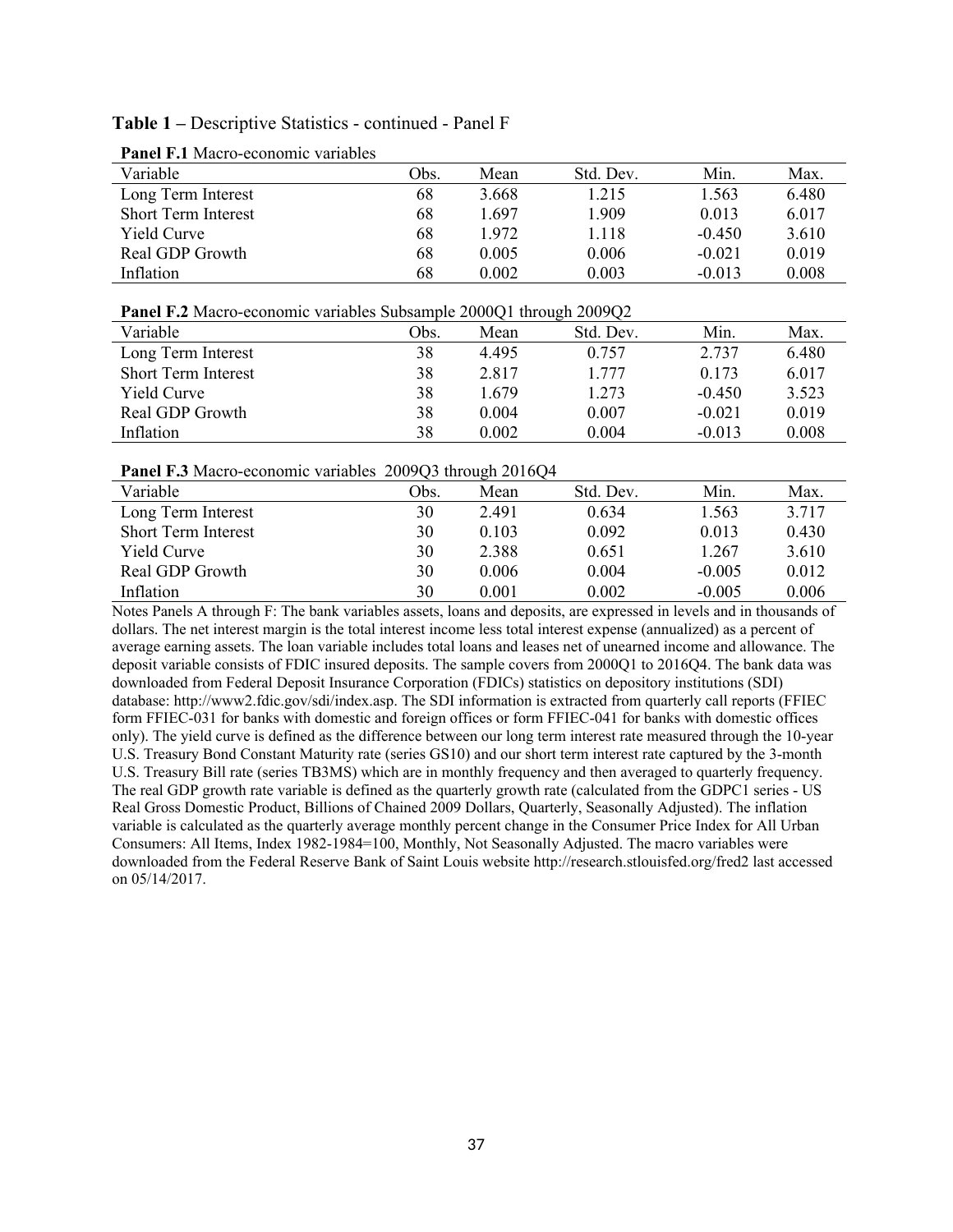|                                              | <b>Small Banks</b>     | <b>Medium Banks</b>    | Large Banks            | <b>Money Center Banks</b> | All Banks              |
|----------------------------------------------|------------------------|------------------------|------------------------|---------------------------|------------------------|
| Real GDP growth t-1                          | $0.731***/(0.122)$     | $2.195***/(0.412)$     | $5.754***/(1.926)$     | $-3.480* / (2.035)$       | $1.237***/(0.110)$     |
| Real GDP growth t-2                          | $0.430***/(0.110)$     | $-0.311 / (0.433)$     | $-1.465 / (2.007)$     | $-5.586***/(2.114)$       | $0.329***/(0.088)$     |
| Real GDP growth t-3                          | $-0.314***$ / (0.113)  | $-0.383 / (0.421)$     | 0.372 / (1.962)        | $3.728* / (2.051)$        | $-0.075 / (0.075)$     |
| Real GDP growth t-4                          | $-0.581***/(0.198)$    | $-1.731***/(0.412)$    | $-4.490**/(1.934)$     | 0.185 / (2.119)           | $-0.326***/(0.109)$    |
| Yield curve t-1                              | $-0.008***/(0.002)$    | $-0.001 / (0.005)$     | 0.030 / (0.026)        | $0.074***/(0.026)$        | $-0.007***/(0.001)$    |
| Yield curve t-2                              | $0.032***/(0.002)$     | $0.019***/(0.005)$     | $0.044* / (0.026)$     | $-0.045* / (0.027)$       | $0.031***/(0.002)$     |
| Yield curve t-3                              | $0.006**/(0.002)$      | $0.023***$ / $(0.005)$ | $0.053**/(0.026)$      | 0.018 / (0.027)           | $0.013***/(0.002)$     |
| Yield curve t-4                              | $0.005***/(0.001)$     | $-0.013**/(0.005)$     | $-0.035 / (0.025)$     | $-0.034 / (0.026)$        | 0.001 / (0.001)        |
| Inflation t-1                                | $7.455***/(0.514)$     | $7.968***/(1.522)$     | $10.336**/(4.776)$     | 12.022 / (9.350)          | $4.621***/(0.446)$     |
| Inflation t-2                                | $-1.550***/(0.395)$    | $-3.207**/(1.630)$     | $-7.148 / (5.614)$     | 11.108 / (9.415)          | $-3.515***/(0.333)$    |
| Inflation t-3                                | $-5.946***/(0.422)$    | $-5.076***/(1.658)$    | $-1.897 / (5.581)$     | 11.708 / (9.467)          | $-6.639***/(0.422)$    |
| Inflation t-4                                | $-4.390***/(0.333)$    | $-5.832***/(1.660)$    | $-3.049 / (5.139)$     | 1.823 / (9.684)           | $-3.629***/(0.203)$    |
| Deposits t-1/Loans t-1*Inflation t-1         | $-0.732 / (0.528)$     | $-0.818 / (2.085)$     | $-4.501 / (5.627)$     | $-61.142***/(20.578)$     | $2.436***/(0.484)$     |
| Deposits t-2/Loans t-2*Inflation t-2         | $-0.502 / (0.625)$     | 2.962 / (2.276)        | 5.873 / (7.608)        | $-42.098**/(20.548)$      | $2.259***/(0.366)$     |
| Deposits t-3/Loans t-3*Inflation t-3         | $3.425***/(0.420)$     | $5.213**/(2.332)$      | 3.242 / (7.720)        | $-22.209 / (20.715)$      | $3.997***/(0.476)$     |
| Deposits t-4/Loans t-4*Inflation t-4         | 0.130 / (0.095)        | $6.169***/(2.295)$     | $12.404* / (6.460)$    | $-27.598 / (21.066)$      | 0.109 / (0.086)        |
| Deposits t-1/Loans t-1                       | $-0.164**/(0.072)$     | $-0.001 / (0.001)$     | $0.023**/(0.011)$      | 0.012 / (0.355)           | $-0.002 / (0.002)$     |
| Deposits t-2/Loans t-2                       | $0.190***/(0.069)$     | $-0.005 / (0.006)$     | $-0.002 / (0.013)$     | 0.676 / (0.487)           | $0.006** / (0.003)$    |
| Deposits t-3/Loans t-3                       | $-0.005***/(0.001)$    | $-0.122***/(0.027)$    | $-0.025*/(0.013)$      | $-0.114 / (0.469)$        | $-0.007***/(0.001)$    |
| Deposits t-4/Loans t-4                       | $-0.004***/(0.000)$    | $0.128***/(0.028)$     | $-0.009 / (0.009)$     | $-0.303 / (0.333)$        | $-0.004***/(0.000)$    |
| Constant                                     | $-0.022***/(0.006)$    | $-0.017* / (0.009)$    | $-0.015 / (0.026)$     | $-0.059 / (0.053)$        | $-0.006***/(0.001)$    |
| Bank specific effects - F statistic          | 0.390                  | 0.400                  | 0.380                  | 0.070                     | 0.390                  |
| Probability $>$ F                            | 1.000                  | 1.000                  | 0.999                  | 1.000                     | 1.000                  |
| Durbin Watson d statistic                    | 1.919                  | 2.203                  | 2.288                  | 2.682                     | 1.961                  |
| Probability > Std Normal $N(0,1)$            | 0.738                  | 0.403                  | 0.234                  | 0.005                     | 0.872                  |
| Hausman Test-Chi square                      | 231.690                | 23.890                 | 1.270                  | 0.230                     | 132.940                |
| Prob > Chi-square                            | 0.000                  | 0.200                  | 1.000                  | 1.000                     | 0.000                  |
| Breusch Pagan Test Statistic                 | 0.000                  | 0.000                  | 0.000                  | 0.000                     | 0.000                  |
| $Prob > Chi$ -square                         | 1.000                  | 1.000                  | 1.000                  | 1.000                     | 1.000                  |
| Pooled OLS/Fixed/Random Effects <sup>a</sup> | fixed                  | random                 | random                 | random                    | fixed                  |
| R <sup>2</sup> within; between; overall      | 0.0235; 0.0068; 0.0227 | 0.0136; 0.0621; 0.0137 | 0.0296; 0.0193; 0.0295 | 0.0765; 0.0632; 0.0764    | 0.0175; 0.0129; 0.0174 |

**Table 2** Panel models by bank size. Dependent variable: net interest margin

a selected model based on test results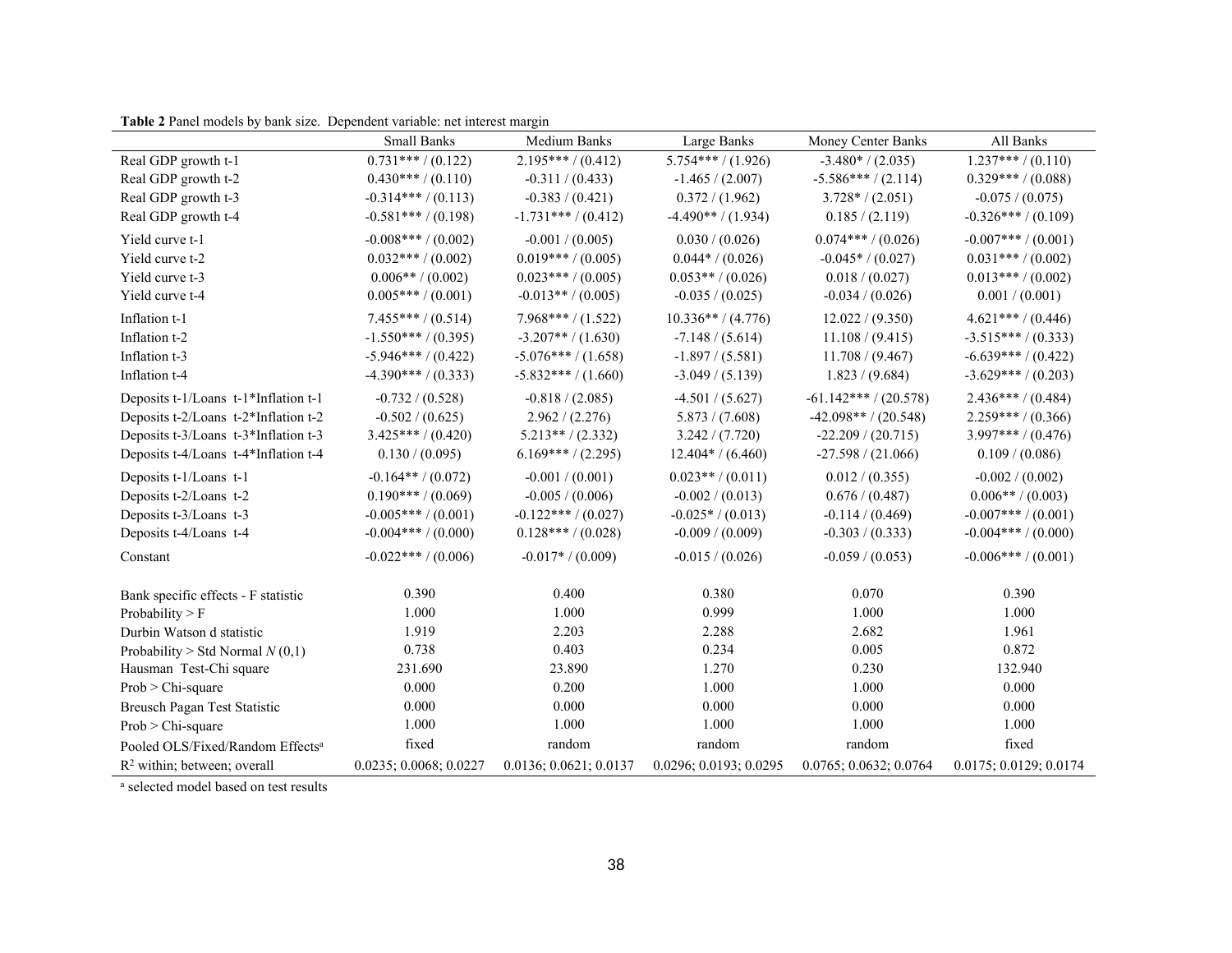**Table 2 notes:** Sample period 2000Q1-2016Q4. The dependent variable net interest margin consists of the difference between total interest income and total interest expense scaled by bank average earning assets. The bank deposits-to-loans variable is expressed in ratio form. We apply an F test to assess bank specific effects; null hypothesis common intercept  $\alpha$  for all banks (i.e. no bank specific effects). We run a Durbin Watson (DW) test to check for serial correlation in error terms; DW d statistic values close to 2 suggest non-serially correlated errors; null hypothesis of zero first-order autocorrelation; asymptotically, d statistic follows a standard normal distribution. We employ Hausman tests to determine whether fixed or random effects are the appropriate specification. The statistic is Chi-square distributed; the null hypothesis is that coefficients estimated by random effects estimator are the same as the ones estimated by the fixed effects estimator. We implement a Breusch Pagan (BP) test on our random effects model based on OLS residuals; null hypothesis is that variance across banks is zero. Standard errors are reported in parenthesis. The symbols \*, \*\*, \*\*\* refer to the levels of significance of 10%, 5% and 1%, respectively. There are 4,981 small banks, 475 medium banks, 34 large banks, and 14 money center banks as of the beginning of the sample period. There are 290,124, 27,075, 1,903, and 825 observations, respectively. The "All Banks" column contains 5,504 banks and 319,927 observations.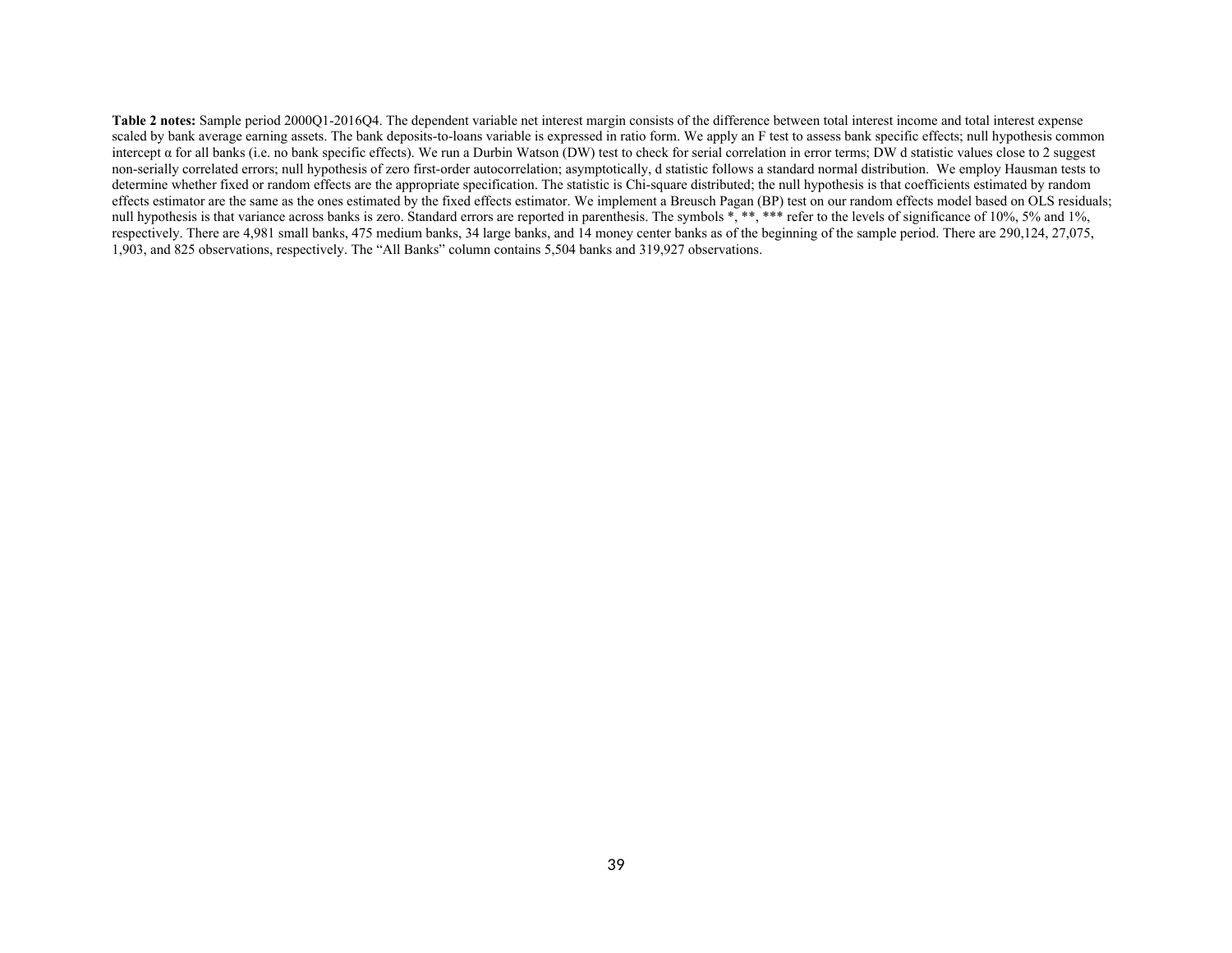| Table 3 Panel models by bank size. Dependent variable: net interest margin, subsample 2000Q1 through 2009Q2 |                        |                        |                        |                          |                        |  |  |
|-------------------------------------------------------------------------------------------------------------|------------------------|------------------------|------------------------|--------------------------|------------------------|--|--|
|                                                                                                             | <b>Small Banks</b>     | <b>Medium Banks</b>    | Large Banks            | Money Center Banks       | All Banks              |  |  |
| Real GDP growth t-1                                                                                         | $0.791***/(0.149)$     | $1.773***/(0.501)$     | $6.342**/(2.813)$      | $-3.100 / (3.350)$       | $1.083***/(0.155)$     |  |  |
| Real GDP growth t-2                                                                                         | 0.135 / (0.151)        | $-0.978* / (0.570)$    | $-2.920 / (3.194)$     | $-4.837 / (3.802)$       | $-0.002 / (0.145)$     |  |  |
| Real GDP growth t-3                                                                                         | $-1.687***/(0.149)$    | $-1.258* / (0.673)$    | 2.381 / (3.811)        | $9.785**/(4.493)$        | $-1.451***/(0.147)$    |  |  |
| Real GDP growth t-4                                                                                         | $-0.395**$ (0.170)     | $-0.470 / (0.633)$     | $-2.088 / (3.591)$     | $-2.477/ (4.187)$        | $-0.458***/(0.164)$    |  |  |
| Yield curve t-1                                                                                             | $-0.003 / (0.002)$     | 0.003 / (0.006)        | 0.046 / (0.035)        | $0.098**/(0.041)$        | $-0.002 / (0.002)$     |  |  |
| Yield curve t-2                                                                                             | $0.016***/(0.002)$     | $0.015**/(0.007)$      | 0.053 / (0.041)        | $-0.040 / (0.047)$       | $0.015***/(0.002)$     |  |  |
| Yield curve t-3                                                                                             | $-0.005* / (0.003)$    | $0.025***/(0.007)$     | 0.017 / (0.038)        | $-0.020 / (0.044)$       | 0.000 / (0.002)        |  |  |
| Yield curve t-4                                                                                             | $0.014***/(0.001)$     | $-0.009 / (0.006)$     | 0.015 / (0.035)        | $-0.053 / (0.040)$       | $0.011***/(0.001)$     |  |  |
| Inflation t-1                                                                                               | $8.387***/(0.753)$     | 2.058 / (1.845)        | 7.303 / (6.324)        | $34.638**/(15.510)$      | $6.917***/(0.742)$     |  |  |
| Inflation t-2                                                                                               | $-0.778* / (0.457)$    | $-6.203***/(1.883)$    | $-7.772 / (7.721)$     | 18.956 / (15.304)        | $-2.684***/(0.476)$    |  |  |
| Inflation t-3                                                                                               | $-12.539***/(0.669)$   | $-13.629***$ / (2.393) | $-9.310 / (9.086)$     | 34.607 / (22.287)        | $-11.850***/(0.670)$   |  |  |
| Inflation t-4                                                                                               | $-6.993***/(0.405)$    | $-14.634***/(2.476)$   | $-7.960 / (8.840)$     | 25.869 / (23.205)        | $-6.652***/(0.397)$    |  |  |
| Deposits t-1/Loans t-1*Inflation t-1                                                                        | $-5.487***/(0.883)$    | $7.209***/(2.744)$     | $-5.883 / (7.049)$     | $-140.514***$ / (36.234) | $-3.472***/(0.861)$    |  |  |
| Deposits t-2/Loans t-2*Inflation t-2                                                                        | $-2.105***/(0.567)$    | $9.215***/(2.771)$     | 11.026 / (10.634)      | $-79.713**$ (35.496)     | $1.219**/(0.612)$      |  |  |
| Deposits t-3/Loans t-3*Inflation t-3                                                                        | $7.778***/(0.707)$     | $14.435***/(3.388)$    | 13.036 / (12.200)      | $-94.810* / (52.235)$    | $6.952***/(0.712)$     |  |  |
| Deposits t-4/Loans t-4*Inflation t-4                                                                        | 0.123 / (0.095)        | $17.293***/(3.326)$    | $21.621**/(8.963)$     | $-96.532* / (52.780)$    | 0.135 / (0.108)        |  |  |
| Deposits t-1/Loans t-1                                                                                      | $-0.338***/(0.027)$    | 0.030 / (0.037)        | 0.021 / (0.014)        | 0.293 / (0.623)          | $-0.015 / (0.035)$     |  |  |
| Deposits t-2/Loans t-2                                                                                      | $0.359***/(0.027)$     | $-0.341***/(0.052)$    | $-0.011 / (0.018)$     | 1.136 / (0.889)          | 0.025 / (0.033)        |  |  |
| Deposits t-3/Loans t-3                                                                                      | $-0.009***/(0.001)$    | $0.203***/(0.051)$     | $-0.041**/(0.017)$     | $-0.456 / (0.889)$       | $-0.010***/(0.001)$    |  |  |
| Deposits t-4/Loans t-4                                                                                      | $-0.006***/(0.000)$    | 0.014 / (0.038)        | $-0.019 / (0.012)$     | 0.001 / (0.664)          | $-0.006***/(0.000)$    |  |  |
| Constant                                                                                                    | $0.016***/(0.006)$     | $0.050***/(0.016)$     | $-0.016 / (0.060)$     | $-0.293* / (0.150)$      | $0.023***/(0.005)$     |  |  |
| Bank specific effects - F statistic                                                                         | 0.390                  | 0.310                  | 0.170                  | 0.070                    | 0.380                  |  |  |
| Probability $>$ F                                                                                           | 1.000                  | 1.000                  | 1.000                  | 1.000                    | 1.000                  |  |  |
| Durbin Watson d statistic                                                                                   | 1.810                  | 2.144                  | 2.325                  | 2.756                    | 1.847                  |  |  |
| Probability > Std Normal $N(0,1)$                                                                           | 0.434                  | 0.553                  | 0.180                  | 0.002                    | 0.527                  |  |  |
| Hausman Test-Chi square                                                                                     | 55.170                 | 0.780                  | 0.780                  | 0.900                    | 57.820                 |  |  |
| Prob > Chi-square                                                                                           | 0.000                  | 1.000                  | 1.000                  | 1.000                    | 0.000                  |  |  |
| Breusch Pagan Test Statistic                                                                                | 0.000                  | 0.000                  | 0.000                  | 0.000                    | 0.000                  |  |  |
| $Prob > Chi$ -square                                                                                        | 1.000                  | 1.000                  | 1.000                  | 1.000                    | 1.000                  |  |  |
| Pooled OLS/Fixed/Random Effects <sup>a</sup>                                                                | fixed                  | random                 | random                 | random                   | fixed                  |  |  |
| $R2$ within; between; overall                                                                               | 0.0274; 0.1098; 0.0279 | 0.0218; 0.0748; 0.0223 | 0.0353; 0.1180; 0.0355 | 0.1244; 0.0757; 0.1239   | 0.0190; 0.0696; 0.0192 |  |  |

**Table 3** Panel models by bank size. Dependent variable: net interest margin, subsample 2000Q1 through 2009Q2

a selected model based on test results

For extended notes refer to Table 2. Sample period 2000Q1-2009Q2. There are 4,981 small banks, 475 medium banks, 34 large banks, and 14 money center banks as of the beginning of the sample period. There are 159,497, 15,521, 1,059, and 462 observations, respectively. The "All Banks" column contains 5,504 banks and 176,539 observations.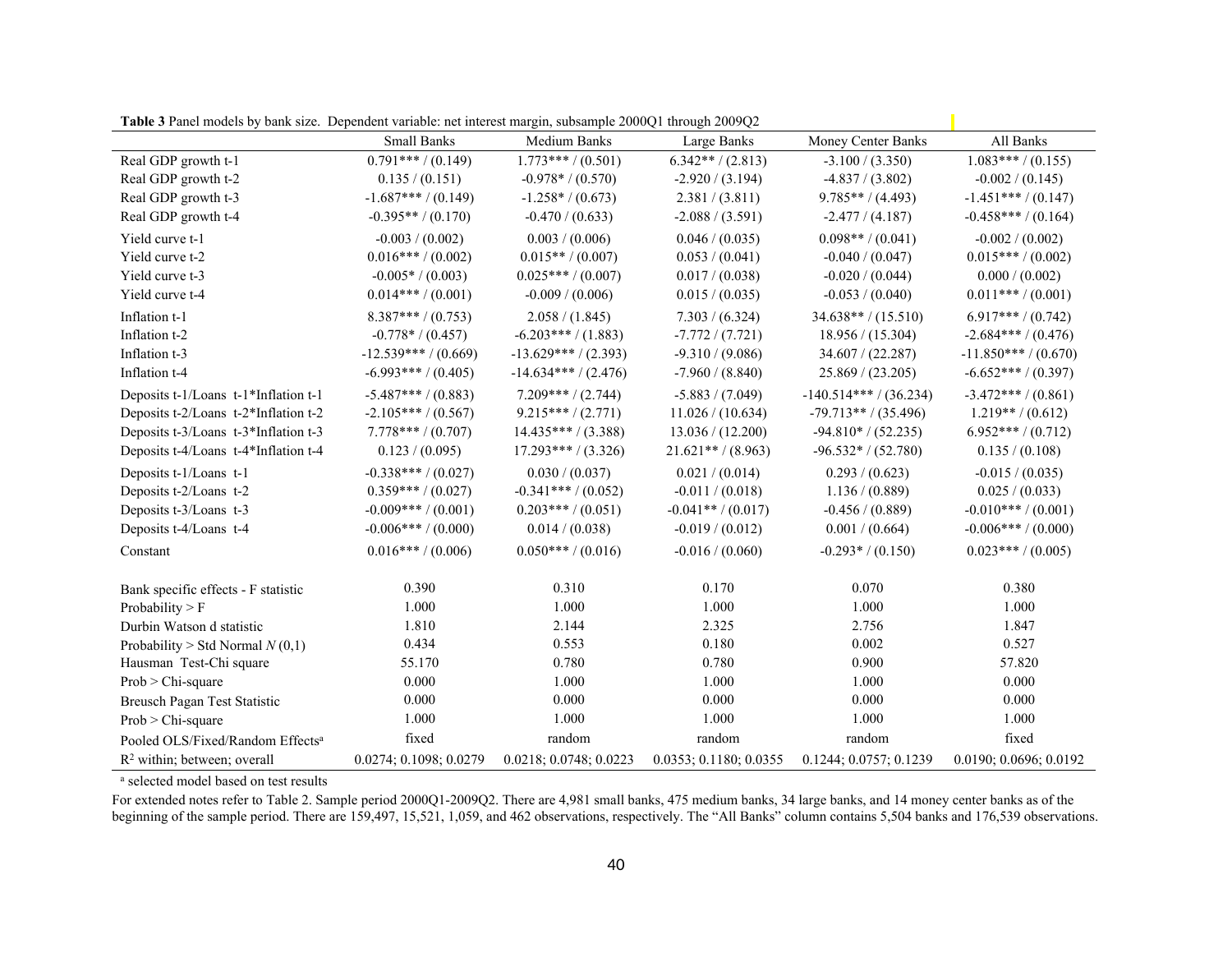|                                              | <b>Small Banks</b>     | Medium Banks           | Large Banks            | Money Center Banks     | All Banks              |
|----------------------------------------------|------------------------|------------------------|------------------------|------------------------|------------------------|
| Real GDP growth t-1                          | $3.545***/(0.266)$     | $5.726***/(1.548)$     | $6.638* / (3.326)$     | 2.072 / (1.801)        | $3.937***/(0.216)$     |
| Real GDP growth t-2                          | $1.962***/(0.171)$     | $2.143***/(0.743)$     | 1.273 / (2.203)        | $-0.425 / (2.369)$     | $1.947***/(0.169)$     |
| Real GDP growth t-3                          | 0.175 / (0.118)        | $-0.202 / (0.535)$     | $-1.248 / (1.500)$     | $-1.570 / (1.041)$     | 0.138 / (0.118)        |
| Real GDP growth t-4                          | $-2.268***/(0.256)$    | $-5.376**/(2.304)$     | $-6.407**$ / (2.962)   | $-2.094 / (1.814)$     | $-2.276***/(0.240)$    |
| Yield curve t-1                              | $-0.028***$ / (0.003)  | $-0.009 / (0.009)$     | $-0.011 / (0.013)$     | $-0.036**/(0.014)$     | $-0.025***$ / (0.002)  |
| Yield curve t-2                              | $0.048***/(0.003)$     | 0.017 / (0.016)        | 0.034 / (0.021)        | 0.018 / (0.025)        | $0.043***/(0.003)$     |
| Yield curve t-3                              | $0.030***/(0.004)$     | $0.051***/(0.015)$     | $0.081** / (0.035)$    | 0.024 / (0.017)        | $0.036***/(0.002)$     |
| Yield curve t-4                              | $-0.016***/(0.003)$    | $-0.024 / (0.016)$     | $-0.102 / (0.068)$     | $-0.032 / (0.026)$     | $-0.020***/(0.002)$    |
| Inflation t-1                                | $14.157***/(0.851)$    | $11.648***/(4.331)$    | $15.252**/(6.449)$     | 14.336 / (9.463)       | $13.120***/(0.908)$    |
| Inflation t-2                                | $-1.712**/(0.706)$     | $-6.125**/(2.921)$     | $-0.223 / (5.380)$     | 15.925 / (19.790)      | $-2.525***/(0.699)$    |
| Inflation t-3                                | $-3.207***/(0.574)$    | $-7.227 / (7.869)$     | 6.051 / (8.058)        | 8.289 / (8.300)        | $-3.644***/(0.635)$    |
| Inflation t-4                                | $-2.377***/(0.547)$    | $-4.351* / (2.395)$    | 7.169 / (9.142)        | 1.117 / (5.689)        | $-2.050***/(0.554)$    |
| Deposits t-1/Loans t-1*Inflation t-1         | $-0.059/ (0.738)$      | 4.077 / (7.315)        | 2.353 / (8.624)        | $-15.042 / (19.761)$   | 0.671 / (0.857)        |
| Deposits t-2/Loans t-2*Inflation t-2         | $-2.013***/(0.688)$    | 4.414 / (3.365)        | $-4.757 / (3.795)$     | $-44.073 / (35.112)$   | $-0.879 / (0.688)$     |
| Deposits t-3/Loans t-3*Inflation t-3         | $-2.036***/(0.459)$    | 4.480 / (9.905)        | $-6.233 / (9.114)$     | $-20.764 / (13.997)$   | $-1.798***/(0.588)$    |
| Deposits t-4/Loans t-4*Inflation t-4         | $-2.746***/(0.473)$    | 2.592 / (3.522)        | $-5.195 / (8.690)$     | $-20.148* / (9.950)$   | $-2.722***/(0.514)$    |
| Deposits t-1/Loans t-1                       | $-0.095 / (0.063)$     | $-0.001***/(0.000)$    | $-0.099 / (0.238)$     | $-0.496 / (0.587)$     | $-0.002* / (0.001)$    |
| Deposits t-2/Loans t-2                       | 0.078 / (0.054)        | 0.008 / (0.019)        | $0.561* / (0.289)$     | 0.470 / (0.430)        | $-0.001 / (0.002)$     |
| Deposits t-3/Loans t-3                       | $0.087***/(0.014)$     | $-0.158**/(0.064)$     | $-0.647 / (0.396)$     | 0.375 / (0.337)        | $0.069***/(0.017)$     |
| Deposits t-4/Loans t-4                       | $-0.024**/(0.012)$     | $0.327**/(0.161)$      | 0.263 / (0.217)        | $-0.134 / (0.190)$     | $-0.004 / (0.017)$     |
| Constant                                     | $-0.072***/(0.011)$    | $-0.163* / (0.092)$    | $-0.087* / (0.050)$    | $-0.113 / (0.110)$     | $-0.090***/(0.010)$    |
| Bank specific effects - F statistic          | 0.680                  | 0.590                  | 1.360                  | 1.610                  | 0.380                  |
| Probability $>$ F                            | 1.000                  | 1.000                  | 0.094                  | 0.079                  | 1.000                  |
| Durbin Watson d statistic                    | 2.125                  | 2.250                  | 2.181                  | 1.650                  | 2.144                  |
| Probability > Std Normal $N(0,1)$            | 0.605                  | 0.302                  | 0.456                  | 0.149                  | 0.552                  |
| Hausman Test-Chi square                      | 183.800                | 48.460                 | 37.680                 | 393.900                | 321.470                |
| Prob > Chi-square                            | 0.000                  | 0.000                  | 0.000                  | 0.000                  | 0.000                  |
| Breusch Pagan Test Statistic                 | 0.000                  | 0.000                  | 0.000                  | 0.000                  | 0.000                  |
| $Prob > Chi$ -square                         | 1.000                  | 1.000                  | 1.000                  | 1.000                  | 1.000                  |
| Pooled OLS/Fixed/Random Effects <sup>a</sup> | fixed                  | fixed                  | fixed                  | fixed                  | fixed                  |
| $R2$ within; between; overall                | 0.0342; 0.0054; 0.0275 | 0.0180; 0.0022; 0.0069 | 0.0641; 0.0016; 0.0556 | 0.1262; 0.0316; 0.1094 | 0.0269; 0.0089; 0.0172 |

**Table 4** Panel models by bank size. Dependent variable: net interest margin, subsample 2009Q3 through 2016Q4

a selected model based on test results

For extended notes refer to Table 2. Sample period 2009Q3-2016Q4. There are 4,956 small banks, 467 medium banks, 31 large banks, and 14 money center banks as of the beginning of the sample period. There are 130,627, 11,554, 844, and 363 observations, respectively. The "All Banks" column contains 5,468 banks and 143,388 observations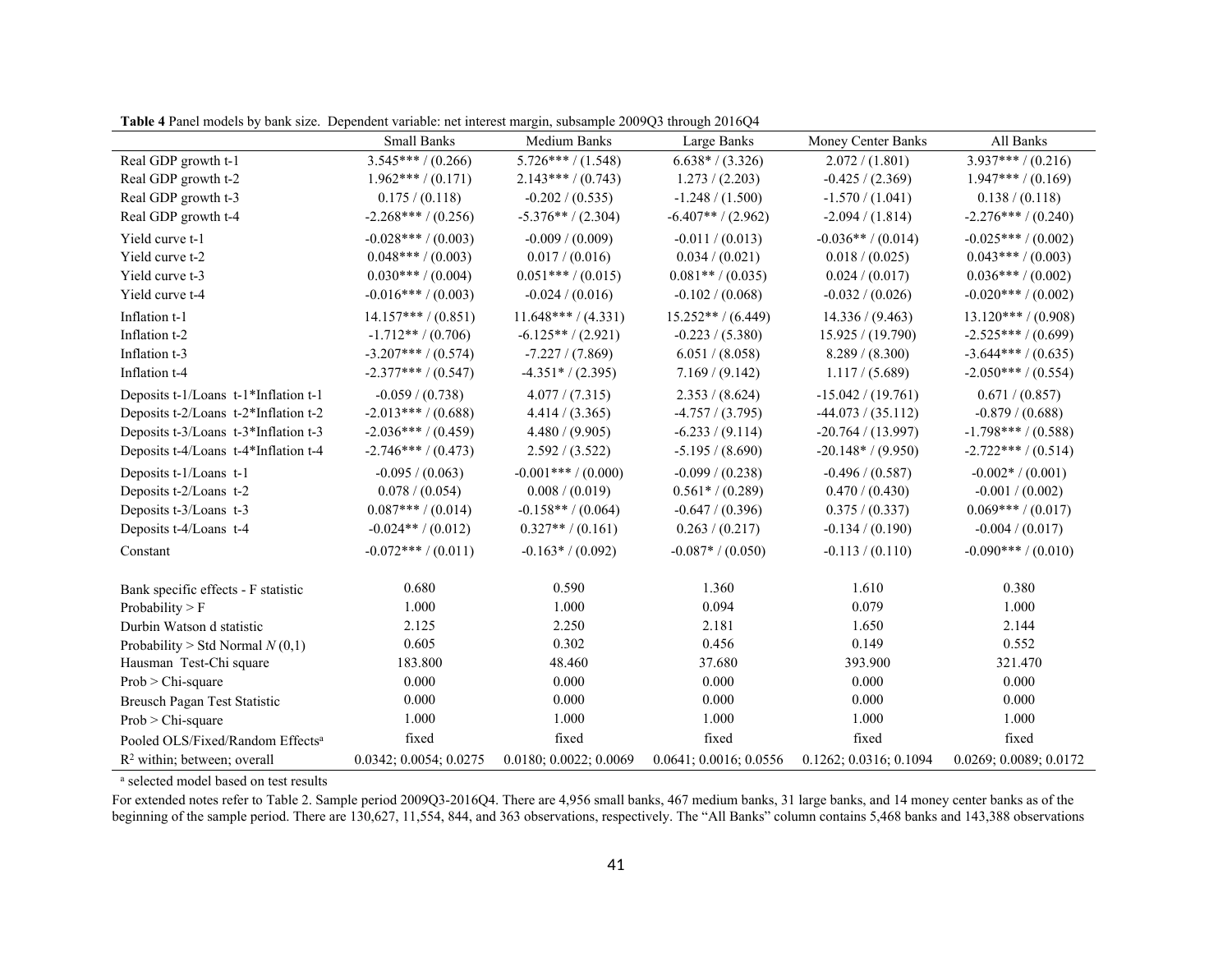

**Figure 1** Yield Curve with Long-term and Short-term rates

The yield curve is defined as the difference between the 10-year U.S. Treasury Bond Constant Maturity rate (series GS10) and the 3-month U.S. Treasury Bill rate (series TB3MS) which are in monthly frequency downloadable from the Federal Reserve Bank of Saint Louis: http://research.stlouisfed.org/fred2 (data retrieved on 5/14/2/2017), then averaged to quarterly frequency. The U.S. recessionary periods are quarterly frequency (USRECQ) per NBER downloaded from http:// research.stlouisfed.org/fred2 (data retrieved on 5/14/2017).